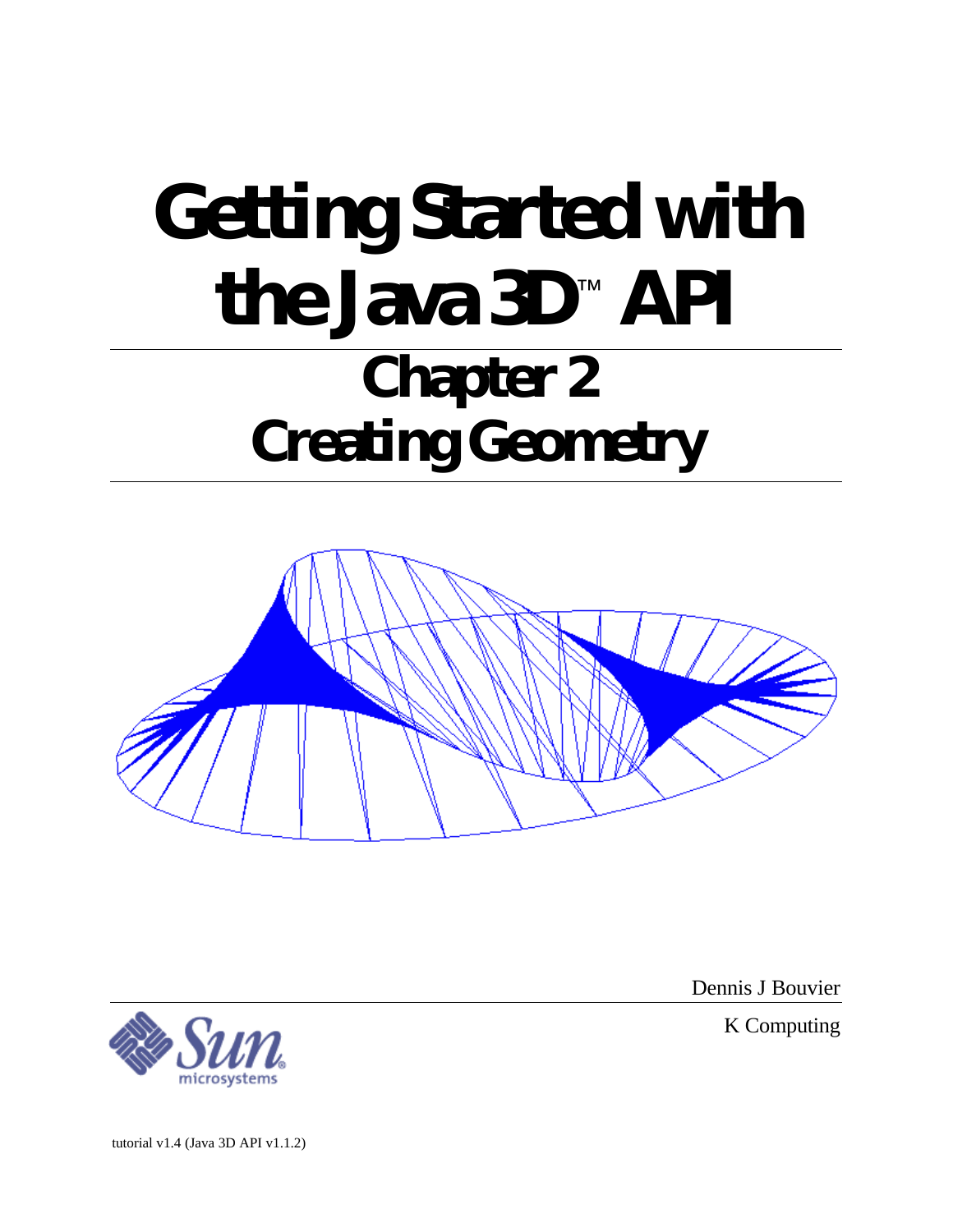© Sun Microsystems, Inc. 2550 Garcia Avenue, Mountain View, California 94043-1100 U.S.A

All Rights Reserved.

The information contained in this document is subject to change without notice.

SUN MICROSYSTEMS PROVIDES THIS MATERIAL "AS IS" AND MAKES NO WARRANTY OF ANY KIND, EXPRESSED OR IMPLIED, INCLUDING, BUT NOT LIMITED TO, THE IMPLIED WARRANTIES OF MERCHANTABILITY AND FITNESS FOR A PARTICULAR PURPOSE. SUN MICROSYSTEMS SHALL NOT BE LIABLE FOR ERRORS CONTAINED HEREIN OR FOR INCIDENTAL OR CONSEQUENTIAL DAMAGES (INCLUDING LOST PROFITS IN CONNECTION WITH THE FURNISHING, PERFORMANCE OR USE OF THIS MATERIAL, WHETHER BASED ON WARRANTY, CONTRACT, OR OTHER LEGAL THEORY).

THIS DOCUMENT COULD INCLUDE TECHNICAL INACCURACIES OR TYPOGRAPHICAL ERRORS. CHANGES ARE PERIODICALLY MADE TO THE INFORMATION HEREIN; THESE CHANGES WILL BE INCORPORATED IN NEW EDITIONS OF THE PUBLICATION. SUN MICROSYSTEMS, INC. MAY MAKE IMPROVEMENTS AND/OR CHANGES IN THE PRODUCT(S) AND/OR PROGRAM(S) DESCRIBED IN THIS PUBLICATION AT ANY TIME.

Some states do not allow the exclusion of implied warranties or the limitations or exclusion of liability for incidental or consequential damages, so the above limitations and exclusion may not apply to you. This warranty gives you specific legal rights, and you also may have other rights which vary from state to state.

Permission to use, copy, modify, and distribute this documentation for NON-COMMERCIAL purposes and without fee is hereby granted provided that this copyright notice appears in all copies.

This documentation was prepared for Sun Microsystems by K Computing (530 Showers Drive, Suite 7-225, Mountain View, CA 94040, 770-982-7881, www.kcomputing.com). For further information about course development or course delivery, please contact either Sun Microsystems or K Computing.

Java, JavaScript, Java 3D, HotJava, Sun, Sun Microsystems, and the Sun logo are trademarks or registered trademarks of Sun Microsystems, Inc. All other product names mentioned herein are the trademarks of their respective owners.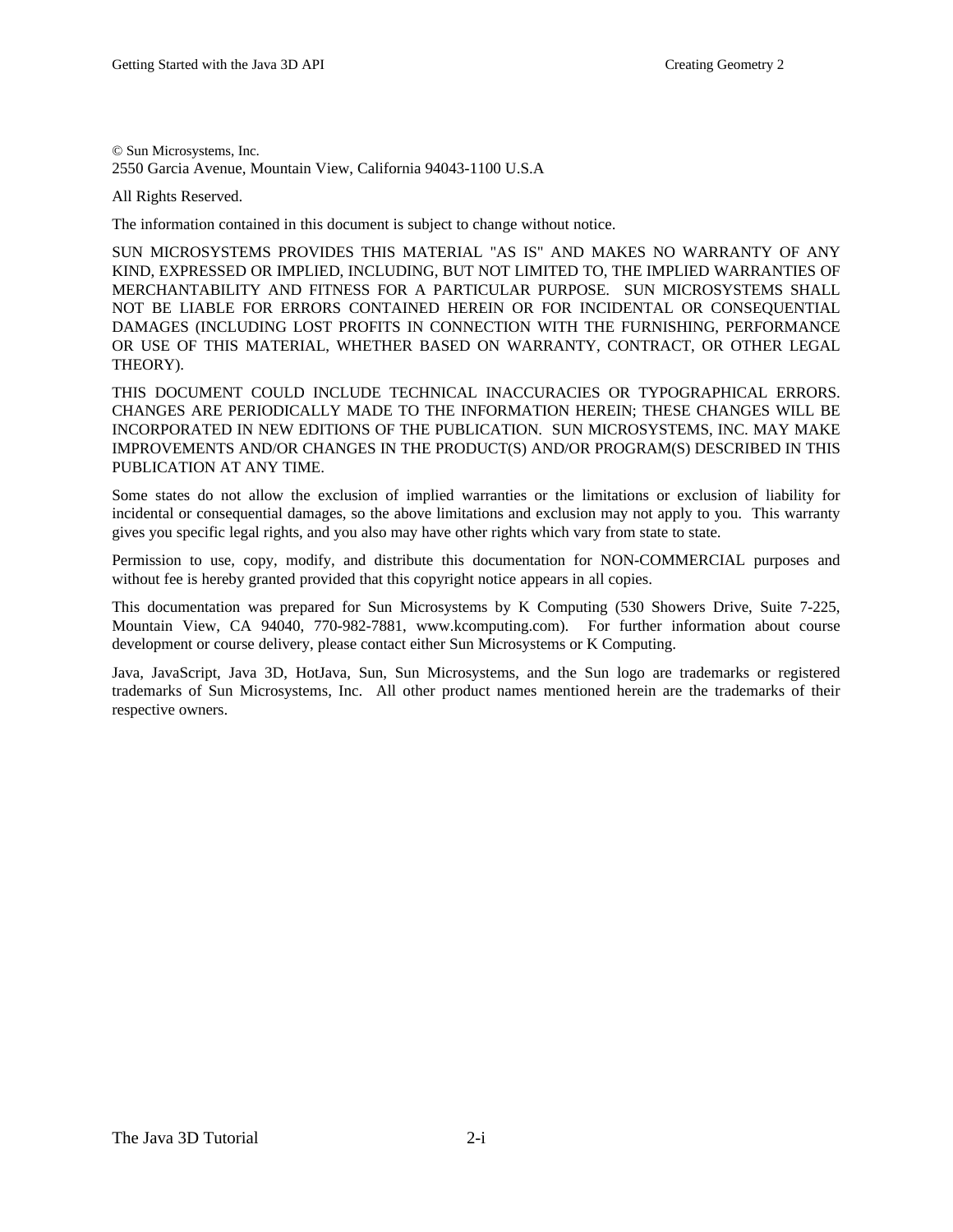### Chapter 2: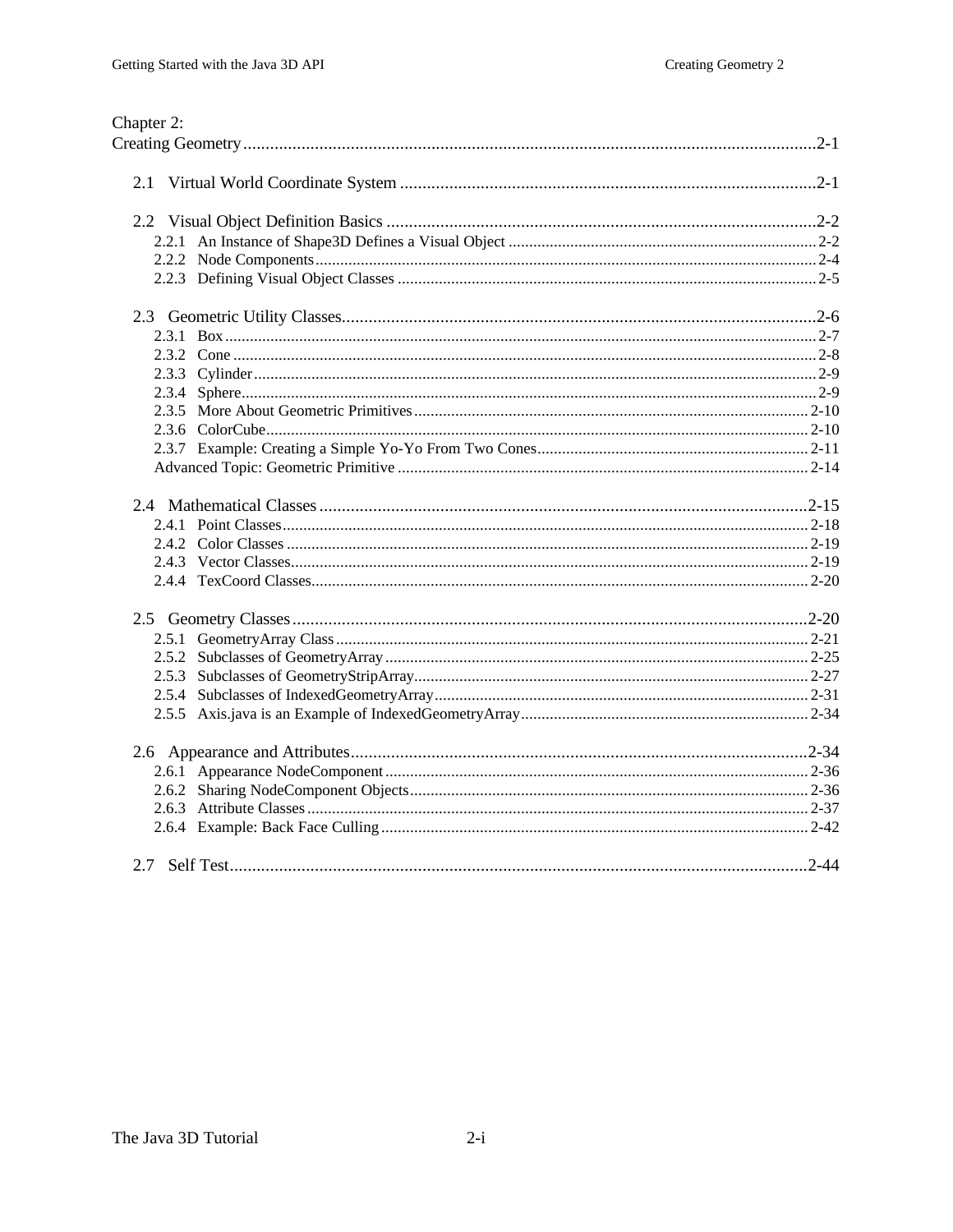# List of Figures

| Figure 2-3 Partial Java 3D API Class Hierarchy Showing Subclasses of NodeComponent2-5            |  |
|--------------------------------------------------------------------------------------------------|--|
| Figure 2-4 Class Hierarchy for Utility Geometric Primitives: Box, Cone, Cylinder, and Sphere 2-7 |  |
|                                                                                                  |  |
|                                                                                                  |  |
| Figure 2-7 Multiple Parent Exception While Attempting to Reuse a Cone Object 2-13                |  |
|                                                                                                  |  |
|                                                                                                  |  |
|                                                                                                  |  |
|                                                                                                  |  |
|                                                                                                  |  |
|                                                                                                  |  |
|                                                                                                  |  |
|                                                                                                  |  |
|                                                                                                  |  |
|                                                                                                  |  |
|                                                                                                  |  |
|                                                                                                  |  |
|                                                                                                  |  |
|                                                                                                  |  |
|                                                                                                  |  |
|                                                                                                  |  |
|                                                                                                  |  |

### List of Tables

|--|

# List of Code Fragments

| Code Fragment 2-2 Class Cone Yoyo From Cone Yoyo App.java Example Program2-14       |
|-------------------------------------------------------------------------------------|
|                                                                                     |
|                                                                                     |
|                                                                                     |
| Code Fragment 2-6 Geometry Array Objects Referenced by Shape 3D Objects 2-25        |
| Code Fragment 2-7 yoyoGeometry() Method Creates TriangleFanArray Object 2-29        |
| Code Fragment 2-9 Using Appearance and ColoringAttributes NodeComponent Objects2-35 |
|                                                                                     |
|                                                                                     |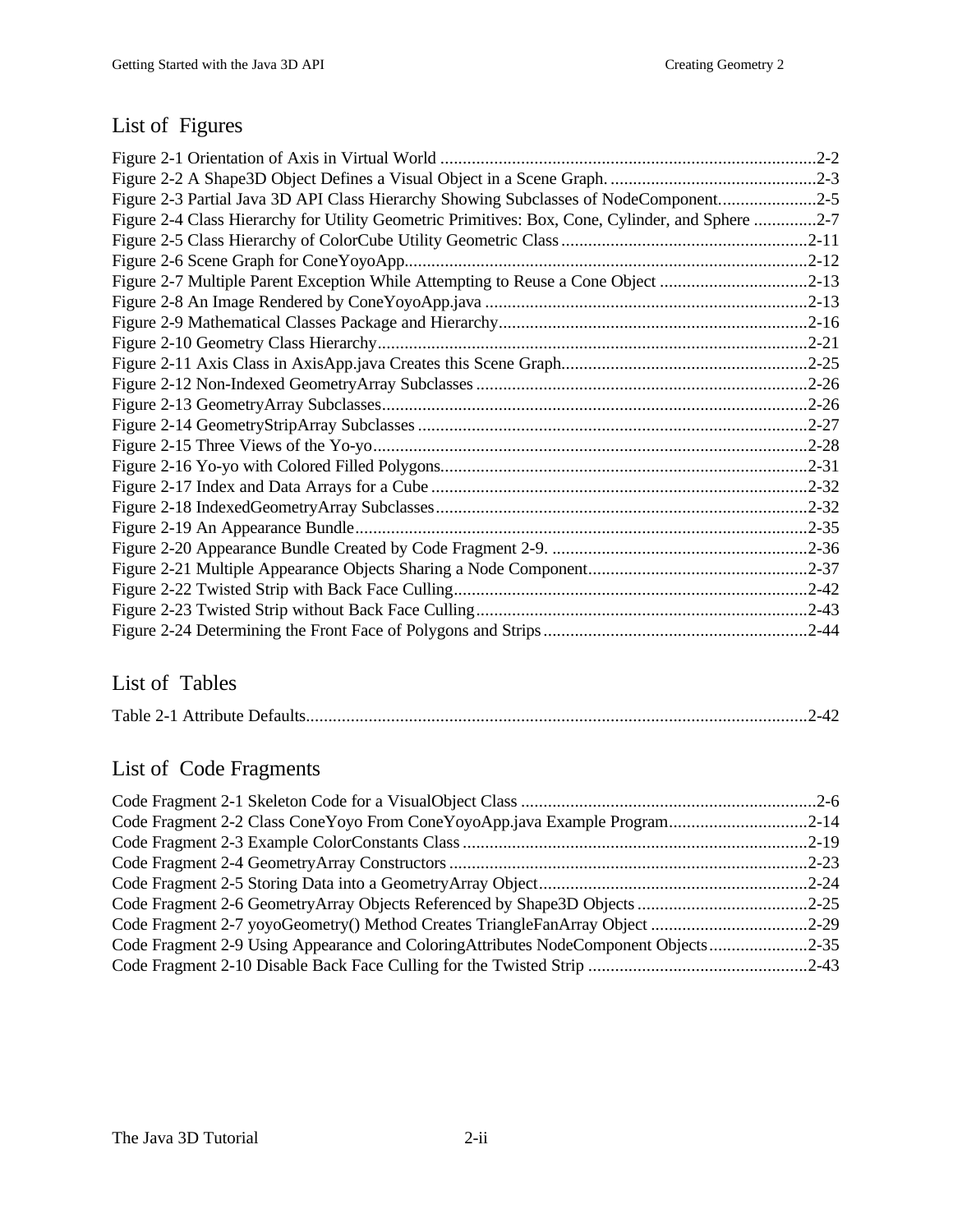# List of Reference Blocks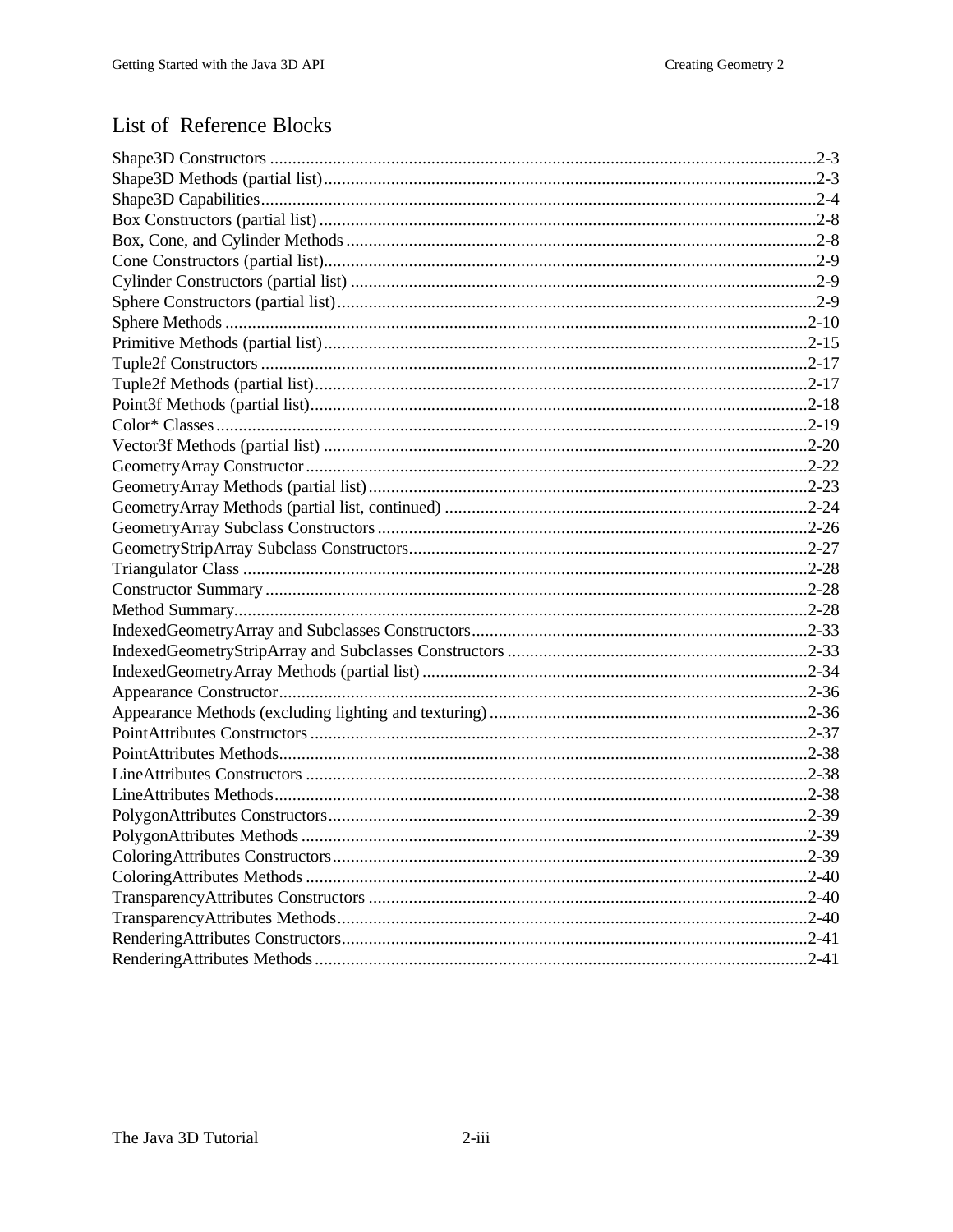### **Preface to Chapter 2**

This document is one part of a tutorial on using the Java 3D API. You should be familiar with Java 3D API basics to fully appreciate the material presented in this Chapter. Additional chapters and the full preface to this material is presented in the Module 0 document available at: http://java.sun.com/products/java-media/3D/collateral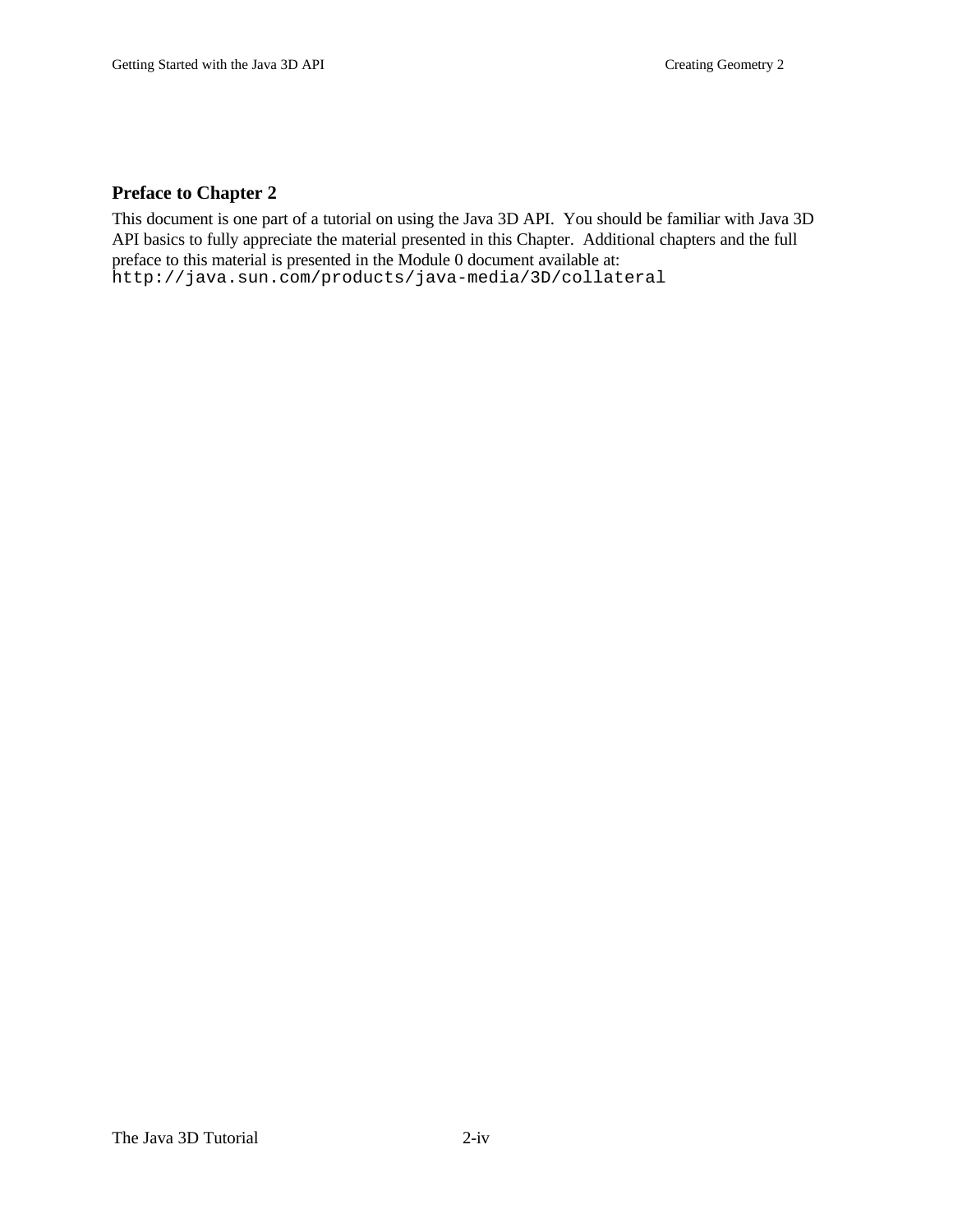# CHAPTER 2 Creating Geometry



### <span id="page-6-1"></span>**Chapter Objectives**

After reading this chapter, you'll be able to:

- Use geometric primitive utility classes
- <span id="page-6-0"></span>• Write classes to define visual objects
- Specify geometry using core classes
- Specify appearance for visual objects

C hapter 1 explores the basic concepts of building a Java 3D virtual universe, concentrating on specifying transforms and simple behaviors. The HelloJava3D examples in Chapter 1 use the ColorCube class for the only visual object. With ColorCube, the programmer doesn't specify shape or color. The ColorCube class is easy to use but can not be used to create other visual objects.

There are three major ways to create new geometric content. One way uses the geometric utility classes for box, cone, cylinder, and sphere. Another way is for the programmer to specify the vertex coordinates for points, line segments, and/or polygonal surfaces. A third way is to use a geometry loader. This chapter demonstrates creating geometric content the first two ways.

The focus of this chapter is the creation of geometric content, that is, the shape of visual objects. A few topics related to geometry are also covered, including math classes and appearance. Before describing how to create geometric content, more information on the virtual universe coordinate system is presented in section 2.1.

# **2.1 Virtual World Coordinate System**

As discussed in Chapter 1, an instance of VirtualUniverse class serves as the root of the scene graph in all Java 3D programs. The term *virtual universe* commonly refers to the three dimensional virtual space Java 3D objects populate. Each Locale object in the virtual universe establishes a virtual world Cartesian coordinate system.

A Locale object serves as the reference point for visual objects in a virtual universe. With one Locale in a SimpleUniverse, there is one coordinate system in the virtual universe.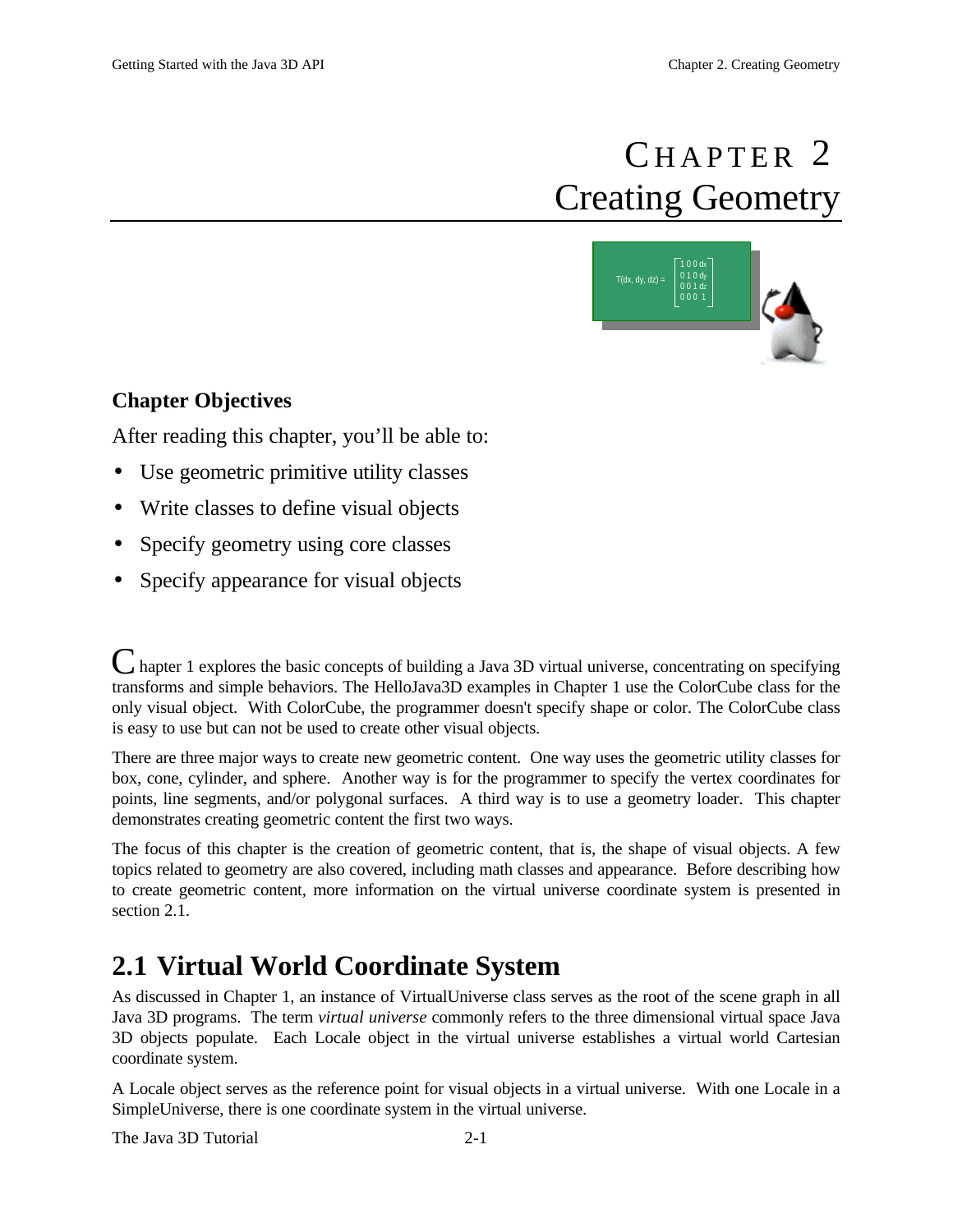<span id="page-7-0"></span>The coordinate system of the Java 3D virtual universe is right-handed. The x-axis is positive to the right, y-axis is positive up, and z-axis is positive toward the viewer, with all units in meters. Figure 2-1 shows the orientation with respect to the viewer in a SimpleUniverse.



**Figure 2-1 Orientation of Axis in Virtual World**

# **2.2 Visual Object Definition Basics**

Section 2.2.1 presents the Shape3D class. A general discussion of the NodeComponent class follows in section 2.2.2. After discussing geometry primitives defined in the utility package, the rest of the chapter covers Geometry and Appearance node components.

### **2.2.1 An Instance of Shape3D Defines a Visual Object**

A Shape3D scene graph node defines a visual object<sup>1</sup>. Shape3D is one of the subclasses of Leaf class; therefore, Shape3D objects can only be leaves in the scene graph. The Shape3D object does not contain information about the shape or color of a visual object. This information is stored in the NodeComponent objects referred to by the Shape3D object. A Shape3D object can refer to one Geometry node component and one Appearance node component.

In the HelloJava3D scene graphs in Chapter 1, the generic object symbol (rectangle) was used to represent the ColorCube object. The simple scene graph in Figure 2-2 shows a visual object represented as a Shape3D leaf (triangle) and two NodeComponents (ovals) instead of the generic rectangle<sup>2</sup>.

 $\overline{a}$ 

 $<sup>1</sup>$  Shape3D objects define the most common visual objects of a virtual universe, but there are other ways.</sup>

 $2$  This scene graph is not correct for a ColorCube object. ColorCube does not use an Appearance NodeComponent. This is an example of a typical visual object.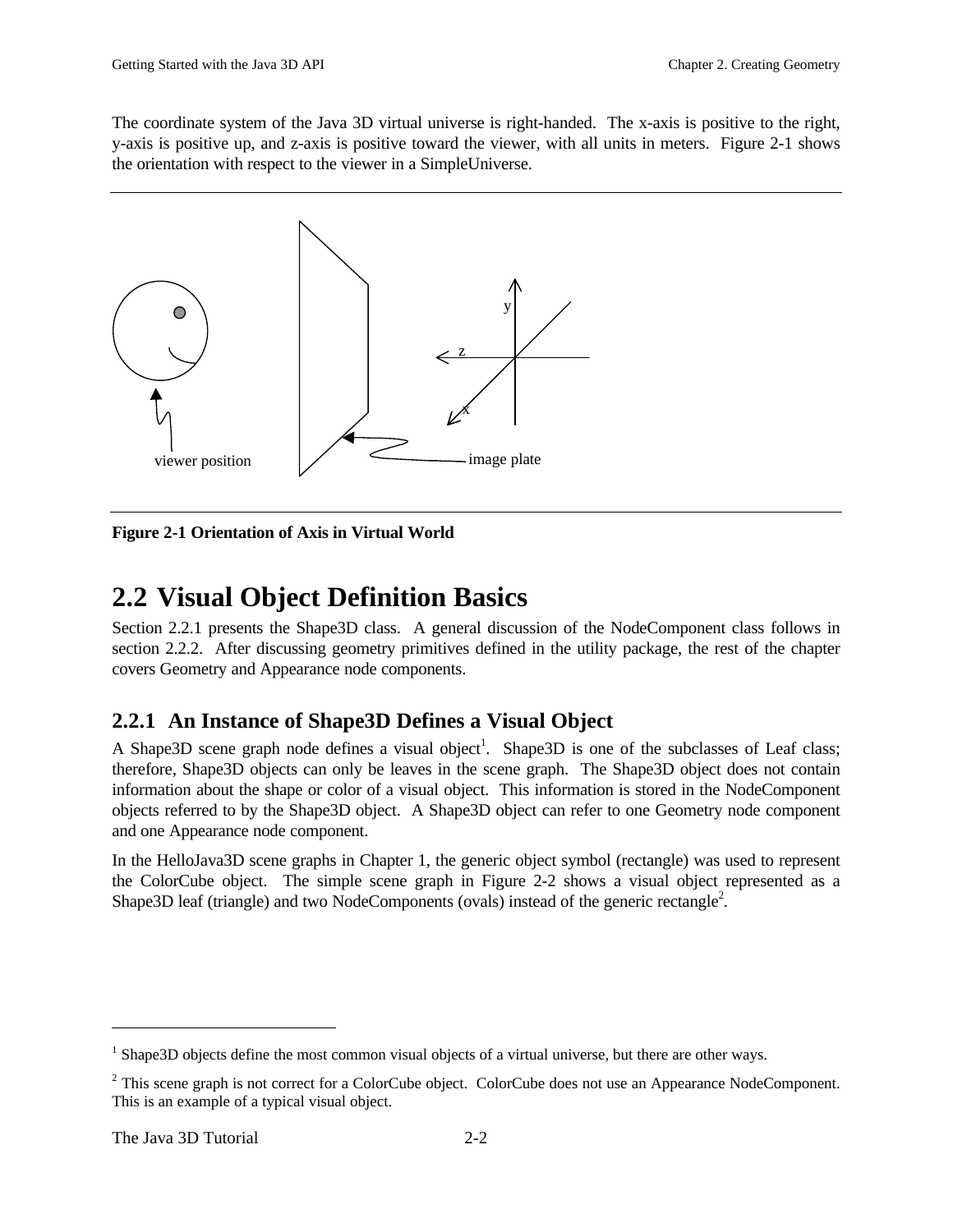

### **Figure 2-2 A Shape3D Object Defines a Visual Object in a Scene Graph.**

A visual object can be defined using just a Shape3D object and a Geometry node component. Optionally, the Shape3D object refers to an Appearance node component as well. The constructors for Shape3D (presented in the next reference block) show that a Shape3D object can be created without node component references, with just a Geometry node component reference, or with references to both types of node components.

### **Shape3D Constructors**

#### **Shape3D()**

Constructs and initializes a Shape3D object without geometry and appearance node components.

#### **Shape3D(Geometry geometry)**

Constructs and initializes a Shape3D object with the specified geometry and a null appearance component.

```
Shape3D(Geometry geometry, Appearance appearance)
Constructs and initializes a Shape3D object with the specified geometry and appearance components.
```
As long as the Shape3D object is not live and not compiled, the node component references can be changed with the methods shown in the next reference block. These methods can be used on live or compiled Shape3D objects if the capabilities to do so are set first. Another reference block below lists the Shape3D capabilities. Be sure to read the "Reading Reference Blocks" section. It applies to many future reference blocks.

#### **Shape3D Methods (partial list)**

A Shape3D object references Geometry and/or Appearance NodeComponent objects. Along with the setmethods shown here, there are complementary get-methods.

```
void setGeometry(Geometry geometry)
void setAppearance(Appearance appearance)
```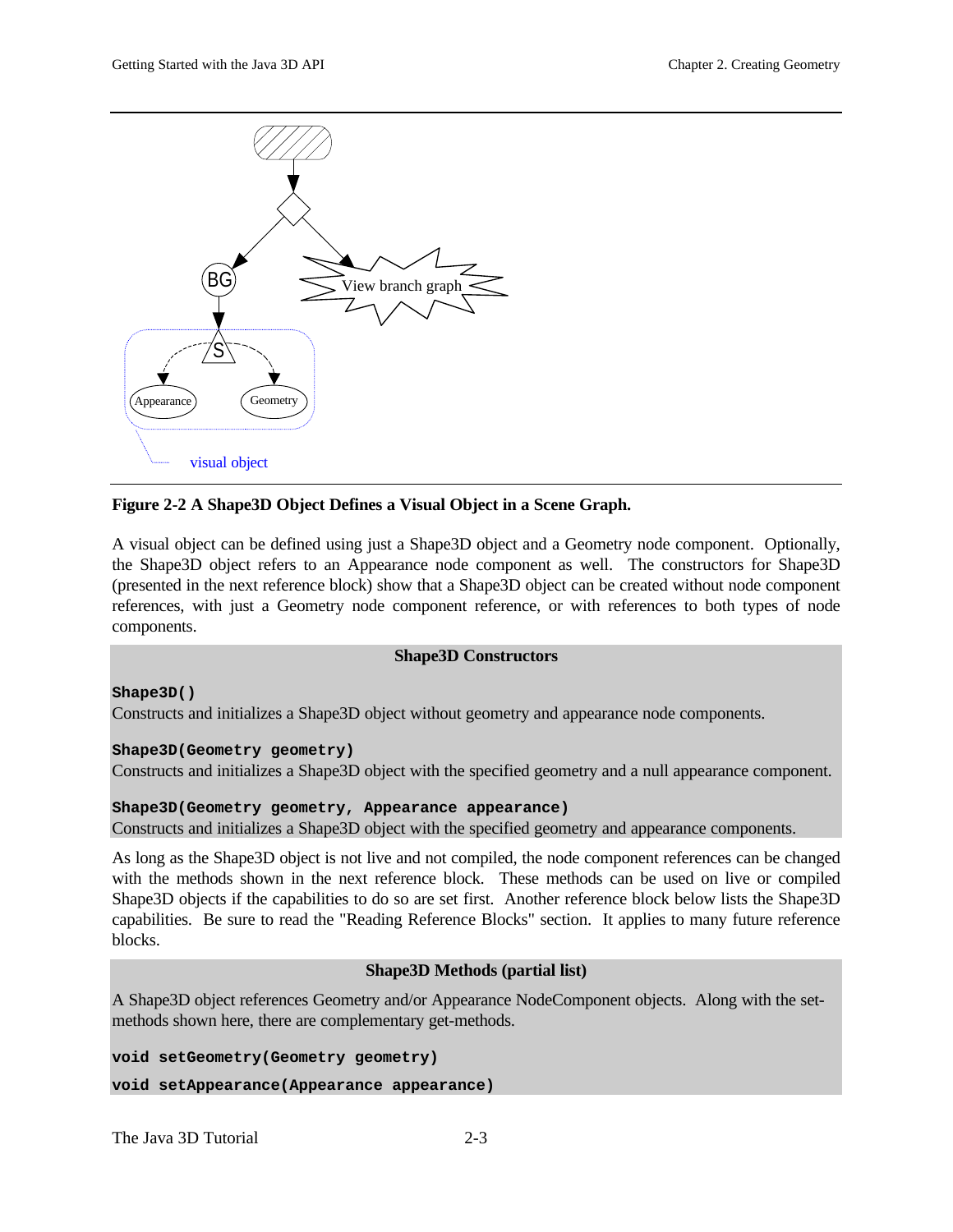### **Reading Reference Blocks**

<span id="page-9-0"></span>The reference blocks in this tutorial do not list all of the constructors, methods, and capabilities for each Java 3D API class. For example, the Shape3D methods reference block (above) does not list all the methods of the Shape3D class. Two of the methods not listed are the "get-methods" that match the "setmethods" shown. That is, Shape3D has getGeometry() and getAppearance() methods. Each of these methods returns a reference to the appropriate NodeComponent.

Since many Java 3D API classes have many methods, not all are listed. The ones listed in the reference blocks in this tutorial are the ones that pertain to the tutorial topics. Also, many classes have get-methods that match set-methods. The get-methods are not listed in the reference blocks in this tutorial to reduce the length of the reference blocks.

The following reference block shows the capabilities of Shape3D objects. This reference block introduces a shorthand notation for listing capabilities. Each line in the reference block lists two capabilities instead of one. There is an ALLOW\_GEOMETRY\_READ and an ALLOW\_GEOMETRY\_WRITE capability in each Shape3D object. Quite often there are read and write pairs of capabilities. To reduce the size of the reference blocks, capability reference blocks list the matched read and write capability pairs together in the short hand notation.

Consult the API specification for the complete list of constructors, methods, and capabilities.

### **Shape3D Capabilities**

Shape3D objects inherit capabilities from SceneGraphObject, Node, and Leaf classes. They are not listed here. Refer to section 1.8.2 for more information on Capabilities.

```
ALLOW_GEOMETRY_READ | WRITE
ALLOW_APPEARANCE_READ | WRITE
ALLOW_COLLISION_BOUNDS_READ | WRITE
```
### **2.2.2 Node Components**

NodeComponent objects contain the exact specification of the attributes of a visual object. Each of the several subclasses of NodeComponent defines certain visual attributes. Figure 2-3 shows part of the Java 3D API hierarchy containing the NodeComponent class and its descendants. Section 2.5 presents the Geometry NodeComponent. Section 2.6 presents the Appearance NodeComponent.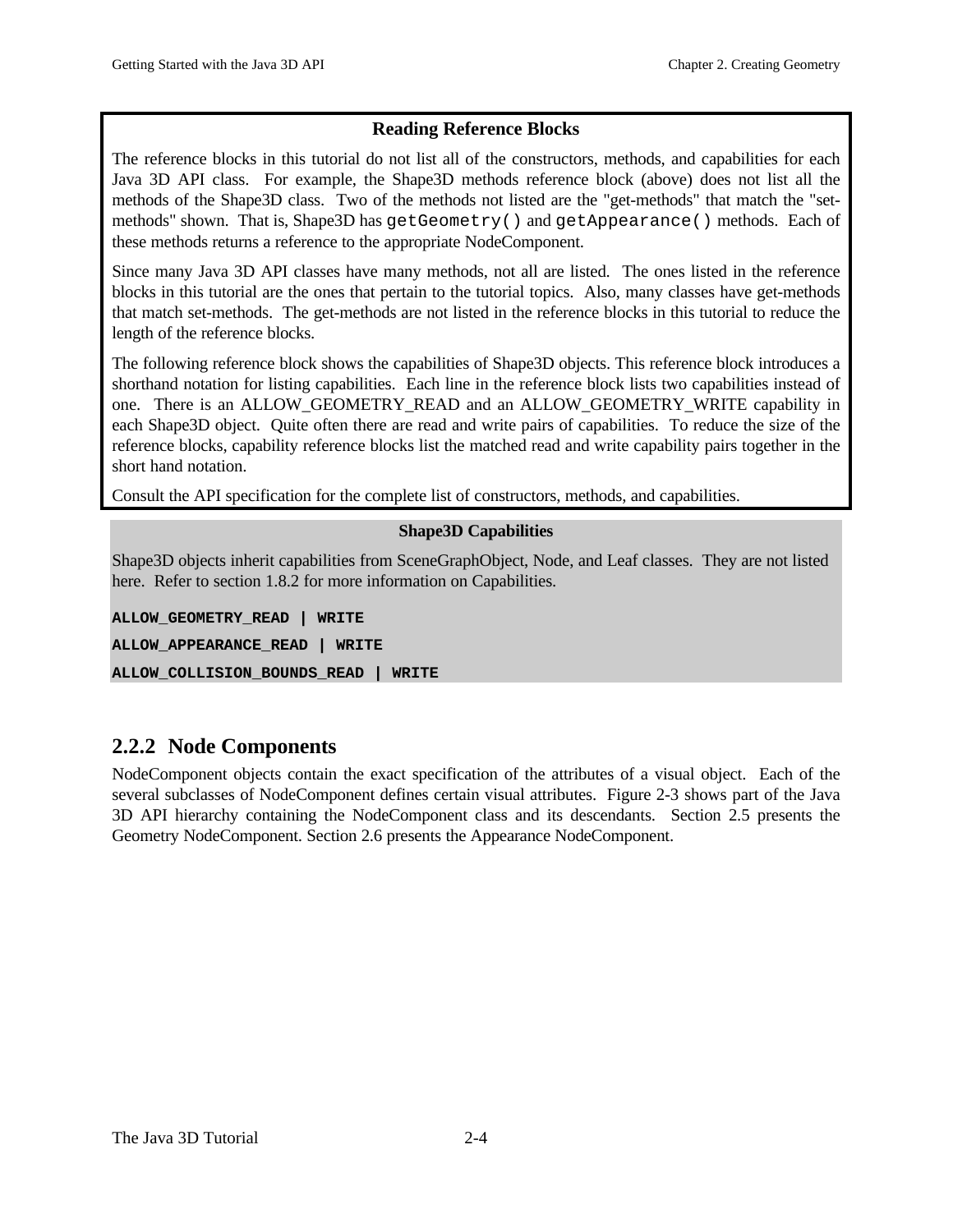<span id="page-10-0"></span>

**Figure 2-3 Partial Java 3D API Class Hierarchy Showing Subclasses of NodeComponent.**

### **2.2.3 Defining Visual Object Classes**

The same visual object will quite often appear many times in a single virtual universe. It makes sense to define a class to create the visual object instead of constructing each visual object from scratch. There are several ways to design a class to define a visual object.

Code Fragment 2-1 shows the skeleton code of VisualObject class as an example of one possible organization for a generic visual object class. The methods are empty in the code. The code of VisualObject does not appear in the examples distribution because is it not particularly useful as is.

```
1. public class VisualObject extends Shape3D{
2.
3. private Geometry voGeometry;
4. private Appearance voAppearance;
5.
6. // create Shape3D with geometry and appearance
7. // the geometry is created in method createGeometry
8. // the appearance is created in method createAppearance
9. public VisualObject() {
10.
11. voGeometry = createGeometry();
12. voAppearance = createAppearance();<br>13. this.setGeometry(voGeometry);
              this.setGeometry(voGeometry);
14. this.setAppearance(voAppearance);<br>15. }
15. }
16.
```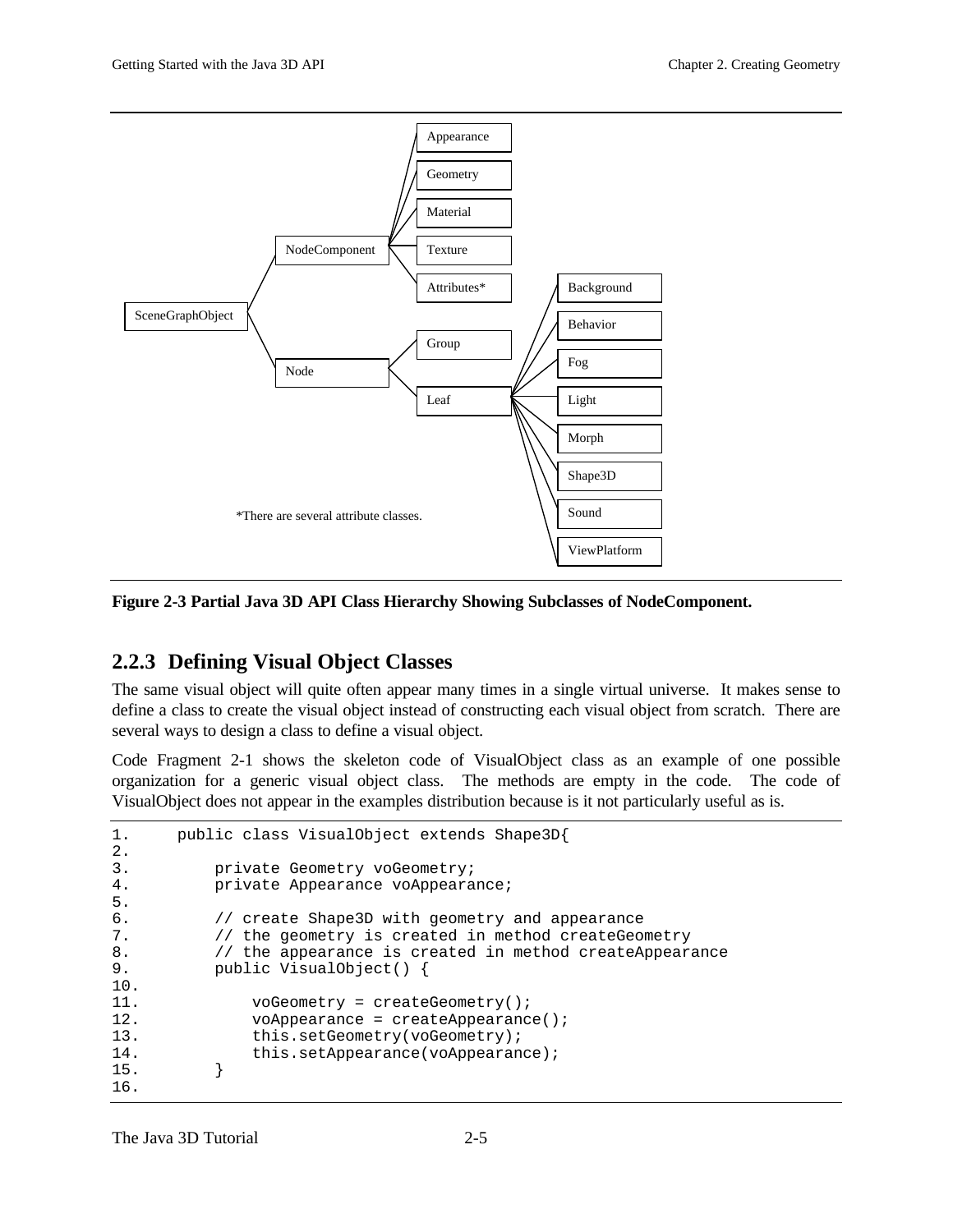```
17. private Geometry createGeometry() {
18. // code to create default geometry of visual object
19. }
20.
21. private Appearance createAppearance () {
22. // code to create default appearance of visual object
23. }
24.
25. } // end of class VisualObject
```
#### **Code Fragment 2-1 Skeleton Code for a VisualObject Class**

The organization of the VisualObject class in Code Fragment 2-1 is similar to the ColorCube utility class in that it extends a Shape3D object. The VisualObject class is a suggested starting point for defining custom content classes for use in scene graph construction. Each individual Java 3D programmer will almost certainly customize the VisualObject class for their own purposes. For a complete example of this class organization, read the source code for ColorCube class in the com.sun.j3d.utils.geometry package, which is available with the Java 3D API distribution.

Using Shape3D as a base for creating a visual object class makes it easy to use in a Java 3D program. The visual object class can be used as easily as the ColorCube class in the HelloJava3D examples from Chapter 1. The constructor can be called and the newly created object inserted as the child of some Group in one line of code. In the following example line of code, objRoot is an instance of Group. This code creates a VisualObject and adds it as a child of objRoot in the scene graph:

objRoot.addChild(new VisualObject());

The VisualObject constructor creates the VisualObject by creating a Shape3D object which references the NodeComponents created by the methods createGeometry() and createAppearance(). The method createGeometry() creates a Geometry NodeComponent to be used in the visual object. The method createAppearance() is responsible for creating the NodeComponent that defines the Appearance of the visual object.

Another possible organization for a visual object is to define a container class not derived from Java 3D API classes. In this design, the visual object class would contain a Group Node or a Shape3D as the root of the subgraph it defines. The class must define method(s) to return a reference to this root. This technique is a little more work, but may be easier to understand. Some program examples presented later in this chapter give examples of independent visual object class definitions.

A third possible organization for a visual object class is one similar to the classes Box, Cone, Cylinder, and Sphere defined in the com.sun.j3d.utils.geometry package. Each class extends Primitive, which extends Group. The design details of Primitive and its descendants are not discussed in this tutorial, but the source code for all of these classes is available with the Java 3D API distribution. From the source of Primitive class, and other utility classes, the reader can learn more about this class design approach.

# **2.3 Geometric Utility Classes**

This section covers the utility classes for creating box, cone, cylinder, and sphere geometric primitives. The geometric primitives are the second easiest way to create content in a virtual universe. The easiest way is to use the ColorCube class.

The primitive classes provide the programmer with more flexibility than the ColorCube class provides. A ColorCube object defines the geometry and color in a Geometry node component. Consequently,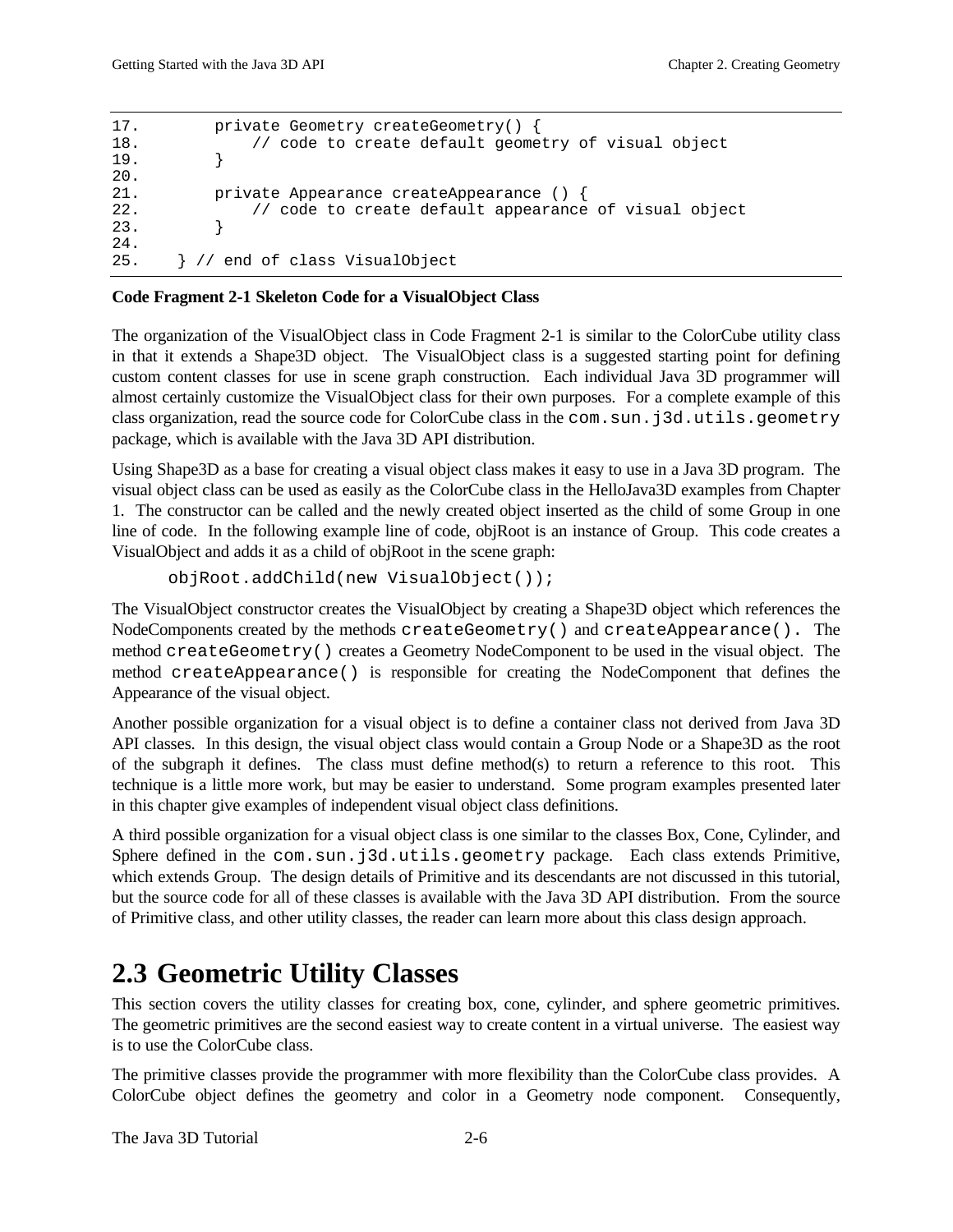everything about a ColorCube is fixed, except its size<sup>3</sup>. The size of a ColorCube is only specified when the object is created.

A primitive object provides more flexibility by specifying shape without specifying color. In a geometric primitive utility class, the programmer cannot change the geometry, but can change the appearance<sup>4</sup>. The primitive classes give the programmer the flexibility to have multiple instances of the same geometric primitive where each can have a different appearance by having a reference to different Appearance NodeComponents.

The Box, Cone, Cylinder and Sphere utility classes are defined in the com.sun.j3d.utils.geometry package. Details of the Box, Cone, Cylinder, and Sphere classes are presented in Sections 2.3.1 through 2.3.4, respectively. The superclass of these primitives, Primitive, is discussed in Section 2.3.5. The portion of the com.sun.j3d.utils.geometry package hierarchy that contains the primitive classes is shown in Figure 2-4.



**Figure 2-4 Class Hierarchy for Utility Geometric Primitives: Box, Cone, Cylinder, and Sphere**

### **2.3.1 Box**

 $\overline{a}$ 

The Box geometric primitive creates 3D box visual objects<sup>5</sup>. The defaults for length, width, and height are 2 meters, with the center at the origin, resulting in a cube with corners at ( -1, -1, -1) and ( 1, 1, 1). The

<sup>&</sup>lt;sup>3</sup> The Geometry NodeComponent referenced by a ColorCube object can be changed, but then it wouldn't appear as a ColorCube.

<sup>&</sup>lt;sup>4</sup> Just like with ColorCube, the Geometry NodeComponent referenced by a primitive object can be changed, but then it wouldn't appear as the primitive.

 $<sup>5</sup>$  Technically, a box is a six-sided polyhedron with rectangular faces.</sup>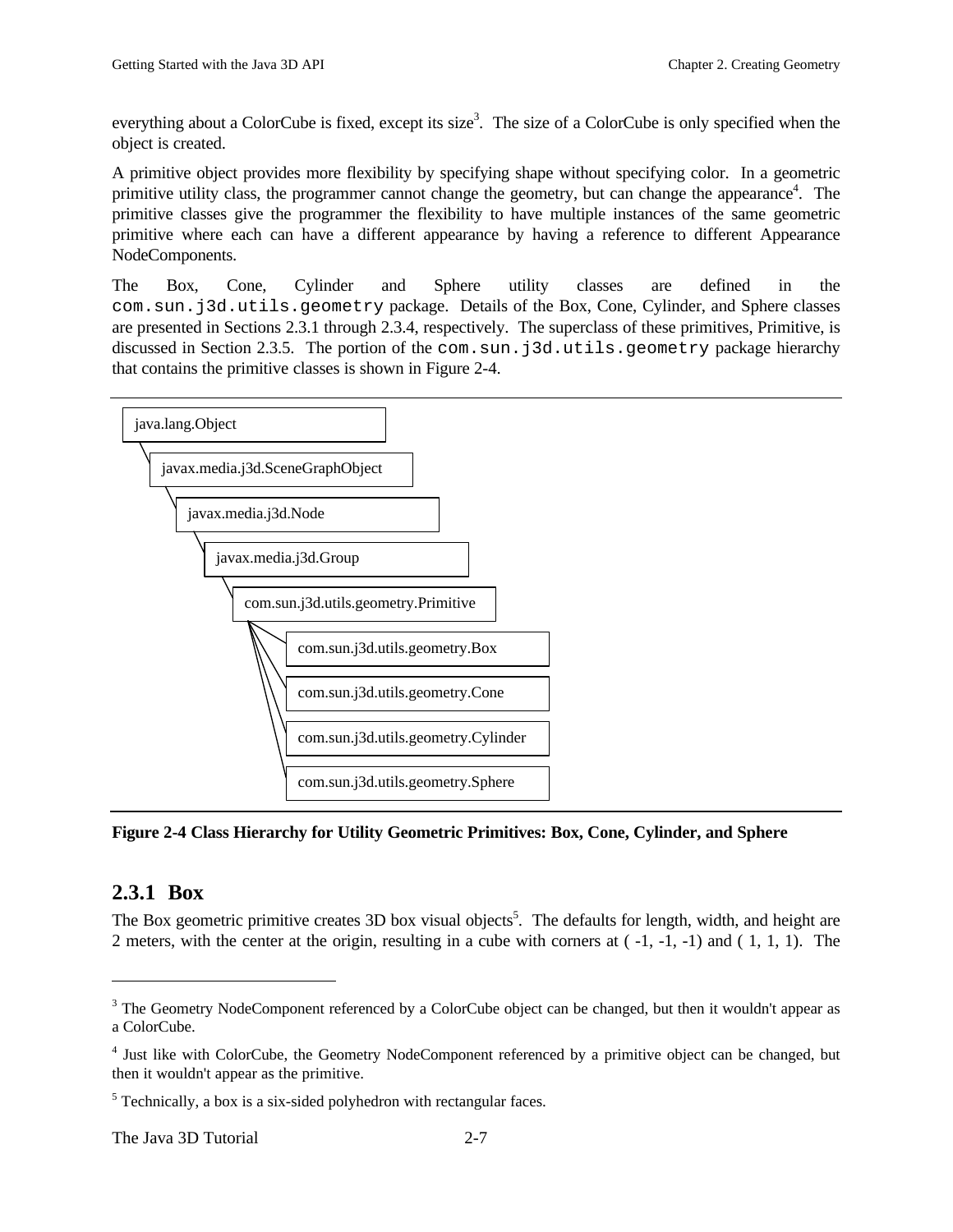length, width, and height can be specified at object creation time. Of course, TransformGroup along the scene graph path to a Box can be used to change the location and/or orientation of instances of Box and other visual objects.

#### **Box Constructors (partial list)**

Package: com.sun.j3d.utils.geometry

Box extends Primitive, another class in the com.sun.j3d.utils.geometry package.

**Box()**

Constructs a default box of 2.0 meters in height, width, and depth, centered at the origin.

**Box(float xdim, float ydim, float zdim, Appearance appearance)**

Constructs a box of a given dimension and appearance, centered at the origin.

While the constructors differ by class, Box, Cone, and Cylinder classes share the same methods. The following reference block lists the methods for these classes.

### **Box, Cone, and Cylinder Methods**

Package: com.sun.j3d.utils.geometry

These methods are defined in each of the Primitive classes: Box, Cone, and Cylinder. These primitives are composed of multiple Shape3D objects in a group.

### **Shape3D getShape(int id)**

Gets one of the faces (Shape3D) from the primitive that contains the geometry and appearance. Box, Cone, and Cylinder objects are composed of more than one Shape3D object, each with its own Geometry node component. The value used for partid specifies which of the Geometry node components to get.

**void setAppearance(Appearance appearance)** Sets appearance of the primitive (for all of the Shape3D objects).

### **2.3.2 Cone**

The Cone class defines capped, cone shaped objects centered at the origin with the central axis aligned along the y-axis. The default for radius is 1.0 and 2.0 for height. The center of the cone is defined to be the center of its bounding box rather than its centroid.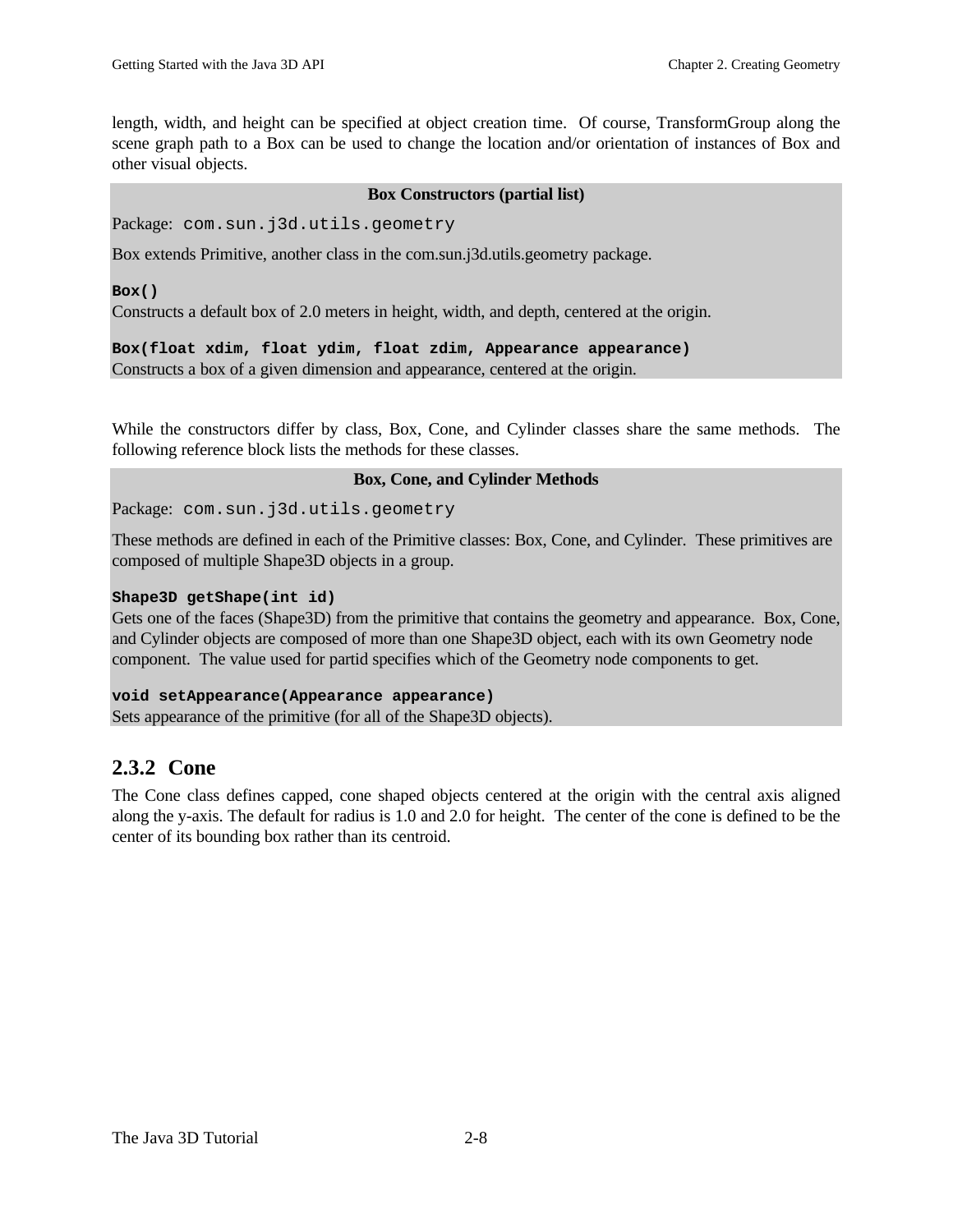### **Cone Constructors (partial list)**

Package: com.sun.j3d.utils.geometry

Cone extends Primitive, another class in the com.sun.j3d.utils.geometry package.

```
Cone()
```
Constructs a default Cone of radius of 1.0 and height of 2.0.

### **Cone(float radius, float height)**

Constructs a default Cone of a given radius and height.

### **2.3.3 Cylinder**

Cylinder class creates a capped, cylindrical object centered at the origin with its central axis aligned along the y-axis. The default for radius is 1.0 and 2.0 for height.

### **Cylinder Constructors (partial list)**

Package: com.sun.j3d.utils.geometry

Cylinder extends Primitive, another class in the com.sun.j3d.utils.geometry package.

**Cylinder()**

Constructs a default cylinder of radius of 1.0 and height of 2.0.

### **Cylinder(float radius, float height)**

Constructs a cylinder of a given radius and height.

**Cylinder(float radius, float height, Appearance appearance)** Constructs a cylinder of a given radius, height, and appearance.

### **2.3.4 Sphere**

The Sphere class creates spherical visual objects centered at the origin. The default radius is 1.0.

### **Sphere Constructors (partial list)**

Package: com.sun.j3d.utils.geometry

Sphere extends Primitive, another class in the com.sun.j3d.utils.geometry package.

**Sphere()** Constructs a default Sphere of radius of 1.0.

**Sphere(float radius)** Constructs a default Sphere of a given radius.

```
Sphere(float radius, Appearance appearance)
Constructs a Sphere of a given radius and a given appearance.
```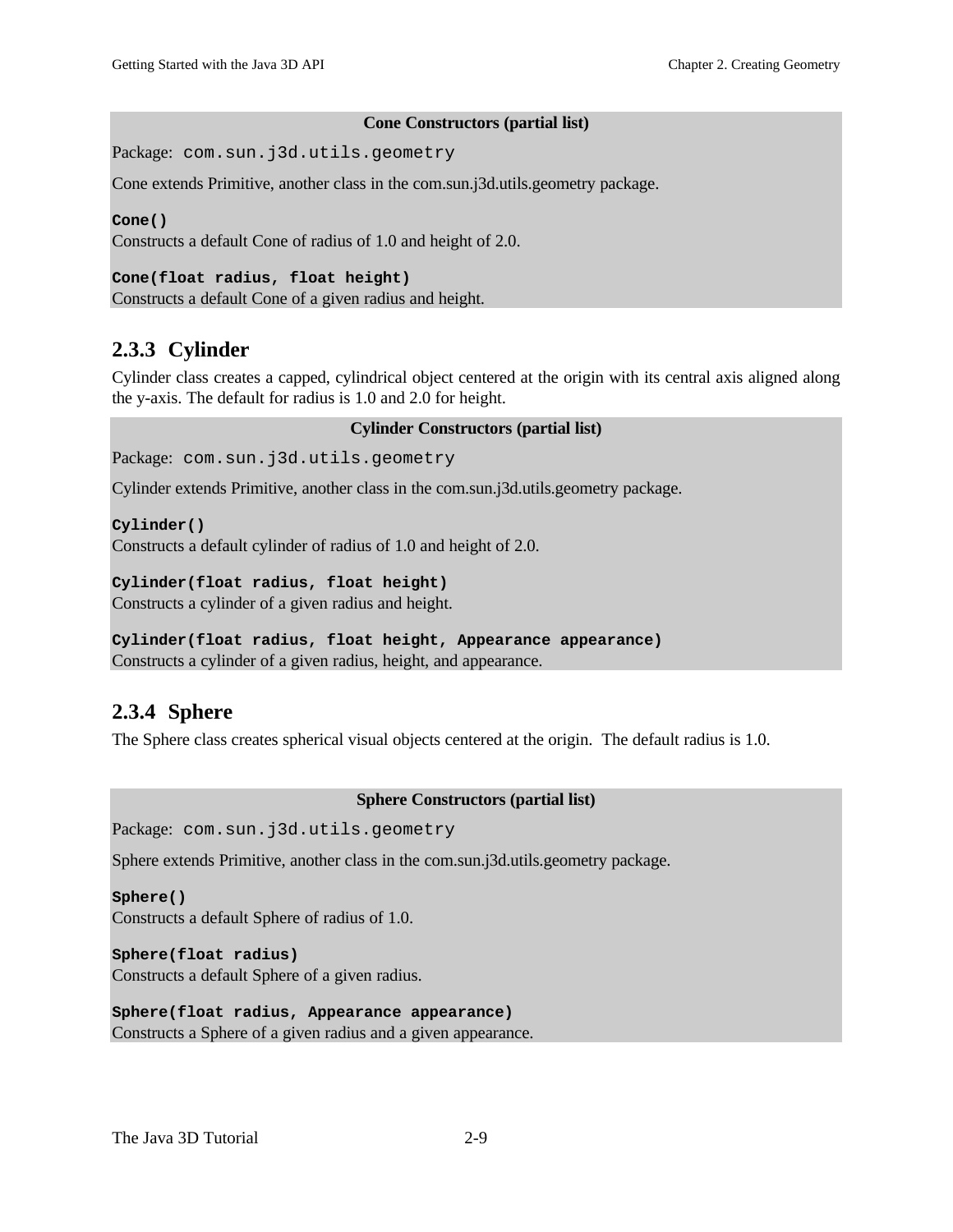### **Sphere Methods**

Package: com.sun.j3d.utils.geometry

As an extention of Primitive, a Sphere is a Group object that has a single Shape3D child object.

#### **Shape3D getShape()**

Gets the Shape3D that contains the geometry and appearance.

### **Shape3D getShape(int id)**

This method is included for compatibility with the other Primitive classes: Box, Cone, and Cylinder. However, since a Sphere has only one Shape3D object, it can be called only with  $id = 1$ .

### **void setAppearance(Appearance appearance)**

Sets appearance of the sphere.

### **2.3.5 More About Geometric Primitives**

The geometry of a primitive utility class does not define color. Geometry that does not define color derives its color from its Appearance node component. Without a reference to an Appearance node component, the visual object will be white, the default appearance color. Color is first discussed in Section 2.4.2 and added to geometry in Section 2.5.1. Section 2.6 presents the details of Appearance node components.

The Primitive class defines default values common to Box, Cone, Cylinder, and Sphere. For example, Primitive defines the default value for the number of polygons used to represent surfaces. Section 2.3.8 presents some of the details of the Primitive class. Since the default values defined by Primitive are fine for most applications, Java 3D programs can be written without even using the Primitive class. For this reason, the section describing the Primitive class is considered an advanced topic (which can be skipped). You will recognize advanced sections when you get there by the Duke figure hanging from the double-line outline.

### **2.3.6 ColorCube**

The ColorCube class is presented here to contrast with the geometric primitive classes of Box, Cone, Cylinder, and Sphere. The ColorCube class extends a different hierarchy than the graphic primitive classes. It is a subclass of Shape3D. This hierarchy for ColorCube is shown in Figure 2-5. Chapter 1 contains the reference blocks for ColorCube.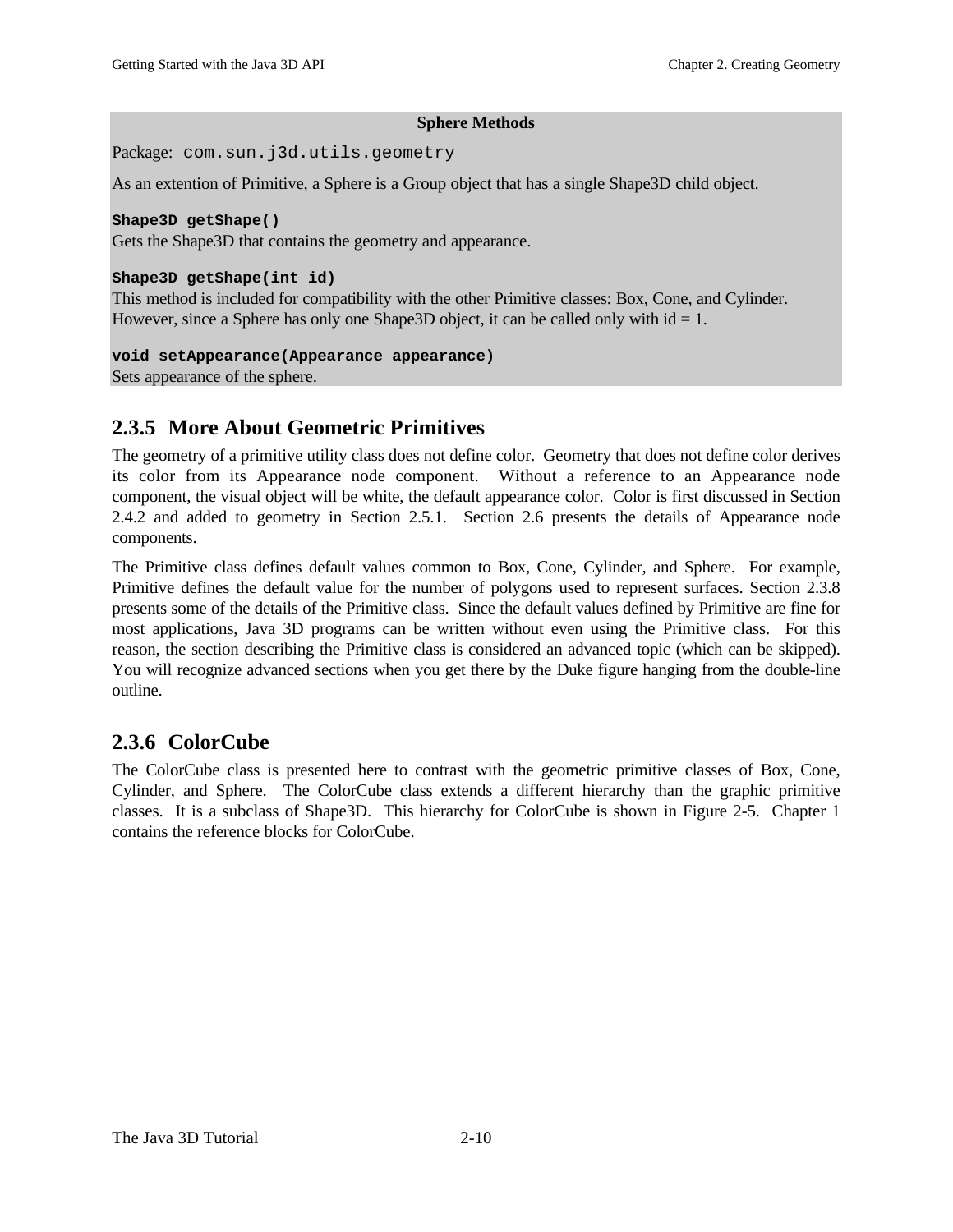

### **Figure 2-5 Class Hierarchy of ColorCube Utility Geometric Class**

ColorCube is the only class distributed with the Java 3D API that allows a programmer to ignore the issues of colors and lights. For this reason, ColorCube class is useful for quickly assembling scene graphs for testing or prototyping.

### **2.3.7 Example: Creating a Simple Yo-Yo From Two Cones**

This section presents a simple example that uses the Cone class: ConeYoyoApp.java. The goal of the program is to render a yo-yo. Two cones are used to form the yo-yo. Java 3D API behaviors could be used to make the yo-yo move up and down, but that is beyond the scope of this Chapter. The program spins the yo-yo so the geometry can be appreciated. The scene graph diagram in Figure 2-5 shows the designs for the ConeYoyo and ConeYoyoApp classes in the ConoYoyoApp example program.

The default position of a Cone object is with its bounding box centered at the origin. The default orientation is with the tip of the Cone object in the direction of the positive y-axis. The yo-yo is formed of two cones that are rotated about the z-axis and translated along the x-axis to bring the tips of the cones together at the origin. Other combinations of rotation and translation transformations could bring the tips of the Cone objects together.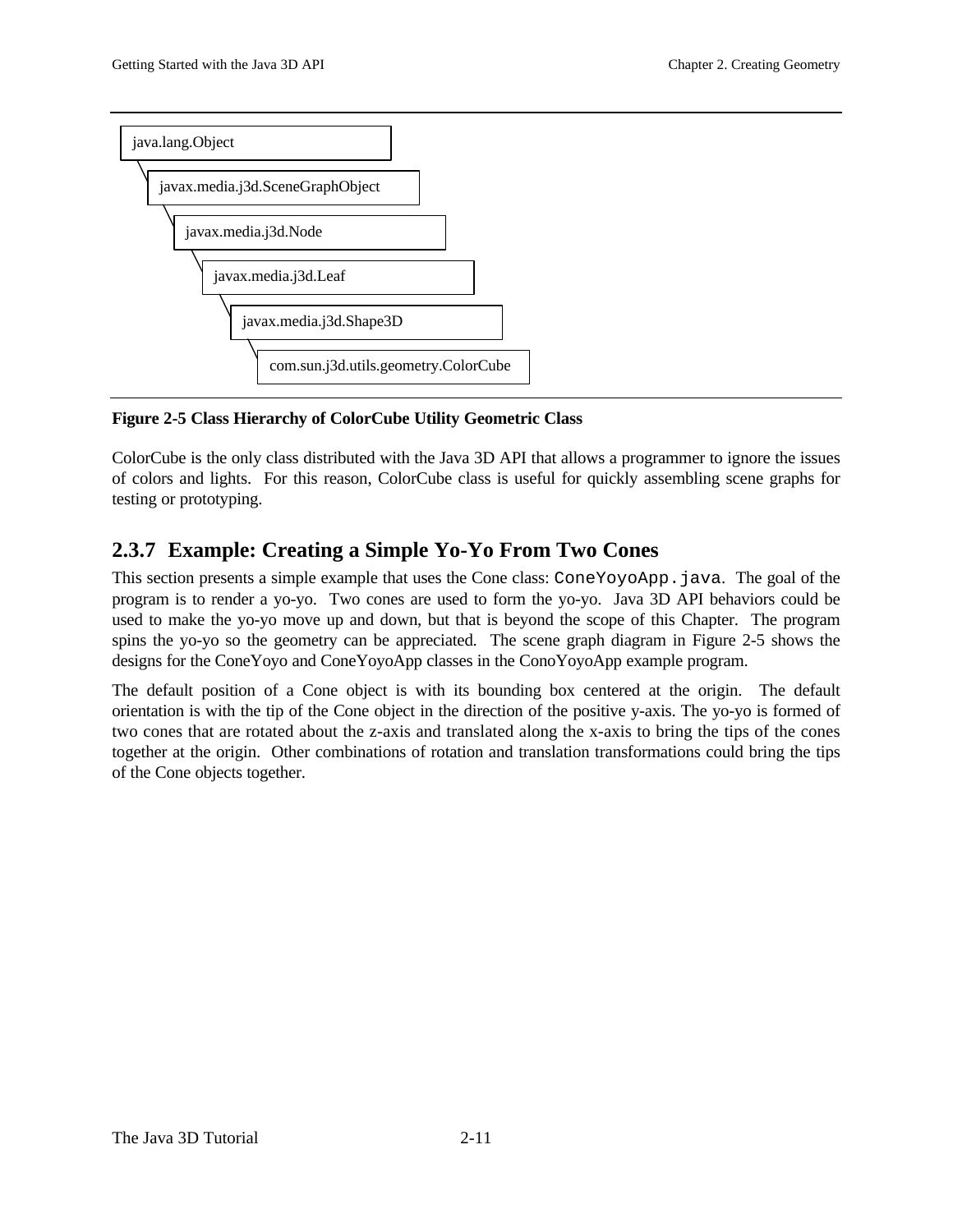

**Figure 2-6 Scene Graph for ConeYoyoApp<sup>6</sup>**

In the branch graph that begins with the BranchGroup object created by the ConeYoyo object, the scene graph path to each Cone object begins with the TransformGroup object that specifies the translation, followed by the TransformGroup that specifies the rotation, and terminates at the Cone object.

Several scene graphs may represent the same virtual world. Taking the scene graph of Figure 2-6 as an example, some obvious changes can be made. One change eliminates the BranchGroup object whose child is the ConeYoyo object and inserts the ConeYoyo object directly in the Locale. The BranchGroup is there to add future visual objects to the visual world. Another change combines the two TransformGroup objects inside the ConeYoyo object. The transformations are shown this way simply as an example.

Shape3D nodes of the Cone objects reference Geometry node components. These are internal to the Cone objects. The Shape3D objects of the Cone are children of a Group in the Cone. Since Cone objects

 $\overline{a}$ 

<sup>&</sup>lt;sup>6</sup> Actually, the Cone primitive is shared automatically as a feature of the Primitive class. This feature is discussed in Section 2.3.8.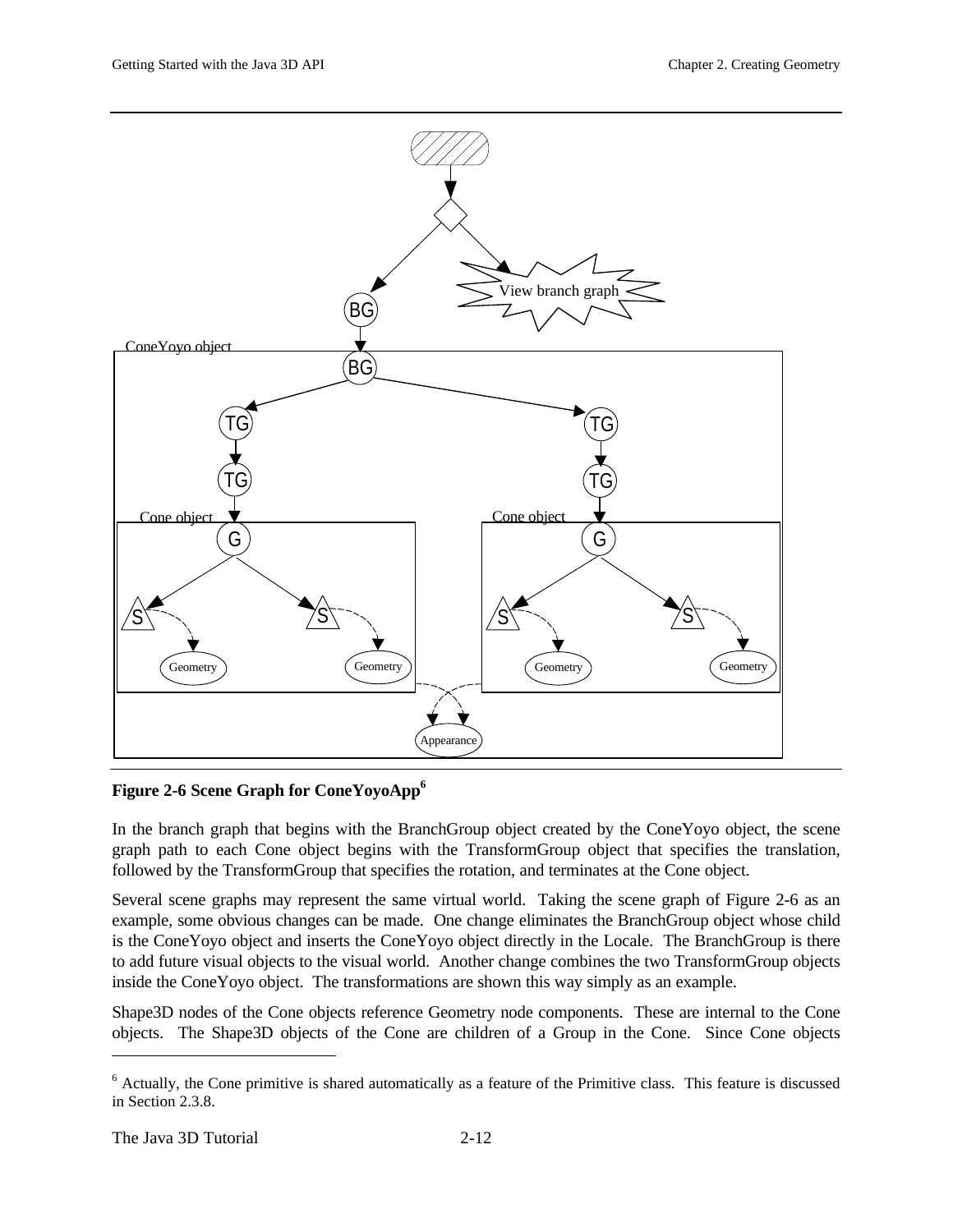descend from Group, the same Cone (or other Primitive object) can not be used more than once in a scene graph. Figure 2-7 shows an example error message produced when attempting to use the same Cone object in a single scene graph. This error does not exist in the example program distributed with this tutorial.

```
Exception in thread "main" javax.media.j3d.MultipleParentException:
Group.addChild: child already has a parent
        at javax.media.j3d.GroupRetained.addChild(GroupRetained.java:246)
        at javax.media.j3d.Group.addChild(Group.java:241)
        at ConeYoyoApp$ConeYoyo.<init>(ConeYoyoApp.java:89)
        at ConeYoyoApp.createSceneGraph(ConeYoyoApp.java:119)
        at ConeYoyoApp.<init>(ConeYoyoApp.java:159)
        at ConeYoyoApp.main(ConeYoyoApp.java:172)
```
**Figure 2-7 Multiple Parent Exception While Attempting to Reuse a Cone Object**



**Figure 2-8 An Image Rendered by ConeYoyoApp.java**

Figure 2-8 shows one of the possible images rendered by ConeYoyoApp. java as the ConeYoyo object spins. ConeYoyoApp.java is found in the example/Geometry subdirectory. The ConeYoyo class in the program is reproduced here in Code Fragment 2-2.

Lines 14 through 21 create the objects of one half of the yo-yo scene graph. Lines 23 through 25 create the relationships among these objects. The process is repeated for the other half of the yo-yo on lines 27 through 38.

Line 12 creates **yoyoAppear**, an Appearance node component with default values, to be used by the Cone objects. Lines 21 and 34 set the appearance for the two cones.

```
1. public class ConeYoyo{
2.
3. private BranchGroup yoyoBG;
4.
5. // create Shape3D with geometry and appearance
6. / /7. public ConeYoyo() {
8.
```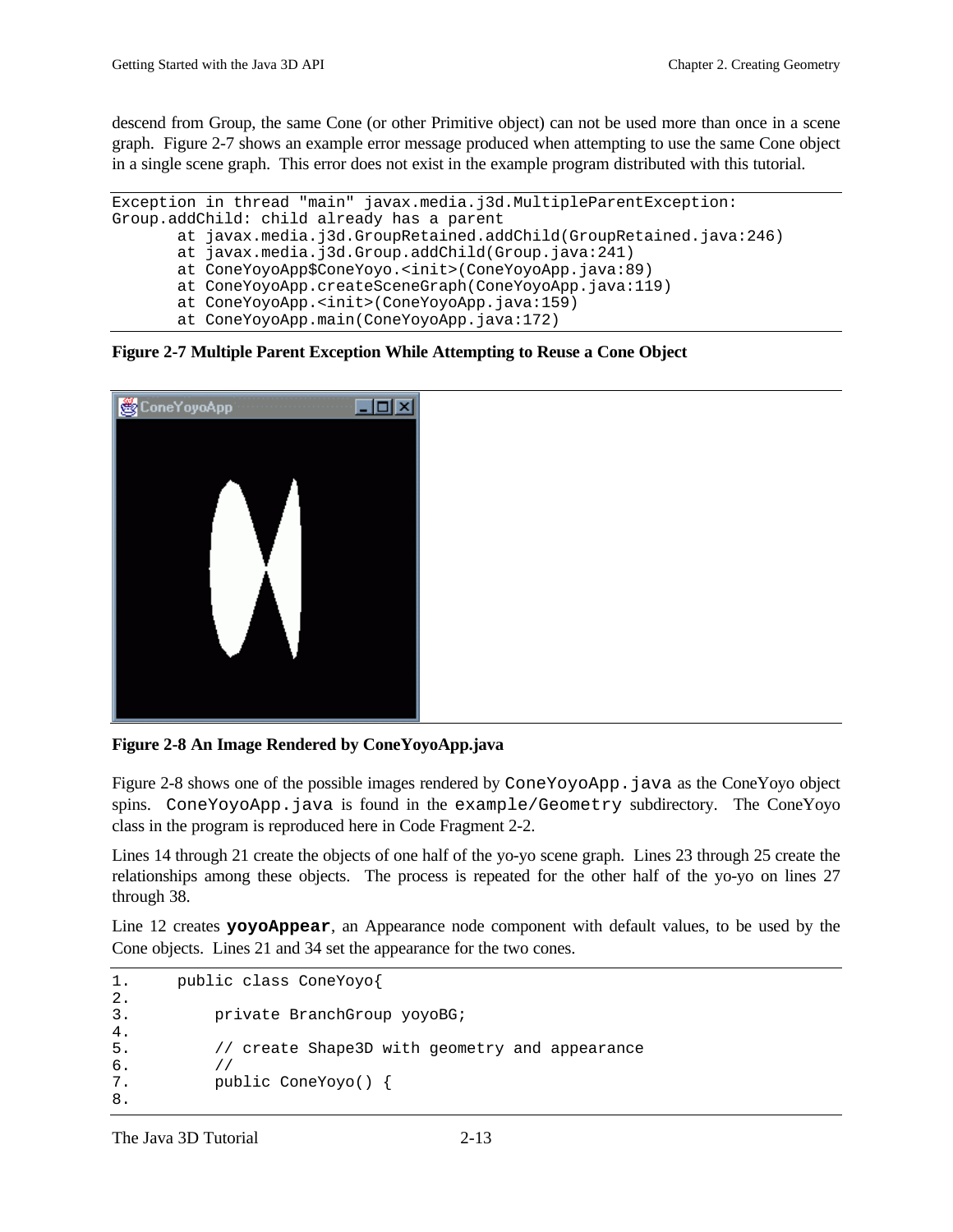```
9. yoyoBG = new BranchGroup();
10. Transform3D rotate = new Transform3D();
11. Transform3D translate = new Transform3D();
12. Appearance yoyoAppear = new Appearance();
13.
14. rotate.rotZ(Math.PI/2.0d);<br>15. TransformGroup yoyoTGR1 =
              TransformGroup yoyoTGR1 = new TransformGroup(rotate);
16.
17. translate.set(new Vector3f(0.1f, 0.0f, 0.0f));<br>18. TransformGroup vovoTGT1 = new TransformGroup(t
              TransformGroup yoyoTGT1 = new TransformGroup(translate);
\frac{19}{20}.
              Cone cone1 = new Cone(0.6f, 0.2f);
21. cone1.setAppearance(yoyoAppear);
22.23. yoyoBG.addChild(yoyoTGT1);
24. voyoTGT1.addChild(yoyoTGR1);
25. yoyoTGR1.addChild(cone1);
26.
27. translate.set(new Vector3f(-0.1f, 0.0f, 0.0f));
28. TransformGroup yoyoTGT2 = new TransformGroup(translate);
29.
30. rotate.rotZ(-Math.PI/2.0d);
31. TransformGroup yoyoTGR2 = new TransformGroup(rotate);
32.
33. Cone cone2 = new Cone(0.6f, 0.2f);
34. cone2.setAppearance(yoyoAppear);
35.
36. yoyoBG.addChild(yoyoTGT2);
37. yoyoTGT2.addChild(yoyoTGR2);
38. yoyoTGR2.addChild(cone2);
39.40.40. yoyoBG.compile();
41.
42. } // end of ConeYoyo constructor
43.
44. public BranchGroup getBG(){
45. return yoyoBG;
46. }
47.
48. } // end of class ConeYoyo
```
**Code Fragment 2-2 Class ConeYoyo From ConeYoyoApp.java Example Program**

### **2.3.8 Advanced Topic: Geometric Primitive**

The class hierarchy of Figure 2-4 shows Primitive as the superclass of Box, Cone, Cylinder, and Sphere classes. It defines a number of fields and methods common to these classes, as well as default values for the fields.



The Primitive class provides a way to share Geometry node components among instances of a primitive of the same size. By default, all primitives of the same size share one geometry node component. An example of a field defined in the Primitive class is the GEOMETRY\_NOT\_SHARED integer. This field specifies the geometry being created will not be shared by another. Set this flag to prevent the geometry from being shared among primitives of the same parameters (e.g., spheres with radius 1).

myCone.setPrimitiveFlags(Primitive.GEOMETRY\_NOT\_SHARED);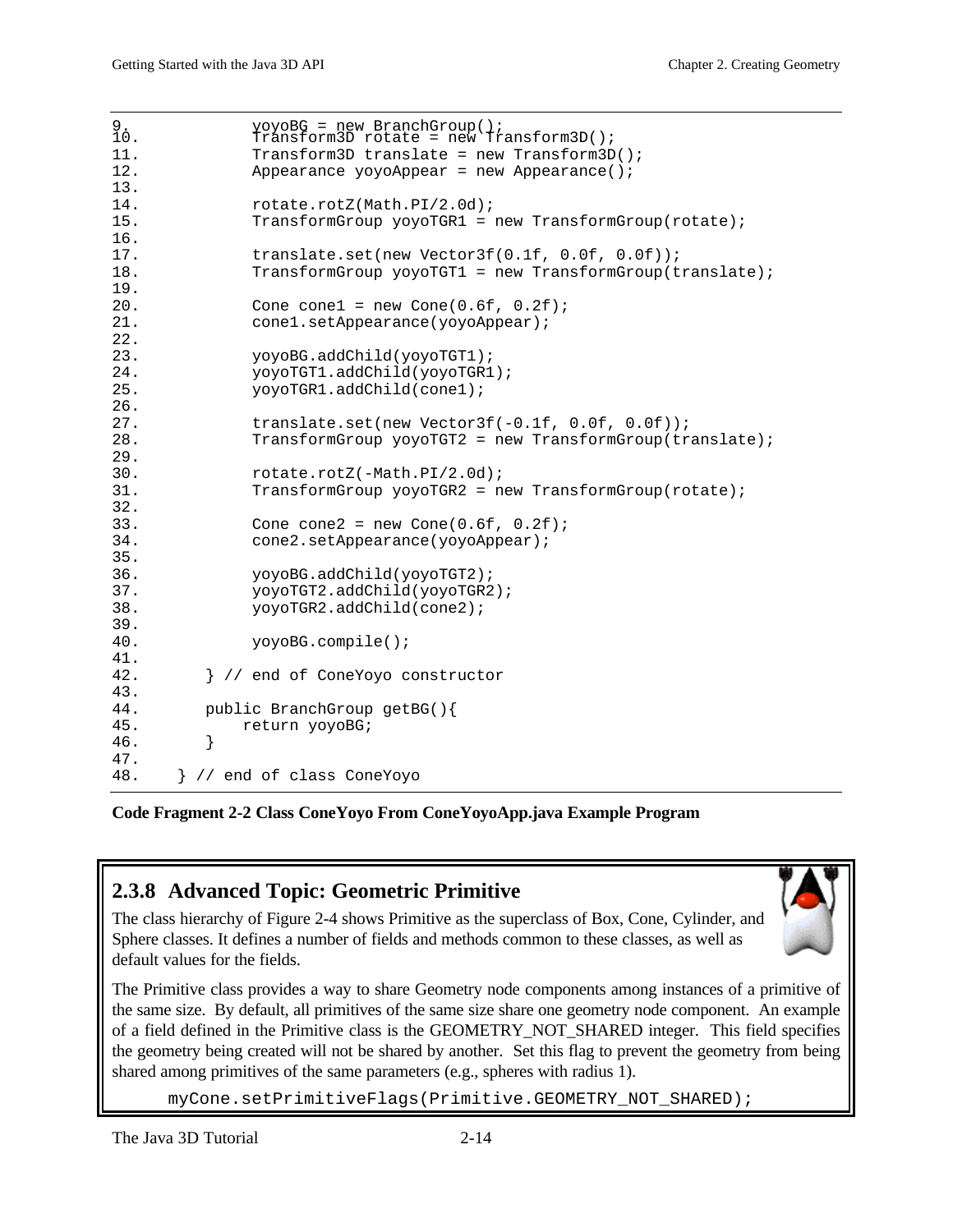<span id="page-20-0"></span>

| <b>Primitive Methods (partial list)</b>                                                               |                                                          |  |
|-------------------------------------------------------------------------------------------------------|----------------------------------------------------------|--|
| Package: com.sun.j3d.utils.geometry                                                                   |                                                          |  |
| Primitive extends Group and is the superclass for Box, Cone, Cylinder, and Sphere.                    |                                                          |  |
| public void setNumVertices(int num)                                                                   |                                                          |  |
| Sets total number of vertices in this primitive.                                                      |                                                          |  |
| void setPrimitiveFlags(int fl)                                                                        |                                                          |  |
| The primitive flags are:                                                                              |                                                          |  |
| GEOMETRY_NOT_SHARED                                                                                   | Normals are generated along with the positions.          |  |
| GENERATE_NORMALS_INWARD                                                                               | Normals are flipped along the surface.                   |  |
| <b>GENERATE TEXTURE COORDS</b>                                                                        | Texture coordinates are generated.                       |  |
| GEOMETRY_NOT_SHARED                                                                                   | The geometry created will not be shared by another node. |  |
| void setAppearance(int partid, Appearance appearance)                                                 |                                                          |  |
| Sets the appearance of a subpart given a partid. Box, Cone, and Cylinder objects are composed of more |                                                          |  |
| than one Shape3D object, each potentially with its own Appearance node component. The value used for  |                                                          |  |
| partid specifies which of the Appearance node components to set.                                      |                                                          |  |
| void setAppearance()                                                                                  |                                                          |  |
| Sets the main appearance of the primitive (all subparts) to a default white appearance.               |                                                          |  |

Additional constructors for Box, Cone, Cylinder, and Sphere allow the specification of Primitive flags at object creation time. Consult the Java 3D API specification for more information.

# **2.4 Mathematical Classes**

To create visual objects, the Geometry class and its subclasses are required. Many Geometry subclasses describe vertex-based primitives, such as points, lines, and filled polygons. The subclasses of Geometry will be discussed in Section 2.5, but before that discussion, several mathematical classes (Point\*, Color\*, Vector\*, TexCoord\*) used to specify vertex-related data need to be discussed<sup>7</sup>.

Note the asterisk used above is a wildcard to represent variations of class names. For example, Tuple\* refers to all Tuple classes: Tuple2f, Tuple2d, Tuple3b, Tuple3f, Tuple3d, Tuple4b, Tuple4f, and Tuple4d. In each case the number indicates the number of elements in the tuple, and the letter indicates the data type of the elements. 'f' indicates single-precision floating point, 'd' indicates double-precision floating point, and 'b' is for bytes. So Tuple3f is a class that manipulates three single-precision floating point values.

All these mathematical classes are in the javax.vecmath.\* package. This package defines several Tuple\* classes as generic abstract superclasses. Other more useful classes are derived from the various Tuple classes. The hierarchy for some of the package is shown in Figure 2-9.

 $\overline{a}$ 

 $7$  TexCoord\* classes are not used in Java 3D API version 1.1. This will change in subsequent versions.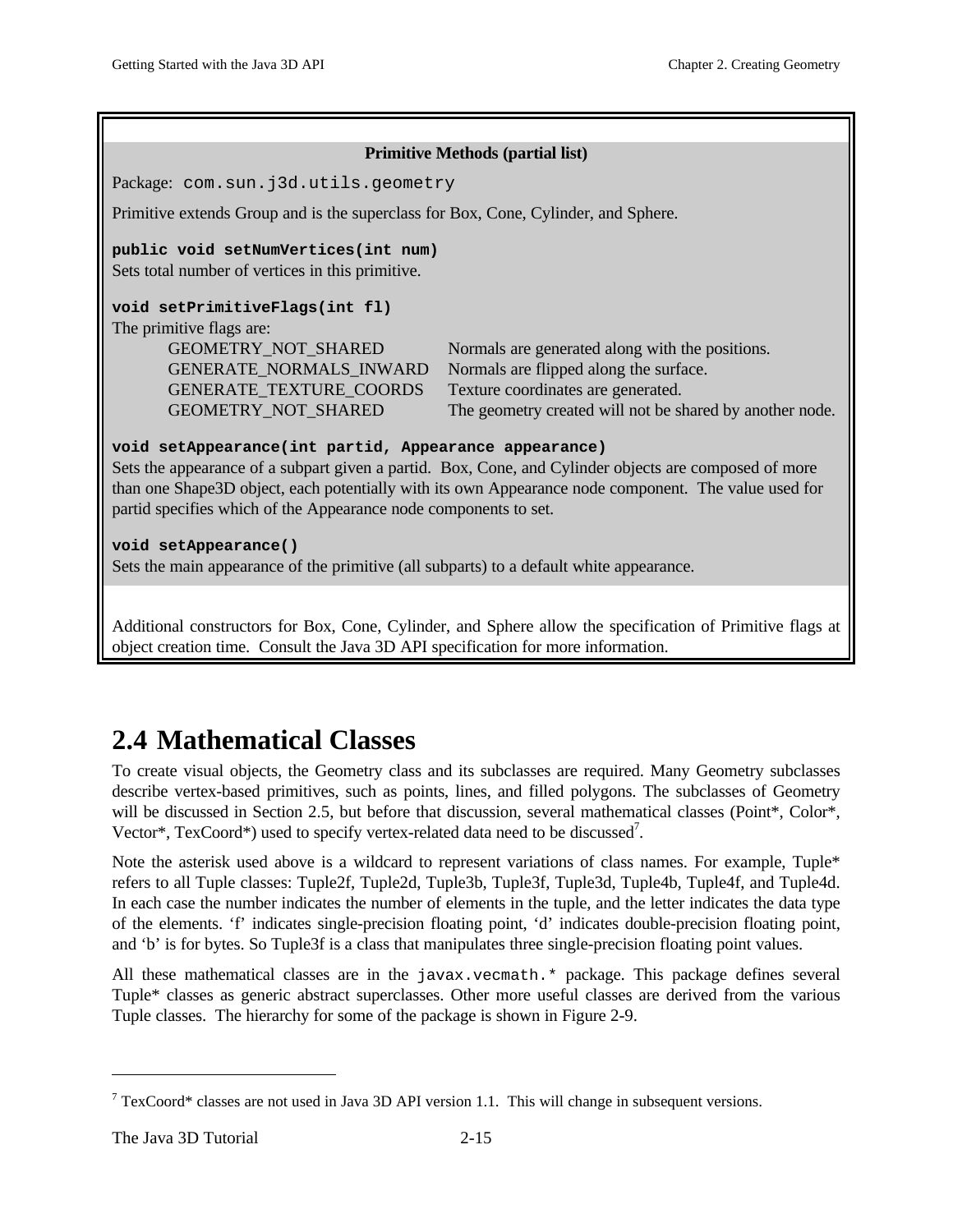

**Figure 2-9 Mathematical Classes Package and Hierarchy**

Each vertex of a visual object may specify up to four javax.vecmath objects, representing coordinates, colors, surface normals, and texture coordinates. The following classes are commonly used:

- Point<sup>\*</sup> (for coordinates)
- Color<sup>\*</sup> (for colors)
- Vector<sup>\*</sup> (for surface normals)
- TexCoord\* (for texture coordinates)

Note that coordinates (Point\* objects) are necessary to position each vertex. The other data is optional, depending upon how the primitive is rendered. For instance, a color (a Color\* object) may be defined at each vertex and the colors of the primitive are interpolated between the colors at the vertices. If lighting is enabled, surface normals (and therefore Vector\* objects) are needed. If texture mapping is enabled, then texture coordinates may be needed.

(The Quat\* objects represent quaternions, which are only used for advanced 3D matrix transformations.)

Since all the useful classes inherit from the abstract Tuple\* classes, it's important to be familiar with the Tuple constructors and methods, which are listed below.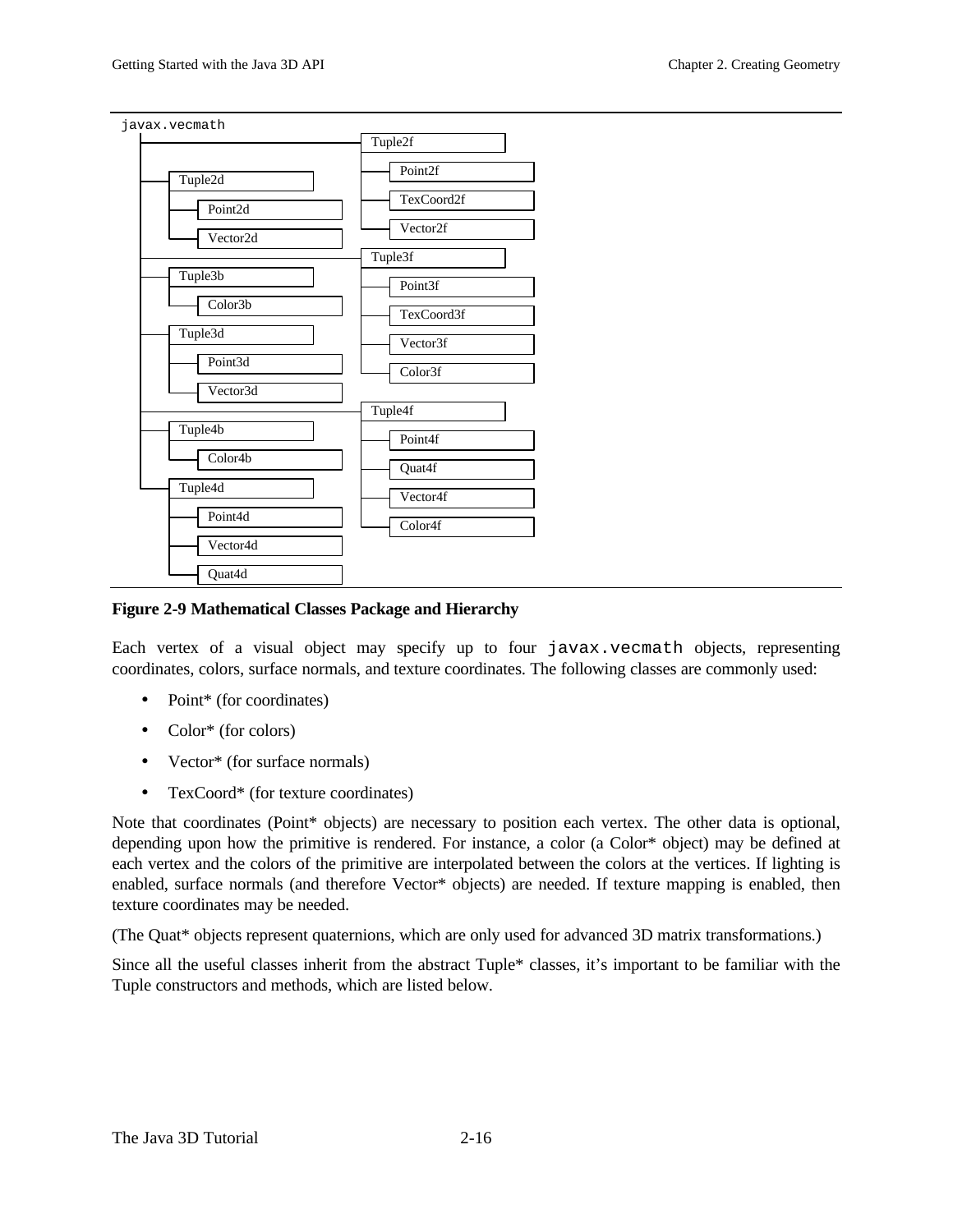### **Tuple2f Constructors**

Package: javax.vecmath

Tuple\* classes are not typically used directly in Java 3D programs but provide the base for Point\*, Color\*, Vector\*, and TexCoord\* classes. In particular, Tuple2f provides the base for Point2f, Color2f, and TexCoord2f. The constructors listed here are available to these subclasses. Tuple3f and Tuple4f have similar sets of constructors.

### **Tuple2f()**

Constructs and initializes a Tuple object with the coordinates (0,0).

### **Tuple2f(float x, float y)**

Constructs and initializes a Tuple object from the specified x, y coordinates.

### **Tuple2f(float[] t)**

Constructs and initializes a Tuple object from the specified array.

### **Tuple2f(Tuple2f t)**

Constructs and initializes a Tuple object from the data in another Tuple object.

### **Tuple2f(Tuple2d t)** Constructs and initializes a Tuple object from the data in another Tuple object.

### **Tuple2f Methods (partial list)**

Package: javax.vecmath

Tuple\* classes are not typically used directly in Java 3D programs but provide the base for Point\*, Color\*, Vector\*, and TexCoord\* classes. In particular, Tuple2f provides the base for Point2f, Color2f, and TexCoord2f. The methods listed here are available to these subclasses. Tuple3f and Tuple4f have similar sets of methods.

#### **void set(float x, float y)**

**void set(float[] t)** Sets the value of this tuple from the specified values.

#### **boolean equals(Tuple2f t1)**

Returns true if the data in the Tuple t1 are equal to the corresponding data in this tuple.

#### **final void add(Tuple2f t1)**

Sets the value of this tuple to the vector sum of itself and Tuple t1.

### **void add(Tuple2f t1, Tuple2f t2)**

Sets the value of this tuple to the vector sum of tuples t1 and t2.

### **void sub(Tuple2f t1, Tuple2f t2)**

Sets the value of this tuple to the vector difference of tuple t1 and t2 (this  $= t1 - t2$ ).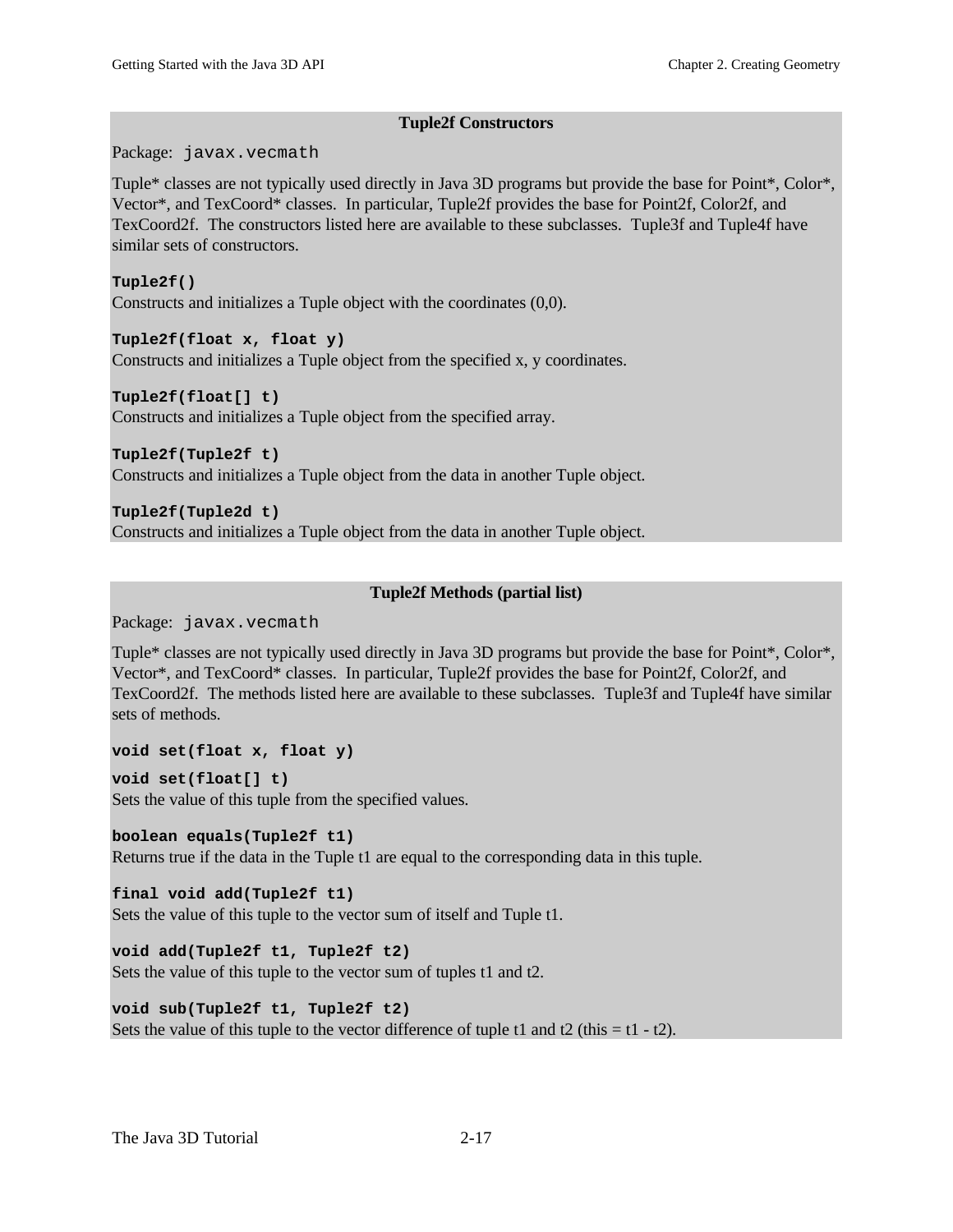### **void sub(Tuple2f t1)**

Sets the value of this tuple to the vector difference of itself and tuple t1 (this  $=$  this  $-$  t1).

### **void negate()**

Negates the value of this vector in place.

### **void negate(Tuple2f t1)**

Sets the value of this tuple to the negation of tuple t1.

### **void absolute()**

Sets each component of this tuple to its absolute value.

### **void absolute(Tuple2f t)**

Sets each component of the tuple parameter to its absolute value, and places the modified values into this tuple.

There are subtle, but predictable, differences among Tuple\* constructors and methods, due to number and data type. For example, Tuple3d differs from Tuple2f, because it has a constructor method:

```
Tuple3d(double x, double y, double z);
```
which expects three, not two, double-precision, not single-precision, floating point parameters.

Each of the Tuple\* classes has public members. For Tuple2\*, they are x and y. For Tuple3\* the members are x, y, and z. For Tuple4\* the members are x, y, z, and w.

### **2.4.1 Point Classes**

Point\* objects usually represent coordinates of a vertex, although they can also represent the position of a raster image, point light source, spatial location of a sound, or other positional data. The constructors for Point\* classes are similar to the Tuple\* constructors, except they return Point\* objects. (Some constructors are passed parameters which are Point\* objects, instead of Tuple\* objects.)

#### **Point3f Methods (partial list)**

Package: javax.vecmath

The Point\* classes are derived from Tuple\* classes. Each instance of the Point\* classes represents a single point in two-, three-, or four-space. In addition to the Tuple\* methods, Point\* classes have additional methods, some of which are listed here.

#### **float distance(Point3f p1)**

Returns the Euclidean distance between this point and point p1.

#### **float distanceSquared(Point3f p1)**

Returns the square of the Euclidean distance between this point and point p1.

### **float distanceL1(Point3f p1)**

Returns the  $L_1$  (Manhattan) distance between this point and point p1. The  $L_1$  distance is equal to:

 $abs(x_1 - x_2) + abs(y_1 - y_2) + abs(z_1 - z_2)$ 

Once again, there are subtle, predictable differences among Point\* constructors and methods, due to number and data type. For example, for Point3d, the distance method returns a double-precision floating point value.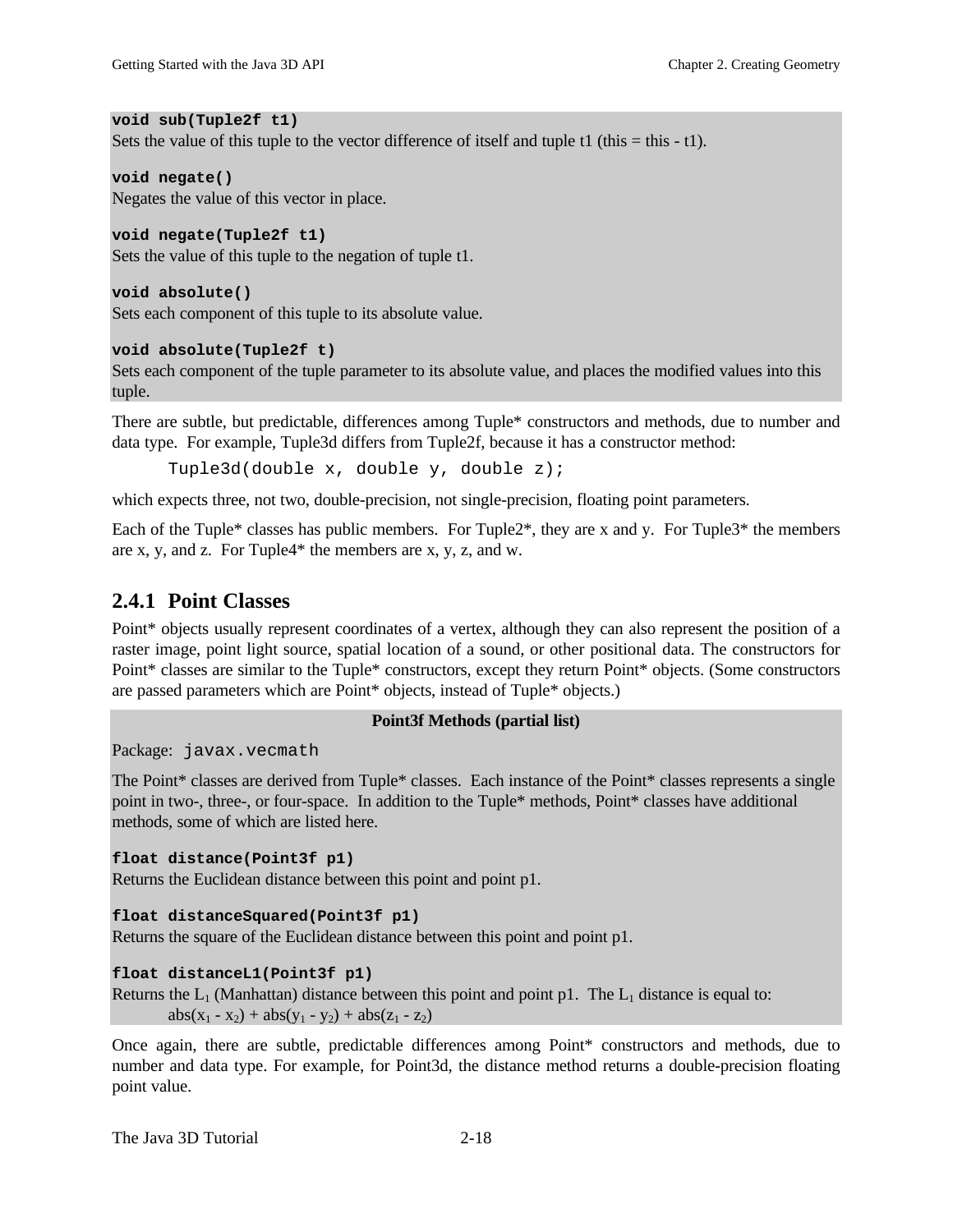### **2.4.2 Color Classes**

Color\* objects represent a color, which can be for a vertex, material property, fog, or other visual object. Colors are specified either as Color3\* or Color4\*, and only for byte or single-precision floating point data types. Color3\* objects specify a color as a combination of red, green, and blue (RGB) values. Color4\* objects specify a transparency value, in addition to RGB. (By default, Color3\* objects are opaque.) For byte-sized data types, color values range between 0 and 255, inclusive. For single-precision floating point data, color values range between 0.0 and 1.0, inclusive.

Once again, the constructors for Color\* classes are similar to the Tuple\* constructors, except they return Color\* objects. (Some constructors are passed parameters which are Color\* objects.) The Color\* classes do not have additional methods, so they rely upon the methods they inherit from their Tuple\* superclasses.

It is sometimes convenient to create constants for colors that are used repetitiously in the creation of visual object. For example,

Color3f red = new Color3f $(1.0f, 0.0f, 0.0f)$ ;

instantiates the Color3f object **red** that may be used multiple times. It may be helpful to create a class that contains a number of color constants. An example of such a class appears in Code Fragment 2-1.

```
1. import javax.vecmath.*;
2.3. class ColorConstants{
4. public static final Color3f red = new Color3f(1.0f,0.0f,0.0f);
5. public static final Color3f green = new Color3f(0.0f,1.0f,0.0f);
6. public static final Color3f blue = new Color3f(0.0f,0.0f,1.0f);
7. public static final Color3f yellow = new Color3f(1.0f,1.0f,0.0f);
8. public static final Color3f cyan = new Color3f(0.0f,1.0f,1.0f);
9. public static final Color3f magenta = new Color3f(1.0f,0.0f,1.0f);
10. public static final Color3f white = new Color3f(1.0f,1.0f,1.0f);
11. public static final Color3f black = new Color3f(0.0f,0.0f,0.0f);
12.}
```
**Code Fragment 2-3 Example ColorConstants Class**

#### **Color\* Classes**

Package: javax.vecmath

The Color\* classes are derived from Tuple\* classes. Each instances of the Color\* classes represents a single color in three components (RGB), or four components (RGBA). The Color\* classes do not add any methods to those supplied by Tuple\* classes.

### **2.4.3 Vector Classes**

Vector\* objects often represent surface normals at vertices although they can also represent the direction of a light source or sound source. Again, the constructors for Vector\* classes are similar to the Tuple\* constructors. However, Vector\* objects add many methods that are not found in the Tuple\* classes.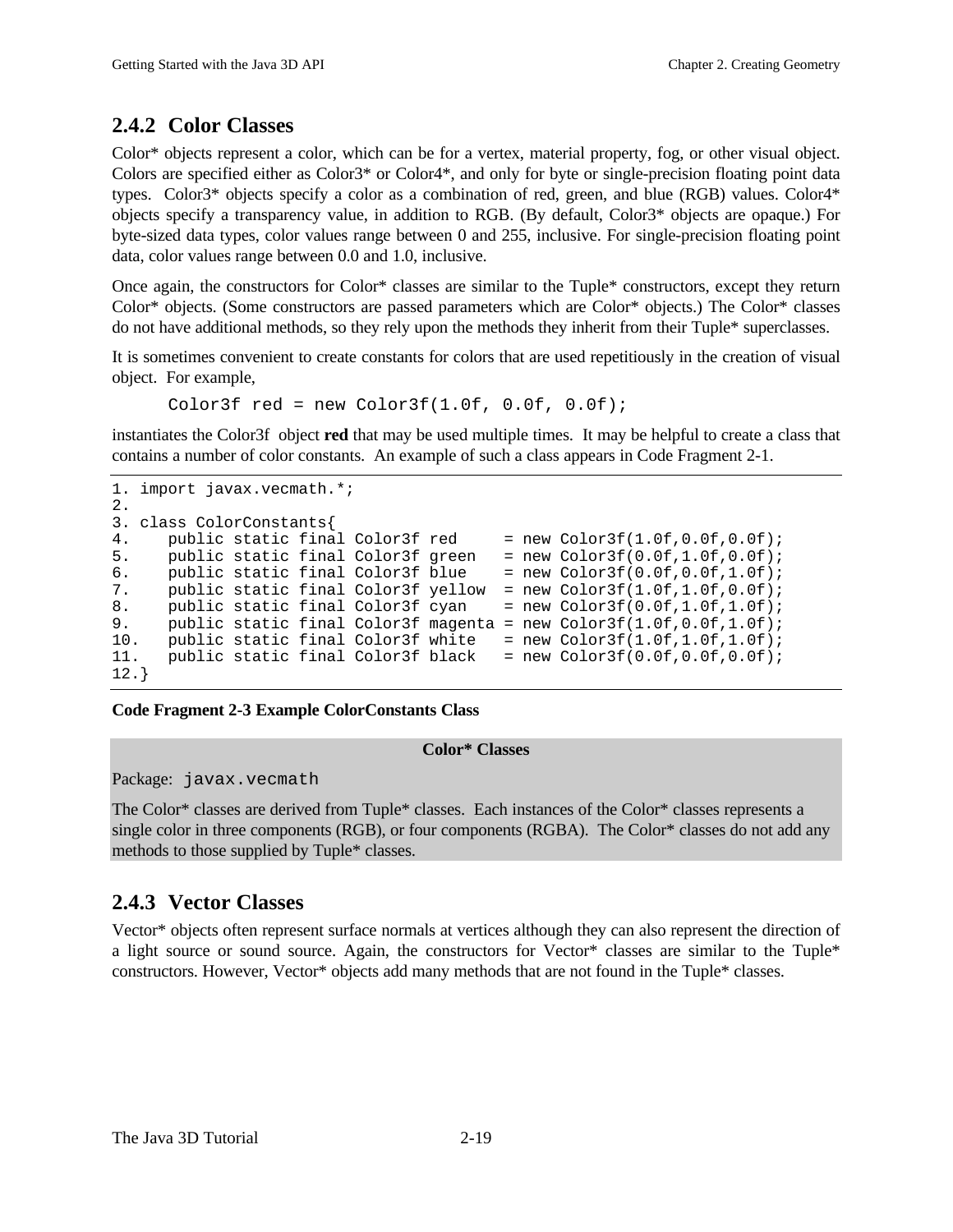### **Vector3f Methods (partial list)**

<span id="page-25-0"></span>Package: javax.vecmath

The Vector\* classes are derived from Tuple\* classes. Each instances of the Vector\* classes represents a single vector in two-, three-, or four-space. In addition to the Tuple\* methods, Vector\* classes have additional methods, some of which are listed here.

### **float length()**

Returns the length of this vector.

### **float lengthSquared()**

Returns the squared length of this vector.

### **void cross(Vector3f v1, Vector3f v2)**

Sets this vector to be the vector cross product of vectors v1 and v2.

### **float dot(Vector3f v1)**

Computer and return the dot product of this vector and vector v1.

**void normalize()** Normalizes this vector.

### **void normalize(Vector3f v1)**

Sets the value of this vector to the normalization of vector v1.

### **float angle(Vector3f v1)**

Returns the angle in radians between this vector and the vector parameter; the return value is constrained to the range [0,PI].

And yes, there are subtle, predictable differences among Vector\* constructors and methods, due to number or data type.

### **2.4.4 TexCoord Classes**

There are only two TexCoord\* classes which can be used to represent a set of texture coordinates at a vertex: TexCoord2f and TexCoord3f. TexCoord2f maintains texture coordinates as an (s, t) coordinate pair; TexCoord3f as an (s, t, r) triple.

The constructors for TexCoord\* classes are again similar to the Tuple\* constructors. Like the Color\* classes, the TexCoord\* classes also do not have additional methods, so they rely upon the methods they inherit from their Tuple\* superclasses.

# **2.5 Geometry Classes**

In 3D computer graphics, everything from the simplest triangle to the most complicated jumbo jet model is modeled and rendered with vertex-based data. With Java 3D, each Shape3D object should call its method setGeometry() to reference one and only one Geometry object. To be more precise, Geometry is an abstract superclass, so the referenced object is an instance of a subclass of Geometry.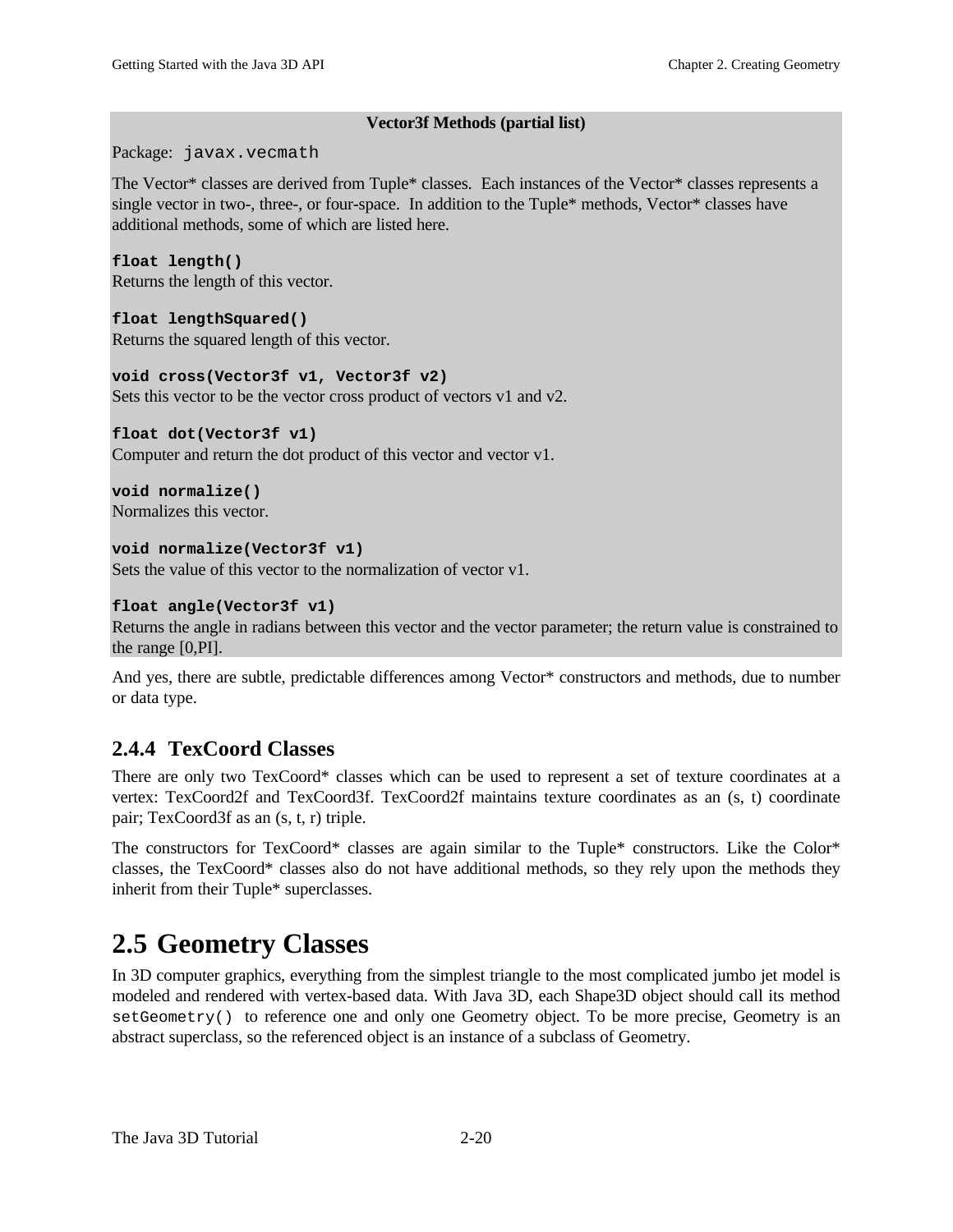.

Subclasses of Geometry fall into three broad categories:

- Non-indexed vertex-based geometry (each time a visual object is rendered, its vertices may be used only once)
- Indexed vertex-based geometry (each time a visual object is rendered, its vertices may be reused)
- Other visual objects (the classes Raster, Text3D, and CompressedGeometry)

### **This section covers the first two aforementioned categories. The class hierarchy for Geometry classes and subclasses is shown in Figure 2-10 Geometry Class Hierarchy**



**Figure 2-10 Geometry Class Hierarchy**

### **2.5.1 GeometryArray Class**

As you may deduce from the class names, the Geometry subclasses may be used to specify points, lines, and filled polygons (triangles and quadrilaterals). These vertex-based primitives are subclasses of the GeometryArray abstract class, which indicates that each has arrays that maintain data per vertex.

For example, if a GeometryArray object is used to specify one triangle, a three-element array is defined: one element for each vertex. Each element of this array maintains the coordinate location for its vertex (which can be defined with a Point\* object or similar data). In addition to the coordinate location, three more arrays may be optionally defined to store color, surface normal, and texture coordinate data. These arrays, containing the coordinates, colors, surface normals, and texture coordinates, are the "data arrays."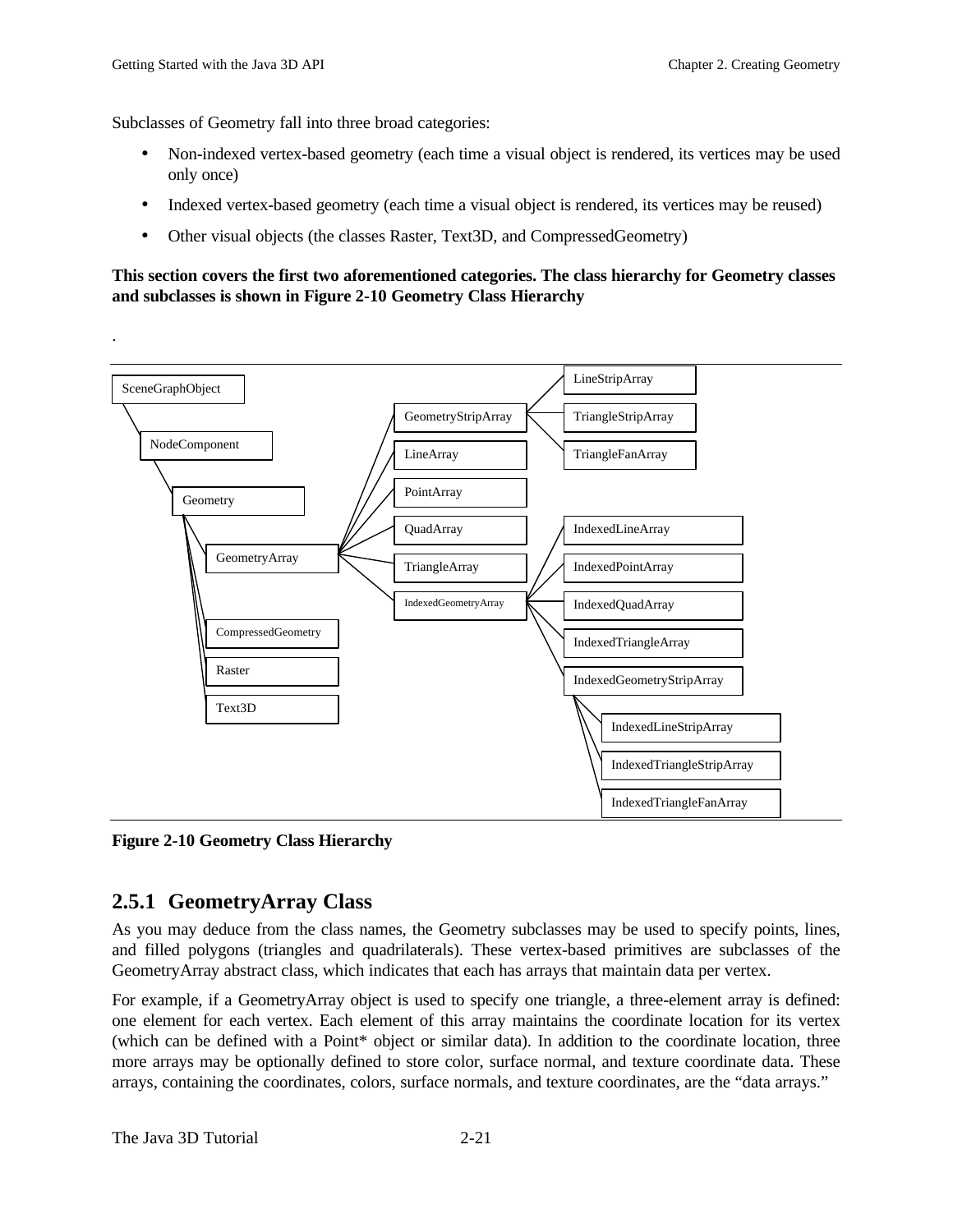There are three steps in the life of a GeometryArray object:

- 1. Construction of an empty object.
- 2. Filling the object with data.
- 3. Associating (referencing) the object from (one or more) Shape3D objects.

### **Step 1: Construction of an Empty GeometryArray Object**

When a GeometryArray object is initially constructed, two things must be defined:

- the number of vertices (array elements) to be needed.
- the type of data (coordinate location, color, surface normal, and/or texture coordinate) to be stored at each vertex. This is called the *vertex format*.

There is only one GeometryArray constructor method:

### **GeometryArray Constructor**

### **GeometryArray(int vertexCount, int vertexFormat)**

Constructs an empty GeometryArray object with the specified number of vertices, and vertex format. One or more individual flags are bitwise "OR"ed together to describe the per-vertex data. The flag constants used for specifying the format are:

COORDINATES: Specifies this vertex array contains coordinates. This bit must be set.

NORMALS: Specifies this vertex array contains surface normals.

COLOR\_3: Specifies this vertex array contains colors without transparency.

COLOR\_4: Specifies this vertex array contains colors with transparency.

TEXTURE\_COORDINATE\_2: Specifies this vertex array contains 2D texture coordinates.

TEXTURE\_COORDINATE\_3: Specifies this vertex array contains 3D texture coordinates.

For each vertex format flags set, there is a corresponding array created internal to the GeometryArray object. Each of these arrays is vertexCount in size.

Let's see how this constructor works, but first recall that GeometryArray is an abstract class. Therefore, you actually call the constructor for one of GeometryArray's subclasses, for instance, LineArray. (A LineArray object describes a set of vertices, and each two vertices defines the endpoints of a line. The constructor and other methods of LineArray are very similar to its superclass GeometryArray. LineArray is explained in more detail in Section 2.5.2.)

Code Fragment 2-4 shows the Axis class from the program examples/Geometry/AxisApp.java which uses multiple LineArray objects to draw lines to represent the x, y, and z axes. The X axis object creates an object with two vertices (to draw one line between them), with only coordinate location data. The Y axis object also has two vertices, but allows for RGB color, as well as coordinate location, at each vertex. Therefore, the Y axis line may be drawn with colors interpolated from one vertex to the other. Finally, the Z axis has ten vertices with coordinate and color data at each vertex. Five color-interpolated lines may be drawn, one line between each pair of vertices. Note the use of the bitwise "OR" operation for the vertex format of both the Y and Z axes.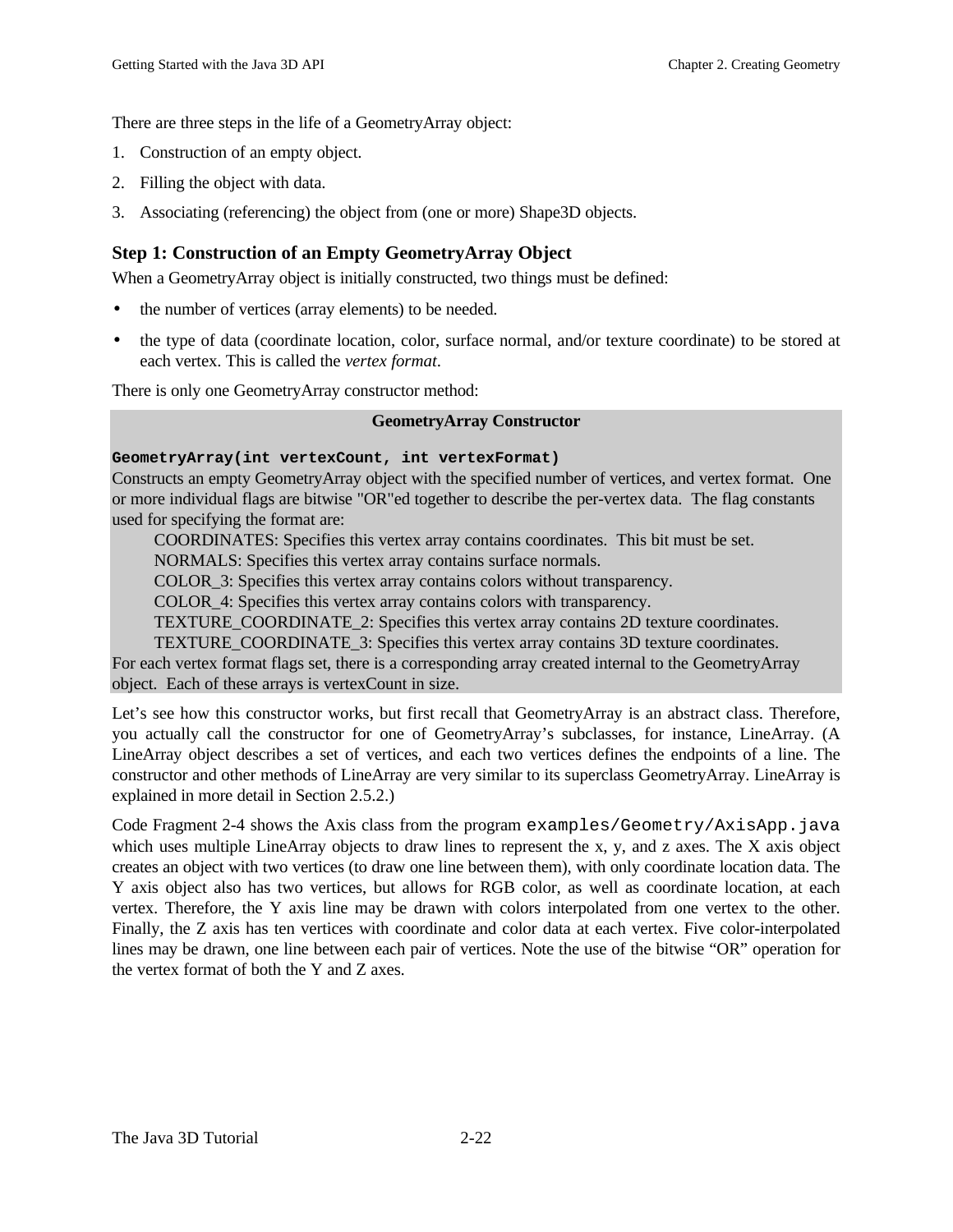```
1. // construct object to represent the X axis
2. LineArray axisXLines= new LineArray (2, LineArray.COORDINATES);
3.
4. // construct object to represent the Y axis
5. LineArray axisYLines = new LineArray(2, LineArray.COORDINATES
6. | LineArray.COLOR_3);
7.
8. // construct object to represent the Z axis
9. LineArray axisZLines = new LineArray(10, LineArray.COORDINATES
10. | LineArray.COLOR 3);
```
#### **Code Fragment 2-4 GeometryArray Constructors**

Be careful! The Axis class in AxisApp.java is different from the Axis class defined in examples/geometry/Axis.java, which uses only one LineArray object. Make sure you have the right one. The Axis class defined in Axis.java is intended for use in your programs, where AxisApp.java is the demonstration program for this tutorial. Also, the Axis class defined in Axis.java demonstrates creating a visual object class that extends Shape3D.

#### **Step 2: Fill the GeometryArray Object with Data**

After constructing the GeometryArray object, assign values to the arrays, corresponding to the assigned vertex format. This may be done per vertex, or by using an array to assign data to many vertices with one method call. The available methods are:

#### **GeometryArray Methods (partial list)**

GeometryArray is the superclass for PointArray, LineArray, TriangleArray, QuadArray, GeometryStripArray, and IndexedGeometryArray.

**void setCoordinate(int index, float[] coordinate)**

**void setCoordinate(int index, double[] coordinate)**

```
void setCoordinate(int index, Point* coordinate)
Sets the coordinate associated with the vertex at the specified index for this object.
```
**void setCoordinates(int index, float[] coordinates)**

**void setCoordinates(int index, double[] coordinates)**

```
void setCoordinates(int index, Point*[] coordinates)
```
Sets the coordinates associated with the vertices starting at the specified index for this object.

**void setColor(int index, float[] color)**

**void setColor(int index, byte[] color)**

**void setColor(int index, Color\* color)**

Sets the color associated with the vertex at the specified index for this object.

**void setColors(int index, float[] colors) void setColors(int index, byte[] colors) void setColors(int index, Color\*[] colors)** Sets the colors associated with the vertices starting at the specified index for this object.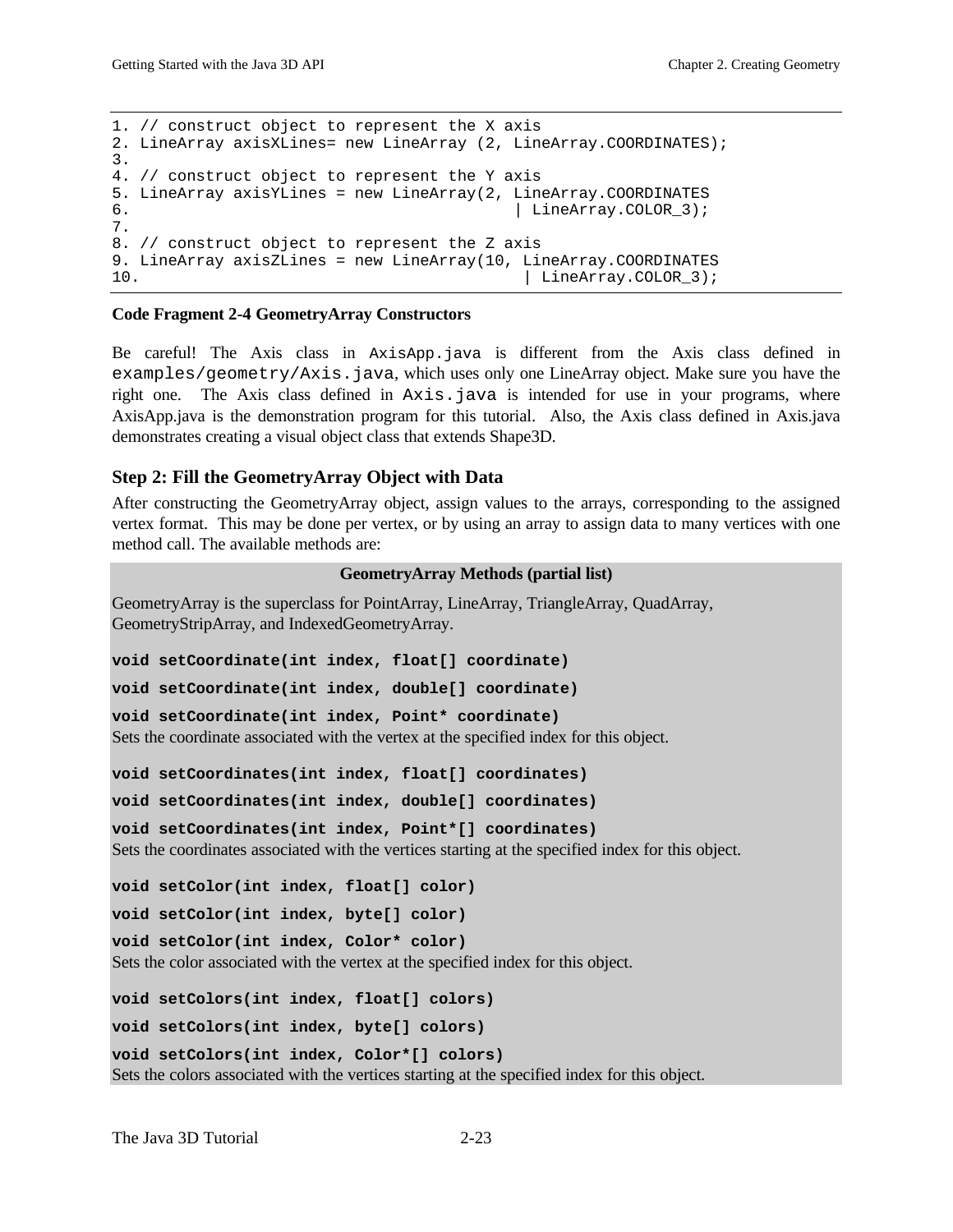#### **GeometryArray Methods (partial list, continued)**

**void setNormal(int index, float[] normal)**

**void setNormal(int index, Vector\* normal)** Sets the normal associated with the vertex at the specified index for this object.

**void setNormals(int index, float[] normals)**

**void setNormals(int index, Vector\*[] normals)** Sets the normals associated with the vertices starting at the specified index for this object.

**void setTextureCoordinate(int index, float[] texCoord)**

**void setTextureCoordinate(int index, Point\* coordinate)** Sets the texture coordinate associated with the vertex at the specified index for this object.

**void setTextureCoordinates(int index, float[] texCoords)**

**void setTextureCoordinates(int index, Point\*[] texCoords)**

Sets the texture coordinates associated with the vertices starting at the specified index for this object.

Code Fragment 2-5 shows use of the GeometryArray methods to store coordinate and color values in the LineArray objects. The X axis object calls only the method setCoordinate() to store coordinate location data. The Y axis object calls both setColor() and setCoordinate() to load RGB color and coordinate location values. And the Z axis object calls setCoordinate() ten times for each individual vertex and setColors() once to load all ten vertices with one method call.

```
1. axisXLines.setCoordinate(0, new Point3f(-1.0f, 0.0f, 0.0f));
2. axisXLines.setCoordinate(1, new Point3f( 1.0f, 0.0f, 0.0f));
3.
4. Color3f red = new Color3f(1.0f, 0.0f, 0.0f);
5. Color3f green = new Color3f(0.0f, 1.0f, 0.0f);
6. Color3f blue = new Color3f(0.0f, 0.0f, 1.0f);
7. axisYLines.setCoordinate(0, new Point3f( 0.0f,-1.0f, 0.0f));
8. axisYLines.setCoordinate(1, new Point3f( 0.0f, 1.0f, 0.0f));
9. axisYLines.setColor(0, green);
10.axisYLines.setColor(1, blue);
11.
12.axisZLines.setCoordinate(0, z1);
13.axisZLines.setCoordinate(1, z2);
14.axisZLines.setCoordinate(2, z2);
15.axisZLines.setCoordinate(3, new Point3f( 0.1f, 0.1f, 0.9f));
16.axisZLines.setCoordinate(4, z2);
17.axisZLines.setCoordinate(5, new Point3f(-0.1f, 0.1f, 0.9f));
18.axisZLines.setCoordinate(6, z2);
19.axisZLines.setCoordinate(7, new Point3f( 0.1f,-0.1f, 0.9f));
20.axisZLines.setCoordinate(8, z2);
21.axisZLines.setCoordinate(9, new Point3f(-0.1f,-0.1f, 0.9f));
22.
23.Color3f colors[] = new Color3f[9];
24.colors[0] = new Color3f(0.0f, 1.0f, 1.0f);
25.for(int v = 0; v < 9; v_{++})
26. \quad \text{colors}[v] = \text{red};27.axisZLines.setColors(1, colors);
```
**Code Fragment 2-5 Storing Data into a GeometryArray Object**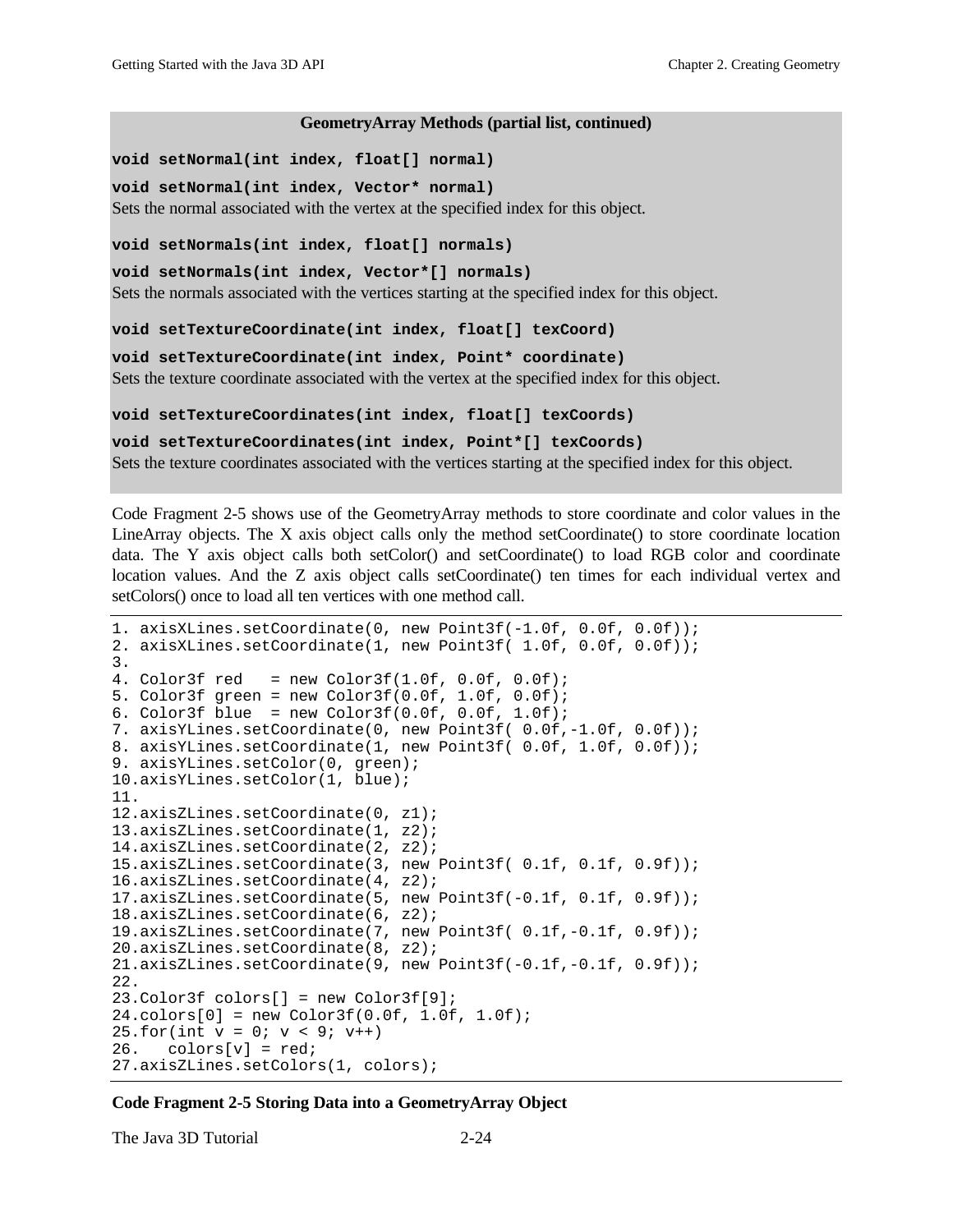The default color for vertices of a GeometryArray object is white, unless either COLOR\_3 or COLOR\_4 is specified in the vertex format. When either COLOR\_3 or COLOR\_4 is specified, the default vertex color is black. When lines or filled polygons are rendered with different colors at the vertices, the color is smoothly shaded (interpolated) between vertices using Gouraud shading.

### **Step 3: Make Shape3D Objects Reference the GeometryArray Objects**

Finally, Code Fragment 2-6 shows how the GeometryArray objects are referenced by newly created Shape3D objects. In turn, the Shape3D objects are added to a BranchGroup, which is added elsewhere to the overall scene graph. (Unlike GeometryArray objects, which are NodeComponents, Shape3D is a subclass of Node, so Shape3D objects may be added as children to a scene graph.)

```
1. axisBG = new BranchGroup();
2.
3. axisBG.addChild(new Shape3D(axisYLines));
4. axisBG.addChild(new Shape3D(axisZLines));
```
### **Code Fragment 2-6 GeometryArray Objects Referenced by Shape3D Objects**

Figure 2-11 shows the partial scene graph created by the Axis class in  $Axi$  s  $Apsi$ . java.



**Figure 2-11 Axis Class in AxisApp.java Creates this Scene Graph**

### **2.5.2 Subclasses of GeometryArray**

As was discussed in the previous section, the GeometryArray class is an abstract superclass for more useful subclasses, such as LineArray. Figure 2-12 shows the class hierarchy for GeometryArray and some of its subclasses. The main distinction among these subclasses is how the Java 3D renderer decides to render their vertices.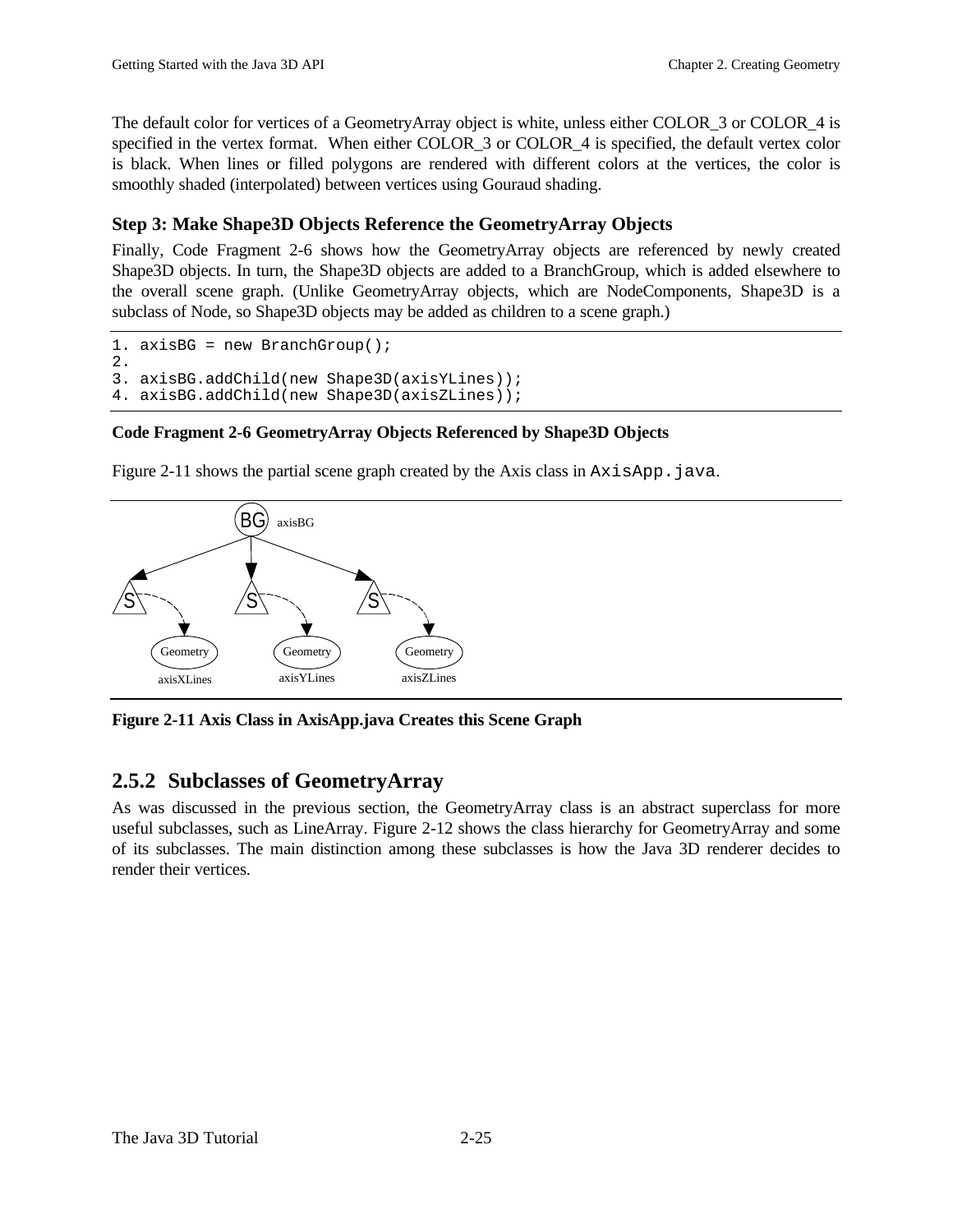

**Figure 2-12 Non-Indexed GeometryArray Subclasses**

Figure 2-13 shows examples of the four GeometryArray subclasses: PointArray, LineArray, TriangleArray, and QuadArray (the ones which are not also subclasses of GeometryStripArray). In this figure, the three leftmost sets of vertices show the same six vertex points rendering six points, three lines, or two triangles. The fourth image shows four vertices defining a quadrilateral. Note that none of the vertices are shared: each line or filled polygon is rendered independently of any other.



**Figure 2-13 GeometryArray Subclasses**

By default, the interiors of triangles and quadrilaterals are filled. In later sections, you will learn that attributes can influence how filled primitives can be rendered in different ways.

These four subclasses inherit their constructors and methods from GeometryArray. Their constructors are listed below. For their methods, go back to the listing entitled GeometryArray Methods.

### **GeometryArray Subclass Constructors**

Constructs an empty object with the specified number of vertices and the vertex format. The format is one or more individual flags bitwise "OR"ed together to describe the per-vertex data. The format flags are the same as defined in the GeometryArray superclass.

**PointArray(int vertexCount, int vertexFormat)**

**LineArray(int vertexCount, int vertexFormat)**

**TriangleArray(int vertexCount, int vertexFormat)**

### **QuadArray(int vertexCount, int vertexFormat)**

To see the use of these constructors and methods, go back to Code Fragment 2-4, Code Fragment 2-5, and Code Fragment 2-6, which use a LineArray object.

If you are rendering quadrilaterals, be careful that the vertices do not create concave, self-intersecting, or non-planar geometry. If they do, they may not be rendered properly.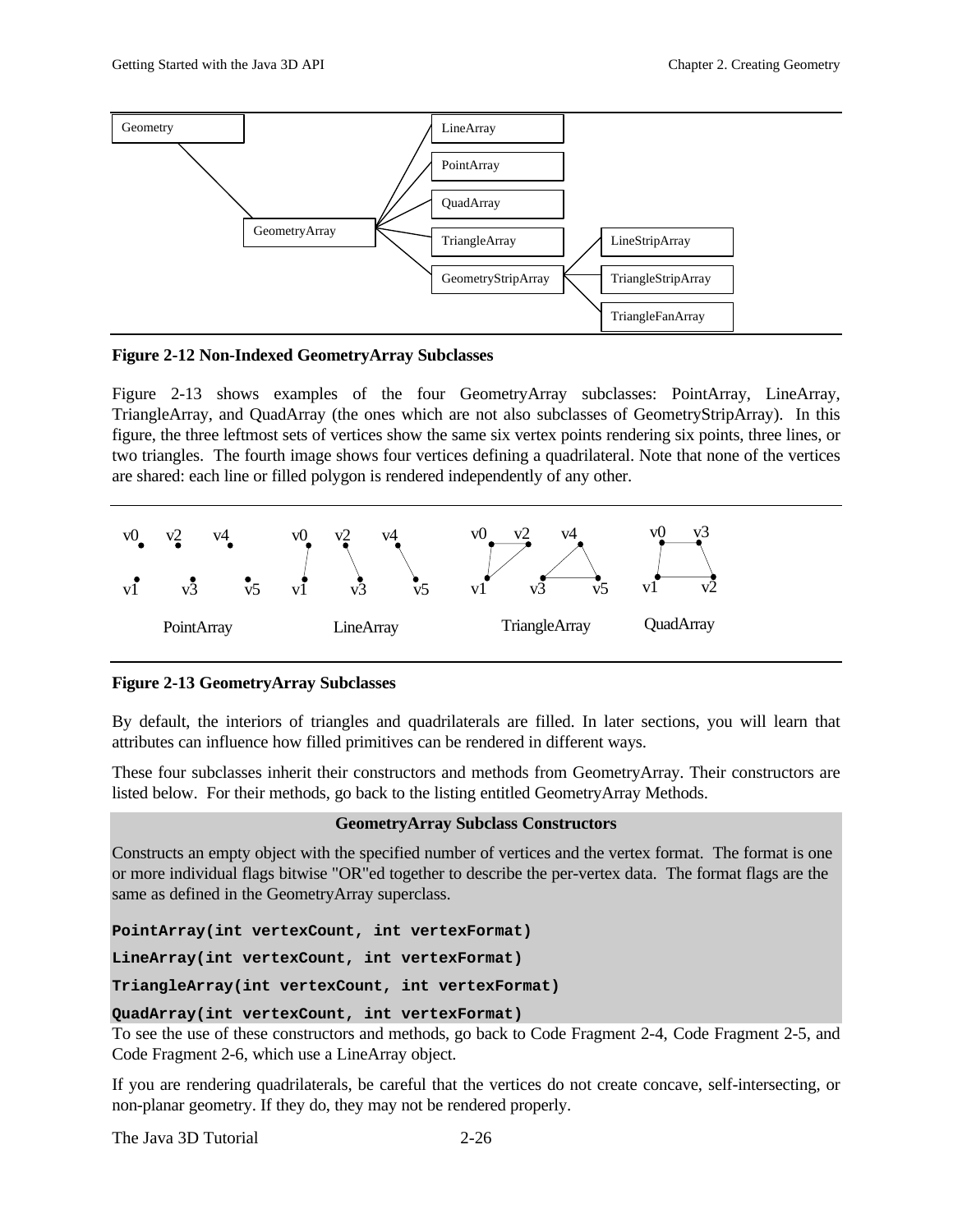### **2.5.3 Subclasses of GeometryStripArray**

The previously described four subclasses of GeometryArray do not allow for any reuse of vertices. Some geometric configurations invite the reuse of vertices, so specialized classes may result in better rendering performance.

The GeometryStripArray is an abstract class from which strip primitives (for creating compound lines and surfaces) are derived. GeometryStripArray is the superclass of LineStripArray, TriangleStripArray, and TriangleFanArray. Figure 2-14 shows an instance of each type of strip and how vertices are reused. The LineStripArray renders connected lines. The TriangleStripArray results in triangles that share an edge, reusing the most recently rendered vertex. The TriangleFanArray reuses the very first vertex in its strip for each triangle.



### **Figure 2-14 GeometryStripArray Subclasses**

The GeometryStripArray has a different constructor than GeometryArray. The GeometryStripArray constructor has a third parameter, which is an array of vertex counts per strip, enabling a single object to maintain multiple strips. (GeometryStripArray also introduces a couple of querying methods, getNumStrips() and getStripVertexCounts(), which are infrequently used.)

### **GeometryStripArray Subclass Constructors**

Constructs an empty object with the specified number of vertices, the vertex format, and an array of vertex counts per strip. The format is one or more individual flags bitwise "OR"ed together to describe the pervertex data. The format flags are the same as defined in the GeometryArray superclass. Multiple strips are supported. The sum of the vertex counts for all strips (from the stripVertexCounts array) must equal the total count of all vertices (vtxCount).

**LineStripArray(int vtxCount, int vertexFormat, int stripVertexCounts[]) TriangleStripArray(int vtxCount, int vertexFormat, int stripVertexCounts[])) TriangleFanArray(int vtxCount, int vertexFormat, int stripVertexCounts[]))**

Note that Java 3D does not support filled primitives with more than four sides. The programmer is responsible for using tessellators to break down more complex polygons into Java 3D objects, such as triangle strips or fans. The Triangulator utility class converts complex polygons into triangles<sup>8</sup>.

 $\overline{a}$ 

 $8$  The Triangulator class and related classes are explained in more detail in Chapter 3.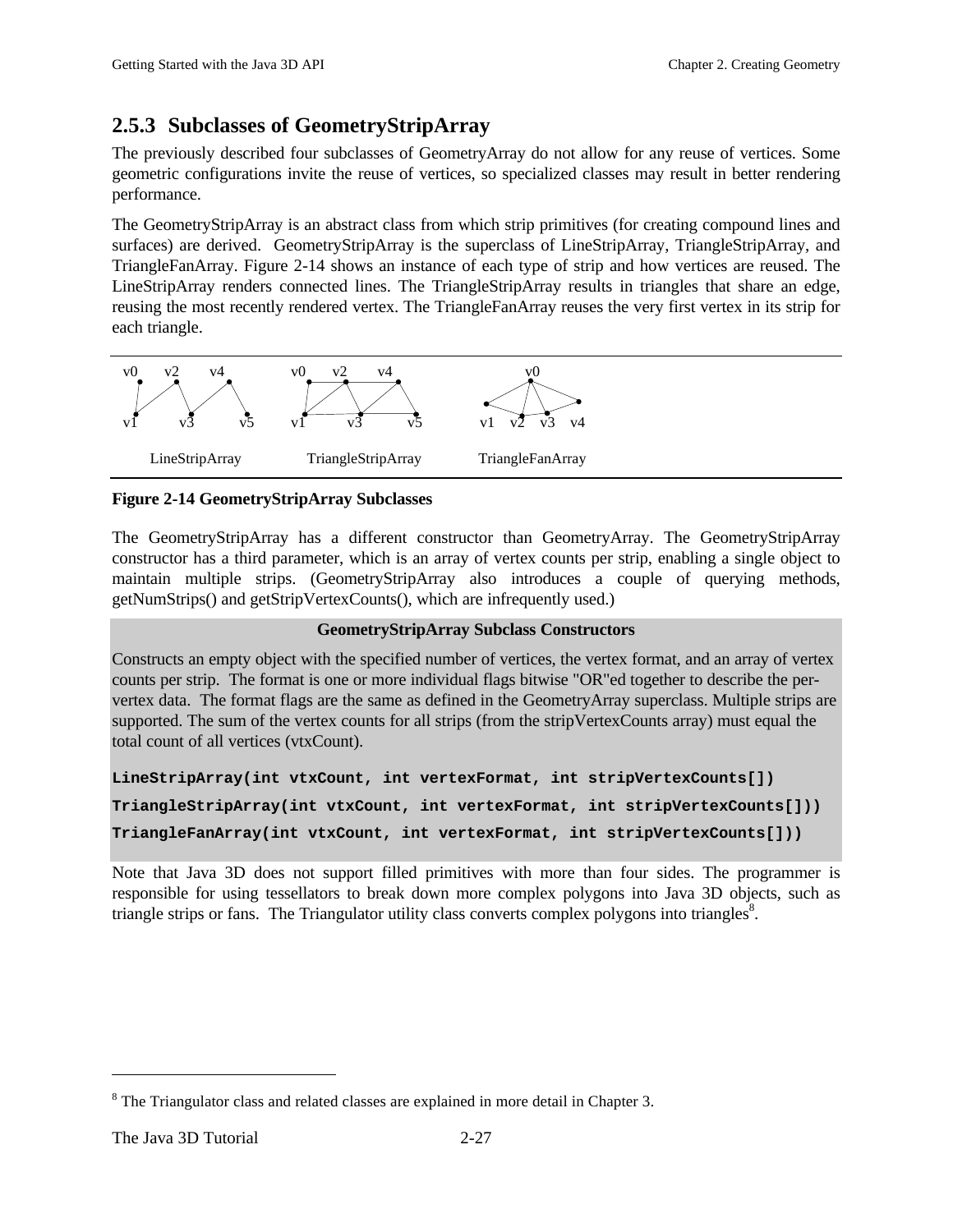### **Triangulator Class**

Package: com.sun.j3d.utils.geometry

Used for converting non-triangular polygon geometry into triangles for rendering by Java 3D. Polygons can be concave, nonplanar, and can contain holes (see GeometryInfo.setContourCounts()). Nonplanar polygons are projected onto the nearest plane. NOTE: See the current class documentation for limitations. See Section 3.3 of this tutorial for more information.

### **Constructor Summary**

**Triangulator()** Create a Triangulator object.

### **Method Summary**

#### **void triangulate(GeometryInfo ginfo)**

This routine converts the GeometryInfo object from primitive type POLYGON\_ARRAY to primitive type TRIANGLE\_ARRAY using polygon decomposition techniques.

Parameters:

ginfo - com.sun.j3d.utils.geometry.GeometryInfo to be triangulated.

Example of usage:

```
Triangulator tr = new Triangularor();
 tr.triangulate(ginfo); // ginfo contains the geometry
 shape.setGeometry(ginfo.getGeometryArray()); // shape is a Shape3D
```
### **Yo-yo Code Demonstrates TriangleFanArray**

The Yoyo object in the YoyoApp. java program shows how to use a TriangleFanArray object to model the geometry of a yo-yo. The TriangleFanArray contains four independent fans: two exterior faces (circular disks) and two internal faces (cones). Only one TriangleFanArray object is needed to represent the four fans.

Figure 2-15 shows three renderings of the TriangleFanArray. The first view shows its default rendering, as white, filled polygons. However, it's hard to see detail, especially the location of the vertices. To show the triangles better, the other two views show the TriangleFanArray with its vertices connected with lines. To render what would be filled polygons as lines, see the class PolygonAttributes in Section 2.6.



**Figure 2-15 Three Views of the Yo-yo**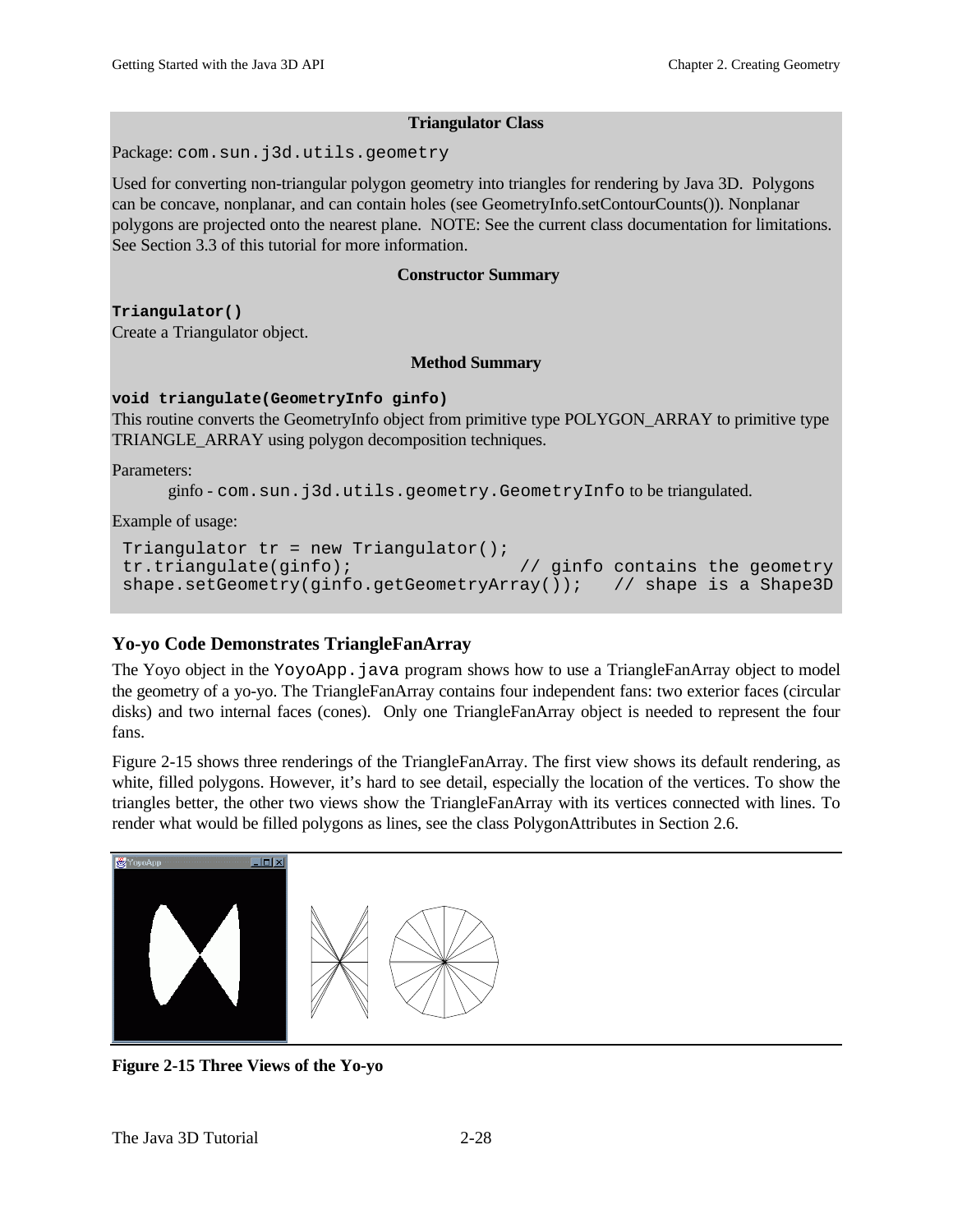In Code Fragment 2-7, the method yoyoGeometry () creates and returns the desired TriangleFanArray. Lines 15-18 calculates the central points for all four fans. Each fan has 18 vertices, which are calculated in lines 20-28. Lines 30-32 construct the empty TriangleFanArray object, and then line 34 is where the previously calculated coordinate data (from lines 15-28) is stored into the object.

```
1. private Geometry yoyoGeometry() {
2.3. TriangleFanArray tfa;
4. int N = 17;
5. int totalN = 4*(N+1);
6. Point3f coords[] = new Point3f[totalN];
7. int \text{stripCounts}[\ ] = \{N+1, N+1, N+1, N+1\};8. float r = 0.6f;
9. float w = 0.4f;
10. int n;
11. double a;
12. float x, y;
13.
14. // set the central points for four triangle fan strips
15. coords[0*(N+1)] = new Point3f(0.0f, 0.0f, w);
16. coords[1*(N+1)] = new Point3f(0.0f, 0.0f, 0.0f);
17. coords[2*(N+1)] = new Point3f(0.0f, 0.0f, 0.0f);
18. coords[3*(N+1)] = new Point3f(0.0f, 0.0f, -w);
19.
20. for (a = 0, n = 0; n < N; a = 2.0*Math.PI/(N-1) * ++n)21. x = (float) (r * Math.cos(a));
22. y = (float) (r * Math.sin(a));23.
24. coords[0*(N+1)+N-n] = new Point3f(x, y, w);
25. coords[1*(N+1)+n+1] = new Point3f(x, y, w);
26. coords[2*(N+1)+N-n] = new Point3f(x, y, -w);
27. coords[3*(N+1)+n+1] = new Point3f(x, y, -w);<br>28. }
28. }
29.
30. tfa = new TriangleFanArray (totalN,
31. TriangleFanArray.COORDINATES,
32. stripCounts);
33.
34. tfa.setCoordinates(0, coords);
35.
36. return tfa;
37.} // end of method yoyoGeometry in class Yoyo
```
### **Code Fragment 2-7 yoyoGeometry() Method Creates TriangleFanArray Object**

The all white yo-yo is just a starting point. Figure 2-16 shows a similar object, modified to include colors at each vertex. The modified yoyoGeometry() method, which includes colors in the TriangleFanArray object, is shown in Code Fragment 2-8. Lines 23 through 26, 36 through 39, and line 46 specify color values for each vertex.

More possibilities exist for specifying the appearance of a visual object through the use of lights, textures, and material properties of a visual object. These topics are not covered in this tutorial module. Lights and textures are the topics of tutorial module 2.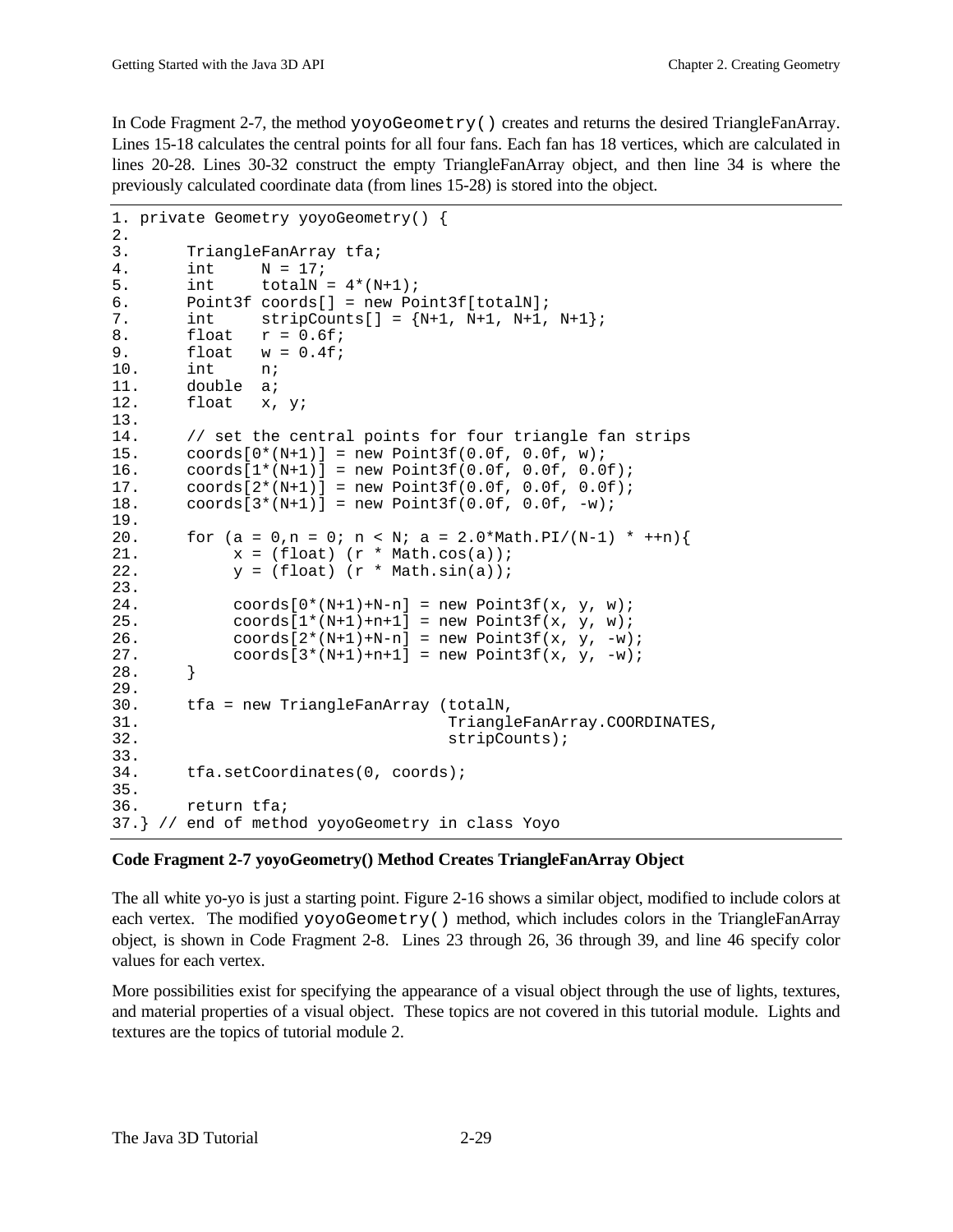```
1. private Geometry yoyoGeometry() {
2.
3. TriangleFanArray tfa;
4. int N = 17;
5. int totalN = 4*(N+1);
6. Point3f coords[] = new Point3f[totalN];
7. Color3f colors[] = new Color3f[totalN];
8. Color3f red = new Color3f(1.0f, 0.0f, 0.0f);
9. Color3f yellow = new Color3f(0.7f, 0.5f, 0.0f);
10. int stripCounts[] = {N+1, N+1, N+1};
11. float \t r = 0.6f;
12. float \t w = 0.4f;
13. int n;
14. double a;
15. float x, y;
16.
17. // set the central points for four triangle fan strips
18. coords[0*(N+1)] = new Point3f(0.0f, 0.0f, w);
19. coords[1*(N+1)] = new Point3f(0.0f, 0.0f, 0.0f);
20. coords[2*(N+1)] = new Point3f(0.0f, 0.0f, 0.0f);<br>21. coords[3*(N+1)] = new Point3f(0.0f, 0.0f, -w);
       coords[3*(N+1)] = new Point3f(0.0f, 0.0f, -w);22.
23. colors[0*(N+1)] = red;
24. colors[1*(N+1)] = yellow;25. colors[2*(N+1)] = yellow;
26. colors[3*(N+1)] = red;
27.
28. for(a = 0,n = 0; n < N; a = 2.0*Math.PI/(N-1) * ++n){
29. x = (float) (r * Math.cos(a));30. y = (float) (r * Math.sin(a));<br>31. coordinates[0*(N+1)+n+1] = new Pointcoords[0*(N+1)+n+1] = new Point3f(x, y, w);32. coords[1*(N+1)+N-n] = new Point3f(x, y, w);
33. coords[2*(N+1)+n+1] = new Point3f(x, y, -w);
34. coords[3*(N+1)+N-n] = new Point3f(x, y, -w);
35.
36. colors[0*(N+1)+N-n] = red;37. \text{colors}[1*(N+1)+n+1] = \text{yellow};38. \text{colors}[2*(N+1)+N-n] = \text{yellow};39. colors[3*(N+1)+n+1] = red;
\frac{40}{41}.
       41. tfa = new TriangleFanArray (totalN,
42. TriangleFanArray.COORDINATES|TriangleFanArray.COLOR_3,
43. stripCounts);
44.
45. tfa.setCoordinates(0, coords);
46. tfa.setColors(0,colors);
47.
48. return tfa;
49.} // end of method yoyoGeometry in class Yoyo
```
#### **Code Fragment 2-8 Modified yoyoGeometry() Method with Added Colors**

The observant reader will notice the differences in lines 36 through 39. The code is written to make the front face of each triangle in the geometry the outside of the yo-yo. The discussion of front and back triangle faces, and why it makes a difference is in Section 2.6.4.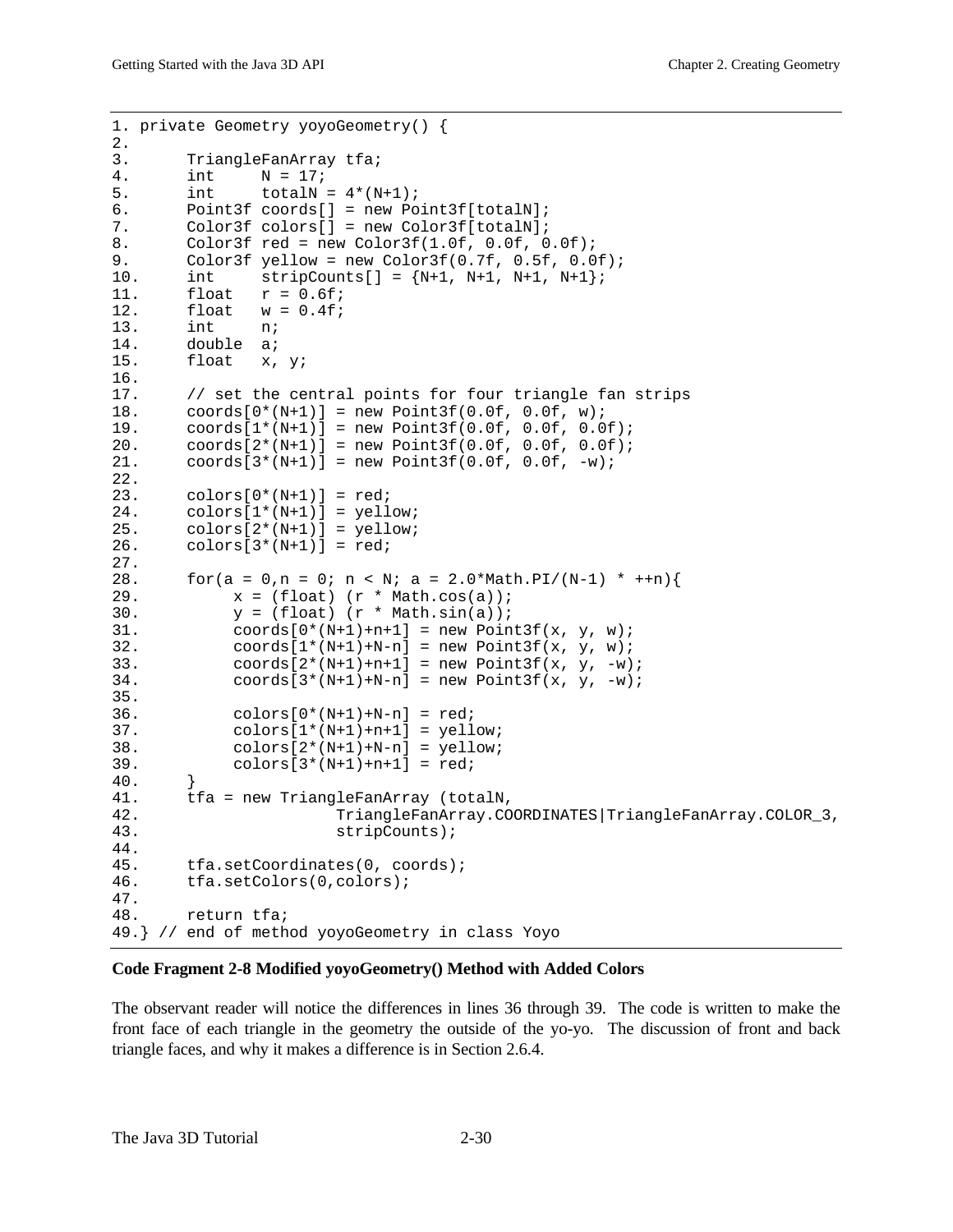

**Figure 2-16 Yo-yo with Colored Filled Polygons**

### **2.5.4 Subclasses of IndexedGeometryArray**

The previously described subclasses of GeometryArray declare vertices wastefully. Only the GeometryStripArray subclasses have even limited reuse of vertices. Many geometric objects invite reuse of vertices. For example, to define a cube, each of its eight vertices is used by three different squares. In a worse case, a cube requires specifying 24 vertices, even though only eight unique vertices are needed (16 of the 24 are redundant).

IndexedGeometryArray objects provide an extra level of indirection, so redundant vertices may be avoided. Arrays of vertex-based information must still be provided, but the vertices may be stored in any order, and any vertex may be reused during rendering. We call these arrays, containing the coordinates, colors, surface normals, and texture coordinates, the "data arrays."

However, IndexedGeometryArray objects also need additional arrays ("index arrays") that contain indices into the "data arrays." There are up to four "index arrays": coordinate indices, color indices, surface normal indices, and texture coordinate indices, which corresponds to the "data arrays." The number of index arrays is always the same as the number of data arrays. The number of elements in each index array is the same and typically larger than the number of elements in each data array.

The "index arrays" may have multiple references to the same vertex in the "data arrays." The values in these "index arrays" determine the order in which the vertex data is accessed during rendering. Figure 2-17 shows the relationships between index and data coordinate arrays for a cube as an example.

It is worth mentioning that there is a price to pay for the reuse of vertices provided by indexed geometry – you pay for it in performance. The indexing of geometry at render time adds more work to the rendering process. If performance is an issue, use strips whenever possible and avoid indexed geometry. Indexed geometry is useful when speed is not critical and there is some memory to be gained through indexing, or when indexing provides programming convenience.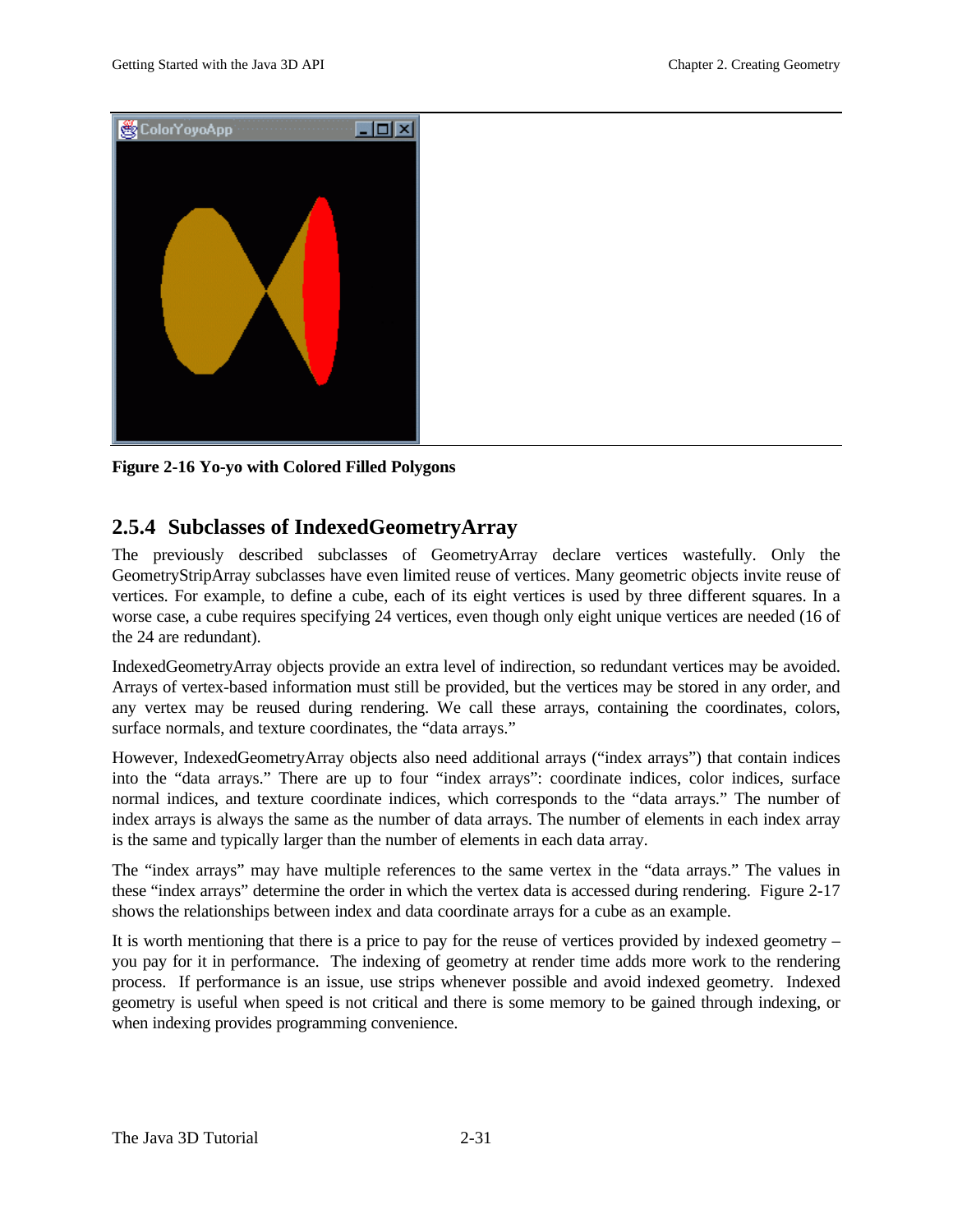

**Figure 2-17 Index and Data Arrays for a Cube**

Subclasses of IndexedGeometryArray parallel the subclasses of GeometryArray. The class hierarchy of IndexedGeometryArray is shown in Figure 2-18.



### **Figure 2-18 IndexedGeometryArray Subclasses**

The constructors for IndexedGeometryArray, IndexedGeometryStripArray, and their subclasses are similar to constructors for GeometryArray and GeometryStripArray. The classes of indexed data have an additional parameter to define how many indices are used to describe the geometry (the number of elements in the index arrays).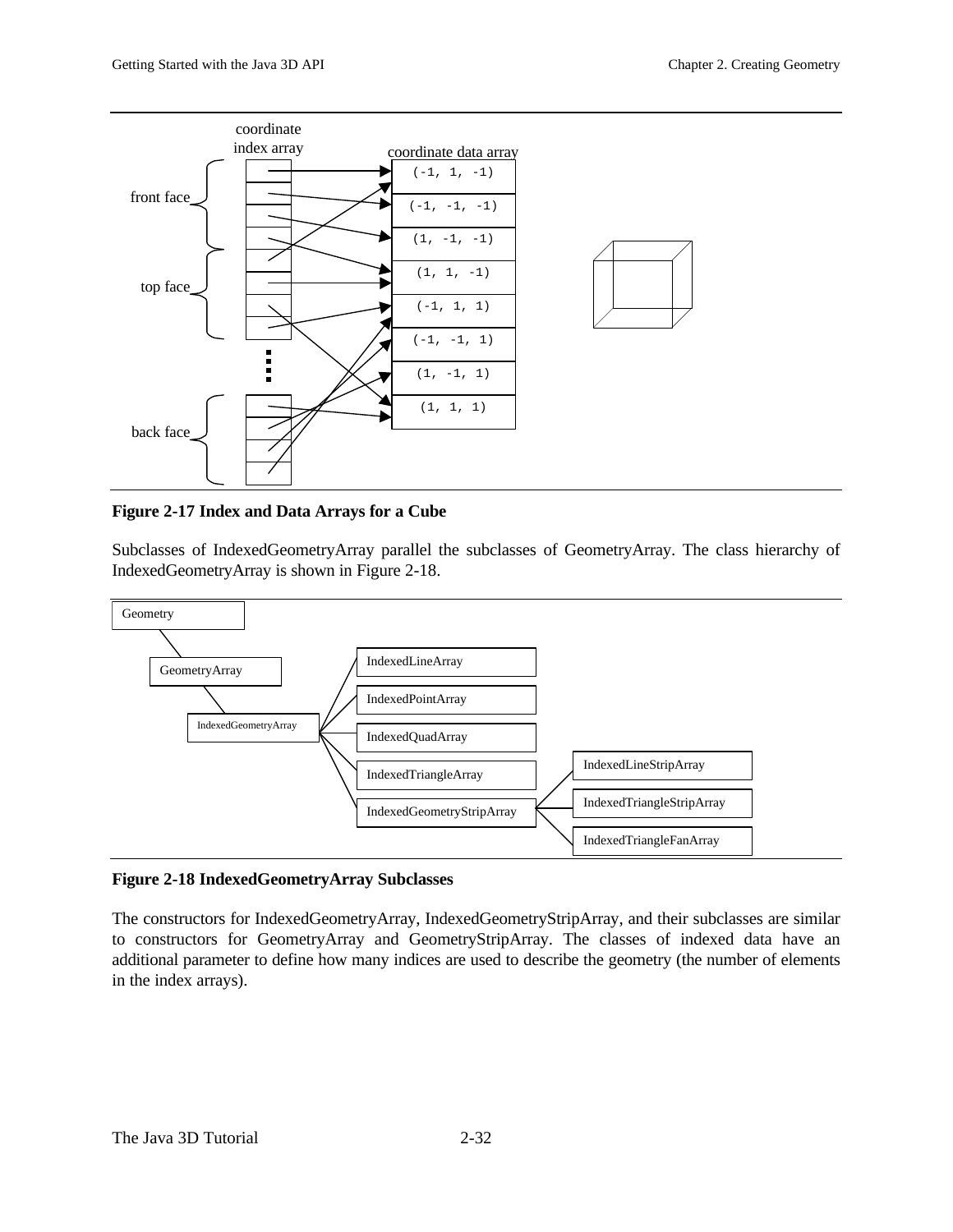#### **IndexedGeometryArray and Subclasses Constructors**

Constructs an empty object with the specified number of vertices, vertex format, and number of indices in this array.

**IndexedGeometryArray(int vertexCount, int vertexFormat, int indexCount) IndexedPointArray(int vertexCount, int vertexFormat, int indexCount) IndexedLineArray(int vertexCount, int vertexFormat, int indexCount) IndexedTriangleArray(int vertexCount, int vertexFormat, int indexCount) IndexedQuadArray(int vertexCount, int vertexFormat, int indexCount)**

#### **IndexedGeometryStripArray and Subclasses Constructors**

Constructs an empty object with the specified number of vertices, vertex format, number of indices in this array, and an array of vertex counts per strip.

**IndexedGeometryStripArray(int vc, int vf, int ic, int stripVertexCounts[])) IndexedLineStripArray(int vc, int vf, int ic, int stripVertexCounts[])) IndexedTriangleStripArray(int vc, int vf, int ic, int stripVertexCounts[])) IndexedTriangleFanArray(int vc, int vf, int ic, int stripVertexCounts[]))** IndexedGeometryArray, IndexedGeometryStripArray, and their subclasses inherit the methods from GeometryArray and GeometryStripArray to load the "data arrays." The classes of indexed data have added methods to load indices into the "index arrays."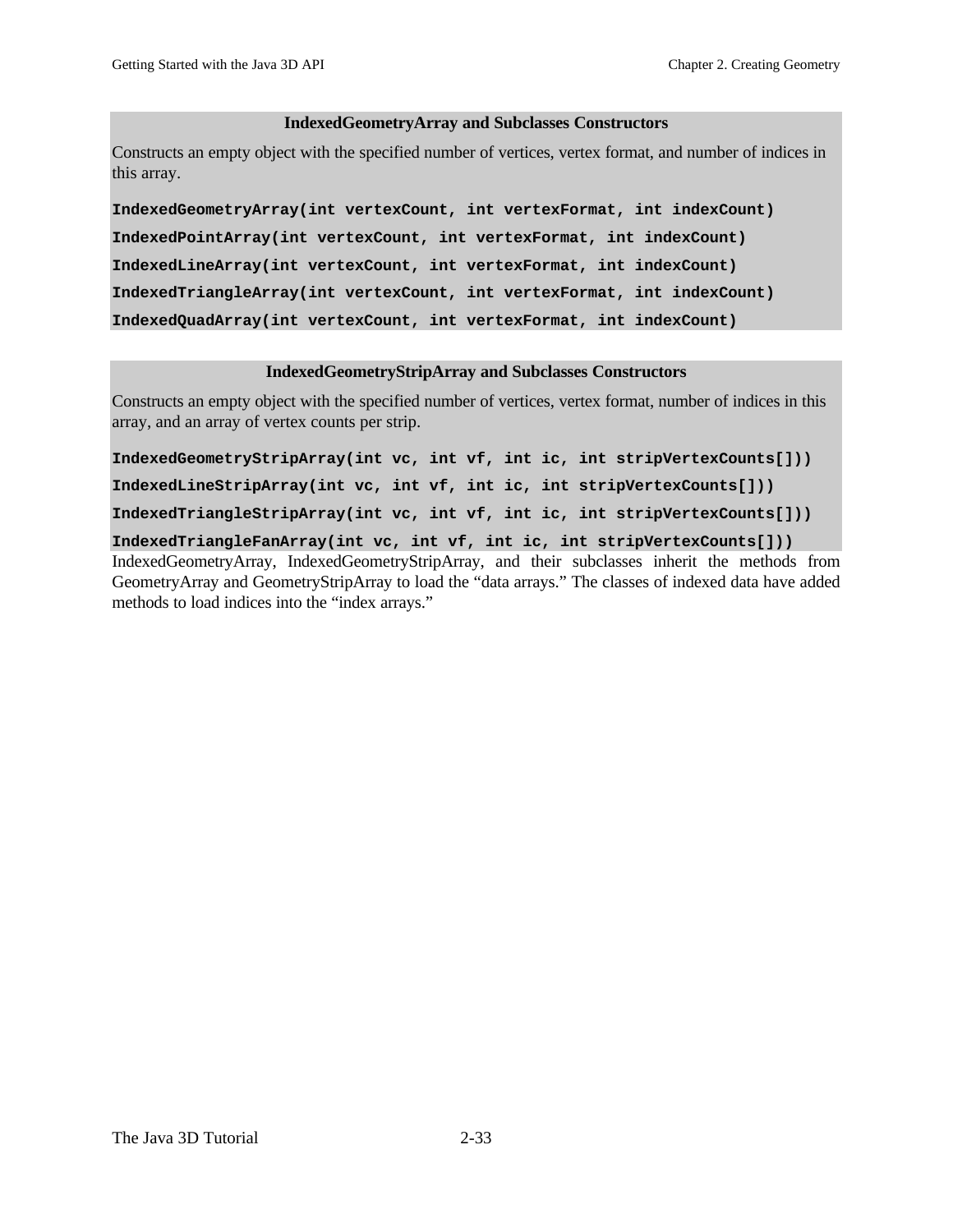### **IndexedGeometryArray Methods (partial list)**

<span id="page-39-0"></span>**void setCoordinateIndex(int index, int coordinateIndex)** Sets the coordinate index associated with the vertex at the specified index for this object.

**void setCoordinateIndices(int index, int[] coordinateIndices)** Sets the coordinate indices associated with the vertices starting at the specified index for this object.

**void setColorIndex(int index, int colorIndex)** Sets the color index associated with the vertex at the specified index for this object.

**void setColorIndices(int index, int[] colorIndices)** Sets the color indices associated with the vertices starting at the specified index for this object.

**void setNormalIndex (int index, int normalIndex)** Sets the normal index associated with the vertex at the specified index for this object.

**void setNormalIndices (int index, int[] normalIndices)** Sets the normal indices associated with the vertices starting at the specified index for this object.

**void setTextureCoordinateIndex (int index, int texCoordIndex)** Sets the texture coordinate index associated with the vertex at the specified index for this object.

**void setTextureCoordinateIndices (int index, int[] texCoordIndices)** Sets the texture coordinate indices associated with the vertices starting at the specified index for this object.

### **2.5.5 Axis.java is an Example of IndexedGeometryArray**

The examples/geometry subdirectory contains the Axis.java source code. This file defines the Axis visual object useful for visualizing the axis and origin in a virtual universe. It also serves as an example of indexed geometry.

The Axis object defines 18 vertices and 30 indices to specify 15 lines. There are five lines per axis used to create a simple 3D arrow.

# **2.6 Appearance and Attributes**

Shape3D objects may reference both a Geometry and an Appearance object. As was previously discussed in Section 2.5, the Geometry object specifies the per-vertex information of a visual object. The per-vertex information in a Geometry object can specify the color of visual objects. Data in a Geometry object are often insufficient to fully describe how an object looks. In most cases, an Appearance object is also needed.

An Appearance object does not contain the information for how the Shape3D object should look, but an Appearance object knows where to find appearance data. An Appearance object (already a subclass of NodeComponent) may reference several objects of other subclasses of the NodeComponent abstract class. Therefore, information which describes the appearance of a geometric primitive is said to be stored within an "appearance bundle," such as the one shown in Figure 2-19.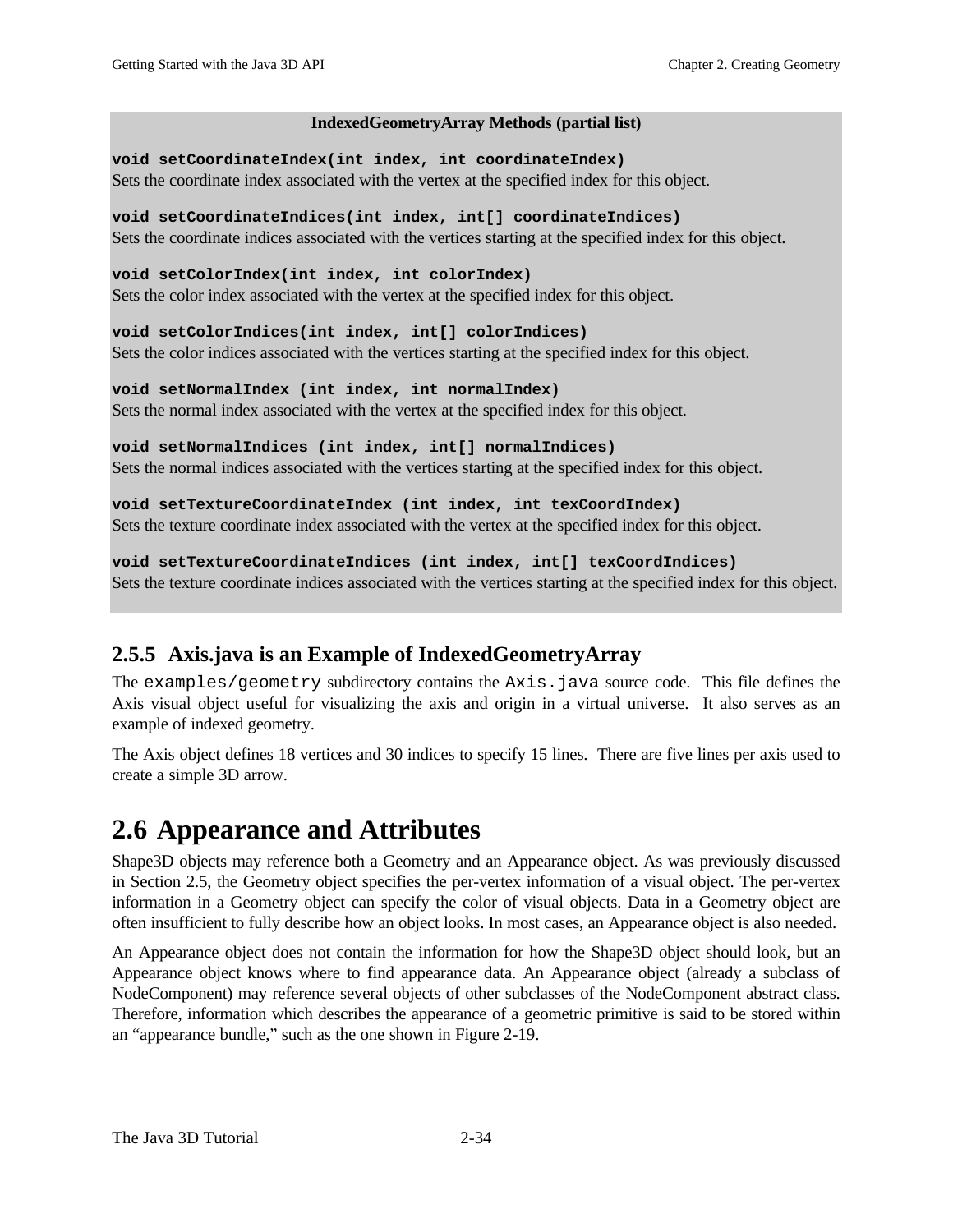

**Figure 2-19 An Appearance Bundle**

An Appearance object can refer to several different NodeComponent subclasses called appearance attribute objects, including:

- PointAttributes
- **LineAttributes**
- PolygonAttributes
- ColoringAttributes
- TransparencyAttributes
- RenderingAttributes
- Material
- TextureAttributes
- Texture
- TexCoordGeneration

The first six of the listed NodeComponent subclasses are explained in this section. Of the remaining four subclasses in the list, Material is used for lighting, and the last three are used for texture mapping. Lighting and texture mapping are advanced topics, which are not discussed in this section.

An Appearance object with the attributes objects it refers to is called an appearance bundle. To reference any of these node components, an Appearance object has a method with an obvious name. For example, for an Appearance object to refer to a ColoringAttributes object, use the method Appearance.setColoringAttributes(). A simple code example looks like Code Fragment  $2-9:$ 

```
1. ColoringAttributes ca = new ColoringAttributes();
2. ca.setColor (1.0, 1.0, 0.0);
3. Appearance app = new Appearance();
4. app.setColoringAttributes(ca);
5. Shape3D s3d = new Shape3D();
6. s3d.setAppearance (app);
7. s3d.setGeometry (someGeomObject);
```
### **Code Fragment 2-9 Using Appearance and ColoringAttributes NodeComponent Objects**

The scene graph that results from this code is shown in Figure 2-20.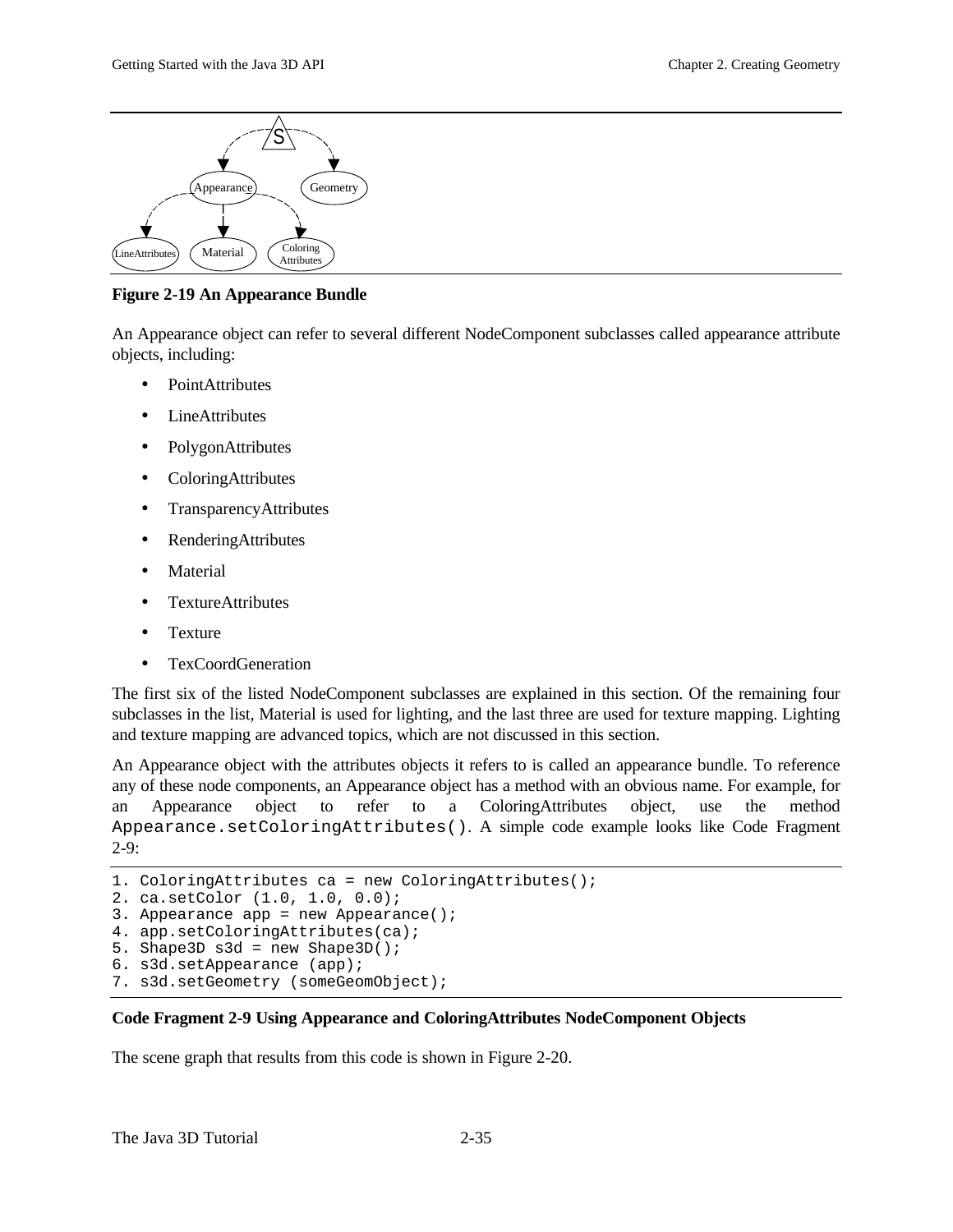

**Figure 2-20 Appearance Bundle Created by Code Fragment 2-9.**

### **2.6.1 Appearance NodeComponent**

The next two reference blocks list the default constructor and other methods of the Appearance class.

### **Appearance Constructor**

The default Appearance constructor creates an Appearance object with all component object references initialized to null. The default values, for components with null references, are generally predictable: points and lines are drawn with sizes and widths of 1 pixel and without antialiasing, the intrinsic color is white, transparency is disabled, and the depth buffer is enabled and is both read and write accessible.

### **Appearance()**

An Appearance component usually references one or more attribute components, by calling the following methods. These attribute classes are described in Section 2.6.3.

### **Appearance Methods (excluding lighting and texturing)**

Each method sets its corresponding NodeComponent object to be part of the current Appearance bundle.

**void setPointAttributes(PointAttributes pointAttributes)**

**void setLineAttributes(LineAttributes lineAttributes)**

**void setPolygonAttributes(PolygonAttributes polygonAttributes)**

**void setColoringAttributes(ColoringAttributes coloringAttributes)**

**void setTransparencyAttributes(TransparencyAttributes transparencyAttributes)**

**void setRenderingAttributes(RenderingAttributes renderingAttributes)**

### **2.6.2 Sharing NodeComponent Objects**

It is legal and often desirable for several different objects to reference, and therefore share, the same NodeComponent objects. For example in Figure 2-21, two Shape3D objects reference the same Appearance component. Also, two different Appearance objects are sharing the same LineAttributes component.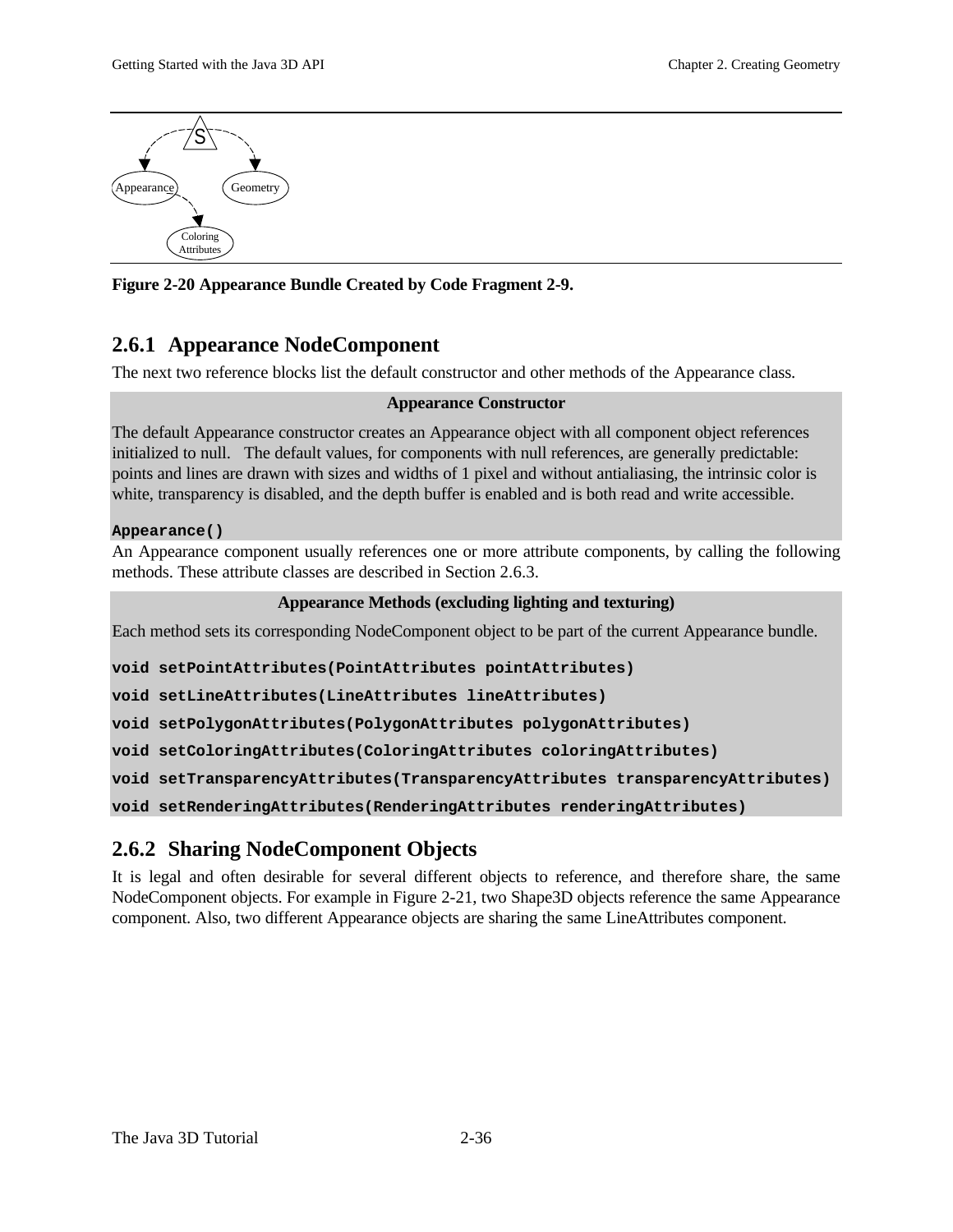

**Figure 2-21 Multiple Appearance Objects Sharing a Node Component**

Sharing the same NodeComponent can enhance performance. For instance, if several Appearance components share the same LineAttributes component, which enables antialiasing, the Java 3D rendering engine may decide to group the antialiased wire frame shapes together. That would minimize turning antialiasing on and off, which should be faster.

Note that it is illegal for a Node to have more than one parent. However, since NodeComponents are referenced, they aren't Node objects, so they really don't have any parents. Therefore, NodeComponent objects may be shared (referenced) by any number of other objects.

### **2.6.3 Attribute Classes**

In this section, six of the NodeComponent subclasses that can be referenced by Appearance are described (excluding the ones used for lighting and texturing).

### **PointAttributes**

PointAttributes objects manage how point primitives are rendered. By default, if a vertex is rendered as a point, it fills a single pixel. You can use setPointSize() to make a point larger. However, by default, a larger point still looks square, unless you also use setPointAntialiasingEnable(). Antialiasing points changes the colors of the pixels to make the point look "rounder" (or at least, less visibly square).

### **PointAttributes Constructors**

**PointAttributes()**

Creates a component object that describes 1 pixel size points without antialiasing.

**PointAttributes(float pointSize, boolean state)**

Creates a component object that describes the pixel size for points and whether to enable antialiasing.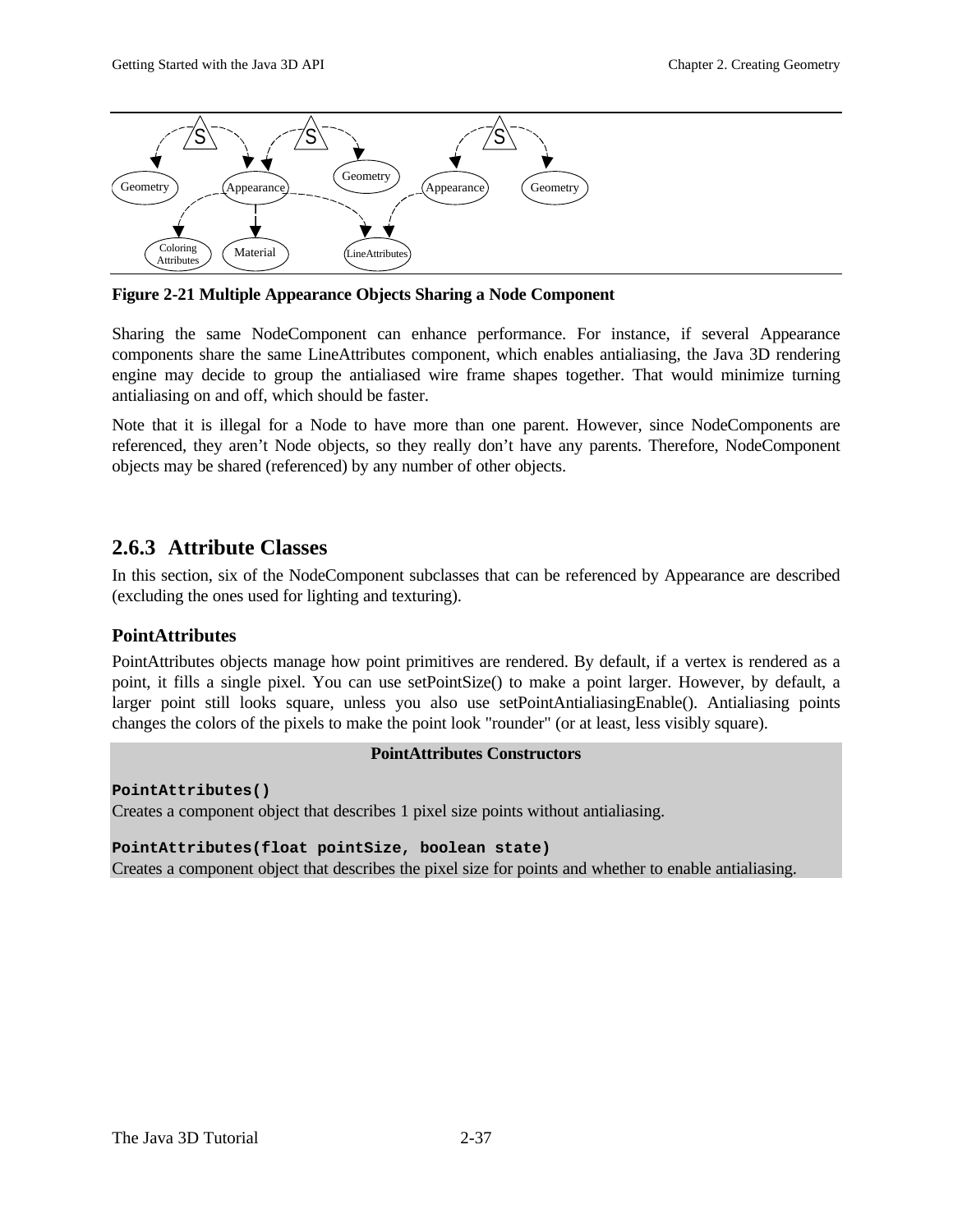### **PointAttributes Methods**

#### **void setPointSize(float pointSize)**

Describes pixel size for points.

**void setPointAntialiasingEnable(boolean state)** Enables or disables point antialiasing. Visually interesting only if point is larger than 1 pixel.

### **LineAttributes**

LineAttributes objects change how line primitives are rendered in three ways. By default, a line is drawn solidly filled, one pixel wide, and without antialiasing (the smoothing effect). You can change these attributes by calling the methods setLinePattern(), setLineWidth(), and setLineAntialiasingEnable().

### **LineAttributes Constructors**

### **LineAttributes()**

Creates a component object that describes 1 pixel wide, solidly filled lines without antialiasing.

### **LineAttributes(float pointSize, int linePattern, boolean state)**

Creates a component object that describes the pixel size for lines, the pattern to use for drawing, and whether to enable antialiasing.

### **LineAttributes Methods**

**void setLineWidth(float lineWidth)**

Describes pixel width for lines.

### **void setLinePattern(int linePattern)**

where linePattern is one of the following constants: PATTERN\_SOLID (the default), PATTERN\_DASH, PATTERN\_DOT, or PATTERN\_DASH\_DOT. Describes how the pixels of a line should be filled.

### **void setLineAntialiasingEnable(boolean state)**

Enables or disables line antialiasing.

### **PolygonAttributes**

PolygonAttributes governs how polygon primitives are rendered in three ways: how the polygon is rasterized, if it is culled, and whether a special depth offset is applied. By default, a polygon is filled, but setPolygonMode() can change the polygon rasterization mode so that the polygon is drawn as wire frame (lines) or only as the points at the vertices. (In the latter two cases, the LineAttributes or PointAttributes also affect how the primitive is visualized.) The method setCullFace() may be used to reduce the number of polygons which are rendered. If setCullFace() is set to either to CULL\_FRONT or CULL\_BACK, on average, half the polygons are no longer rendered.

By default, vertices rendered as both wire frame and filled polygons are not always rasterized with the same depth values, which can cause *stitching* when the wire frame should be fully visible. With setPolygonOffset(), the depth values of the filled polygons could be nudged toward the image plate, so that the wire frame would outline the filled object properly.  $setBackFaceNormalFlip()$  is useful to render a lit, filled polygon, where a both sides of the polygon are to be shaded. See Section 2.6.4 for an example program that shades both sides of polygons.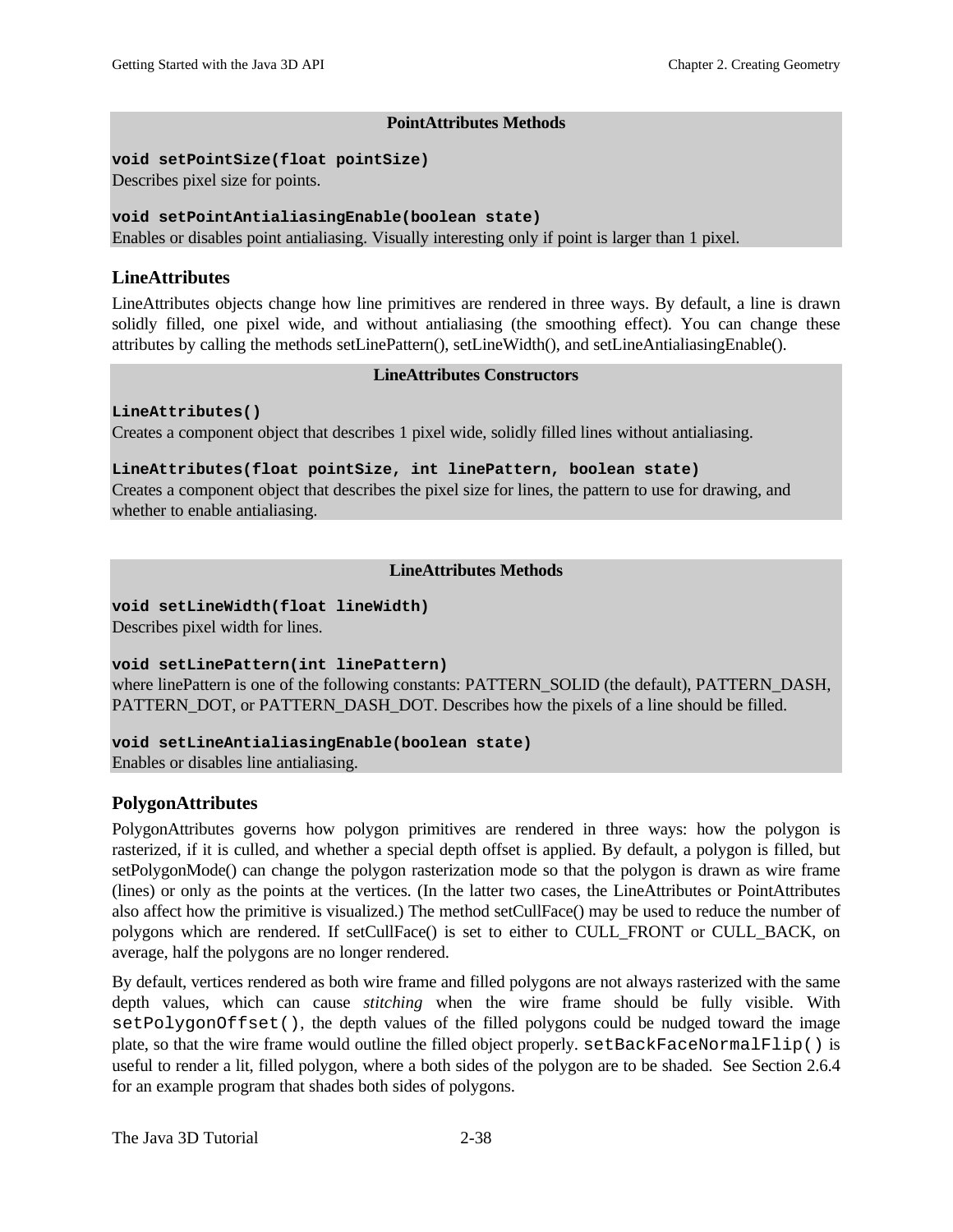### **PolygonAttributes Constructors**

### **PolygonAttributes()**

Creates a component object with default filled polygons, no face culling, and no polygon offset.

### **PolygonAttributes(int polygonMode, int cullFace, float polygonOffset)**

Creates a component object to render polygons as either points, lines, or filled polygons, with the specified face culling, and the specified polygon offset.

### **PolygonAttributes(int polygonMode, int cullFace, float polygonOffset, boolean backFaceNormalFlip)**

Creates a component object similar to the previous constructor, but also reverses how front and back facing polygons are determined.

### **PolygonAttributes Methods**

### **void setCullFace(int cullFace)**

where cullFace is one of the following: CULL\_FRONT, CULL\_BACK, or CULL\_NONE. Cull (do not render) front facing polygons or back facing polygons, or don't cull any polygons at all.

### **void setPolygonMode(int polygonMode)**

where polygonMode is one of the following: POLYGON POINT, POLYGON LINE, or POLYGON\_FILL. Render polygons as either points, lines, or filled polygons (the default).

### **void setPolygonOffset(float polygonOffset)**

where polygonOffset is the screen-space offset added to adjust the depth value of the polygon primitives.

#### **void setBackFaceNormalFlip(boolean backFaceNormalFlip)**

where backFaceNormalFlip determines whether vertex normals of back facing polygons should be flipped (negated) prior to lighting. When this flag is set to true and back face culling is disabled, a polygon is rendered as if the polygon had two sides with opposing normals.

### **ColoringAttributes**

ColoringAttributes controls how any primitive is colored. setColor() sets an intrinsic color, which in some situations specifies the color of the primitive. Also, setShadeModel() determines whether there is color interpolation across primitives (usually polygons and lines).

#### **ColoringAttributes Constructors**

### **ColoringAttributes()**

Creates a component object using white for the intrinsic color and SHADE\_GOURAUD as the default shading model.

**ColoringAttributes(Color3f color, int shadeModel)**

**ColoringAttributes(float red, float green, float blue, int shadeModel)** where shadeModel is one of SHADE\_GOURAUD, SHADE\_FLAT, FASTEST, or NICEST. Both constructors create a component object using parameters to specify the intrinsic color and shading model. (In most cases, FASTEST is also SHADE\_FLAT, and NICEST is also SHADE\_GOURAUD.)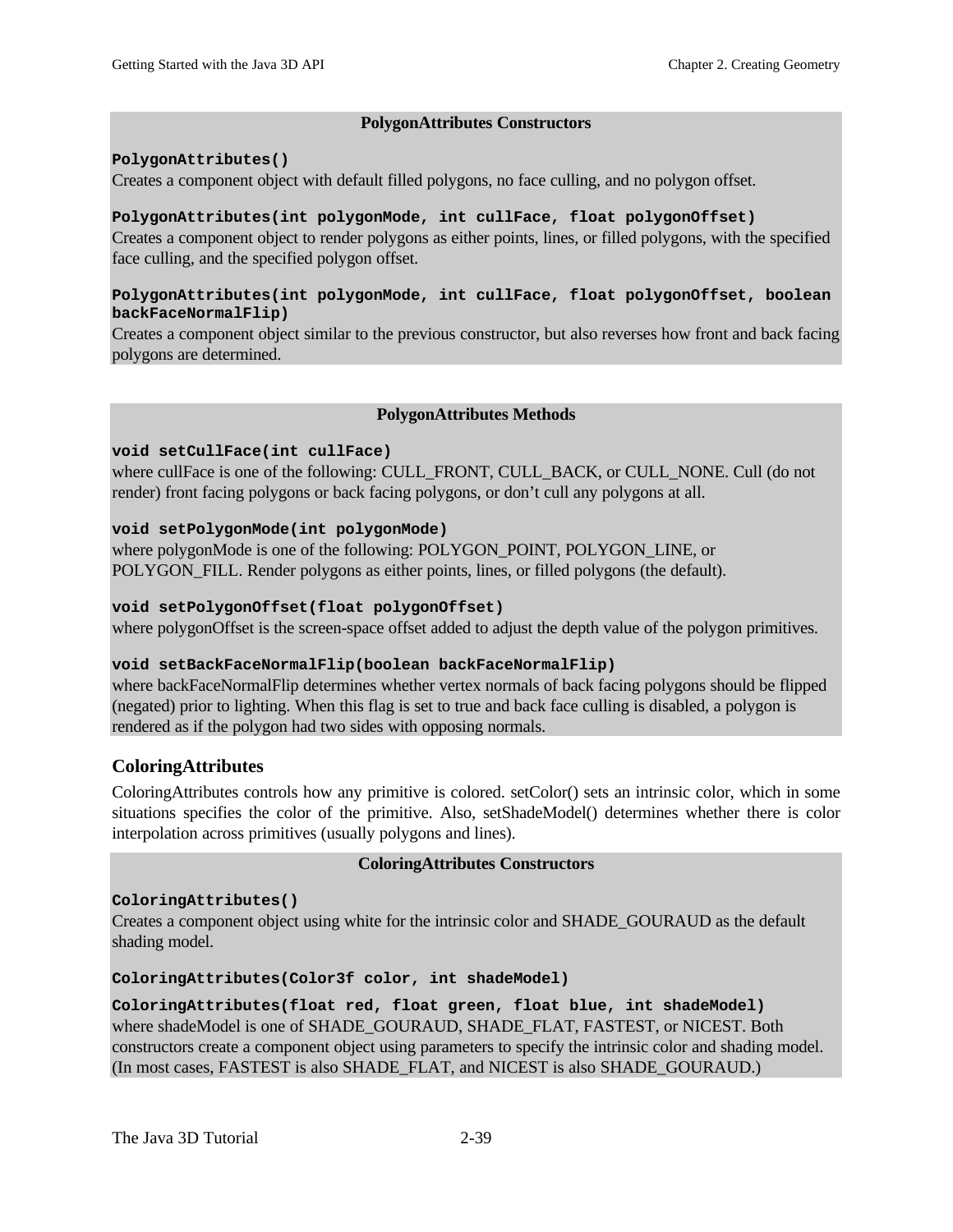### **ColoringAttributes Methods**

**void setColor(Color3f color)**

**void setColor(float red, float green, float blue)** Both methods specify the intrinsic color.

### **void setShadeModel(int shadeModel)**

where shadeModel is one of the following constants: SHADE\_GOURAUD, SHADE\_FLAT, FASTEST, or NICEST. Specifies the shading model for rendering primitives.

Since colors can also be defined at each vertex of a Geometry object, there may be a conflict with the intrinsic color defined by ColoringAttributes. In case of such a conflict, the colors defined in the Geometry object overrides the ColoringAttributes intrinsic color. Also, if lighting is enabled, the ColoringAttributes intrinsic color is ignored altogether.

### **TransparencyAttributes**

TransparencyAttributes manages the transparency of any primitive. setTransparency() defines the opacity value (often known as alpha blending) for the primitive. setTransparencyMode() enables transparency and selects what kind of rasterization is used to produce transparency.

### **TransparencyAttributes Constructors**

### **TransparencyAttributes()**

Creates a component object with the transparency mode of FASTEST.

### **TransparencyAttributes(int tMode, float tVal)**

where tMode is one of BLENDED, SCREEN\_DOOR, FASTEST, NICEST, or NONE, and tVal specifies the object's opacity (where 0.0 denotes fully opaque and 1.0, fully transparent). Creates a component object with the specified method for rendering transparency and the opacity value of the object's appearance.

### **TransparencyAttributes Methods**

#### **void setTransparency(float tVal)**

where tVal specifies an object's opacity (where 0.0 denotes fully opaque and 1.0, fully transparent).

### **void setTransparencyMode(int tMode)**

where tMode (one of BLENDED, SCREEN DOOR, FASTEST, NICEST, or NONE) specifies if and how transparency is performed.

### **RenderingAttributes**

RenderingAttributes controls two different per-pixel rendering operations: the depth buffer test and the alpha test. setDepthBufferEnable() and setDepthBufferWriteEnable() determine whether and how the depth buffer is used for hidden surface removal. setAlphaTestValue() and setAlphaTestFunction() determine whether and how the alpha test function is used.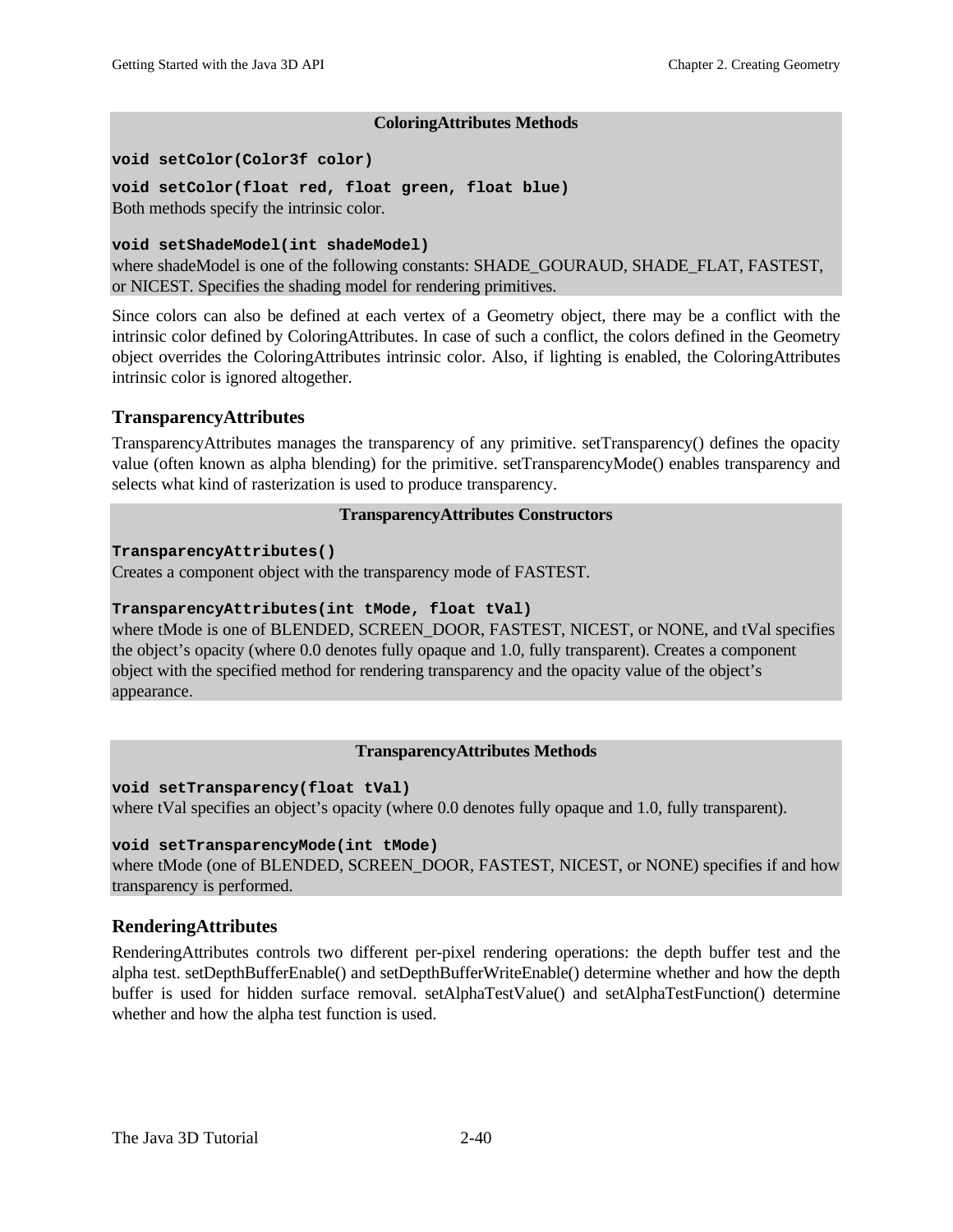### **RenderingAttributes Constructors**

### **RenderingAttributes()**

Creates a component object which defines per-pixel rendering states with enabled depth buffer testing and disabled alpha testing.

### **RenderingAttributes(boolean depthBufferEnable, boolean depthBufferWriteEnable, float alphaTestValue, int alphaTestFunction)**

where depthBufferEnable turns on and off the depth buffer comparisons (depth testing), depthBufferWriteEnable turns on and off writing to the depth buffer, alphaTestValue is used for testing against incoming source alpha values, and alphaTestFunction is one of ALWAYS, NEVER, EQUAL, NOT\_EQUAL, LESS, LESS\_OR\_EQUAL, GREATER, or GREATER\_OR\_EQUAL, which denotes what type of alpha test is active. Creates a component object which defines per-pixel rendering states for depth buffer comparisons and alpha testing.

### **RenderingAttributes Methods**

### **void setDepthBufferEnable(boolean state)**

turns on and off the depth buffer testing.

### **void setDepthBufferWriteEnable(boolean state)**

turns on and off writing to the depth buffer.

### **void setAlphaTestValue(float value)**

specifies the value to be used for testing against incoming source alpha values.

### **void setAlphaTestFunction(int function)**

where function is one of ALWAYS, NEVER, EQUAL, NOT\_EQUAL, LESS, LESS\_OR\_EQUAL, GREATER, or GREATER OR EQUAL, which denotes what type of alpha test is active. If function is ALWAYS (the default), then the alpha test is effectively disabled.

### **Appearance Attribute Defaults**

The default Appearance constructor initializes an Appearance object with all attribute references set to null. Table 2-1 lists the default values for those attributes with null references.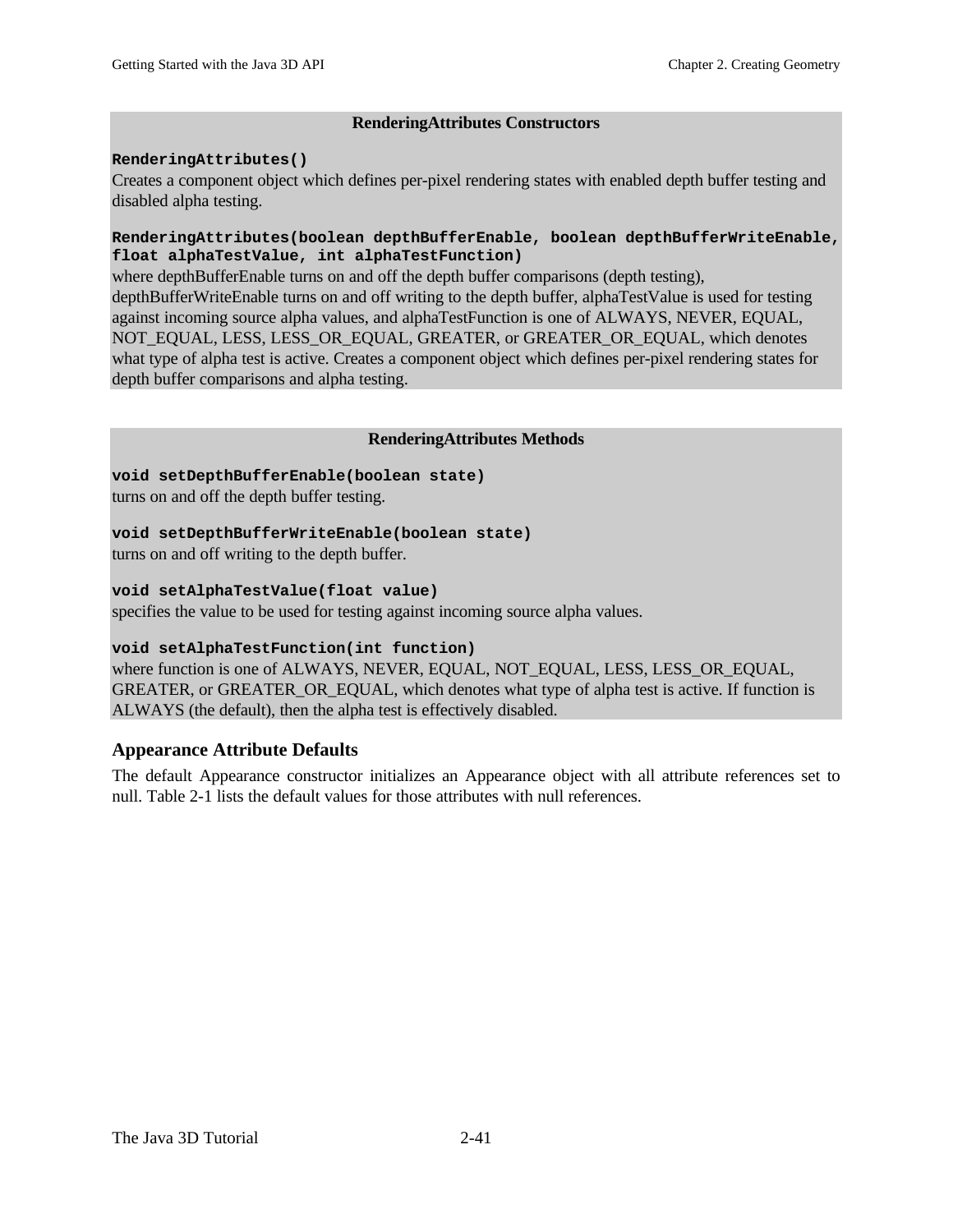### **Table 2-1 Attribute Defaults**

| color                     | white $(1, 1, 1)$     |
|---------------------------|-----------------------|
| texture environment mode  | <b>TEXENV_REPLACE</b> |
| texture environment color | white $(1, 1, 1)$     |
| depth test enable         | true                  |
| shade model               | SHADE_GOURAUD         |
| polygon mode              | POLYGON_FILL          |
| transparency enable       | false                 |
| transparency mode         | <b>FASTEST</b>        |
| cull face                 | <b>CULL_BACK</b>      |
| point size                | 1.0                   |
| line width                | 1.0                   |
| point antialiasing enable | false                 |
| line antialiasing enable  | false                 |

### **2.6.4 Example: Back Face Culling**

Polygons have two faces. For many visual objects, only one face of the polygons need be rendered. To reduce the computational power required to render the polygonal surfaces, the renderer can cull the unneeded faces. The culling behavior is defined on a per visual object basis in the PolygonAttribute component of Appearance. The front face of an object is the face for which the vertices are defined in counter-clockwise order.

TwistStripApp.java creates a 'twisted strip' visual object and rotates it about the y-axis. As the twisted strip rotates, parts of it seemed to disappear. The missing pieces are easily noticed Figure 2-22.

Actually, TwistStripApp defines two visual objects, each with the same geometry - that of a Twisted strip. One of the visual objects renders as a wireframe, the other as a solid surface. Since the two visual objects have the same location and orientation, the wireframe visual object is only visible when the surface is not visible.



**Figure 2-22 Twisted Strip with Back Face Culling**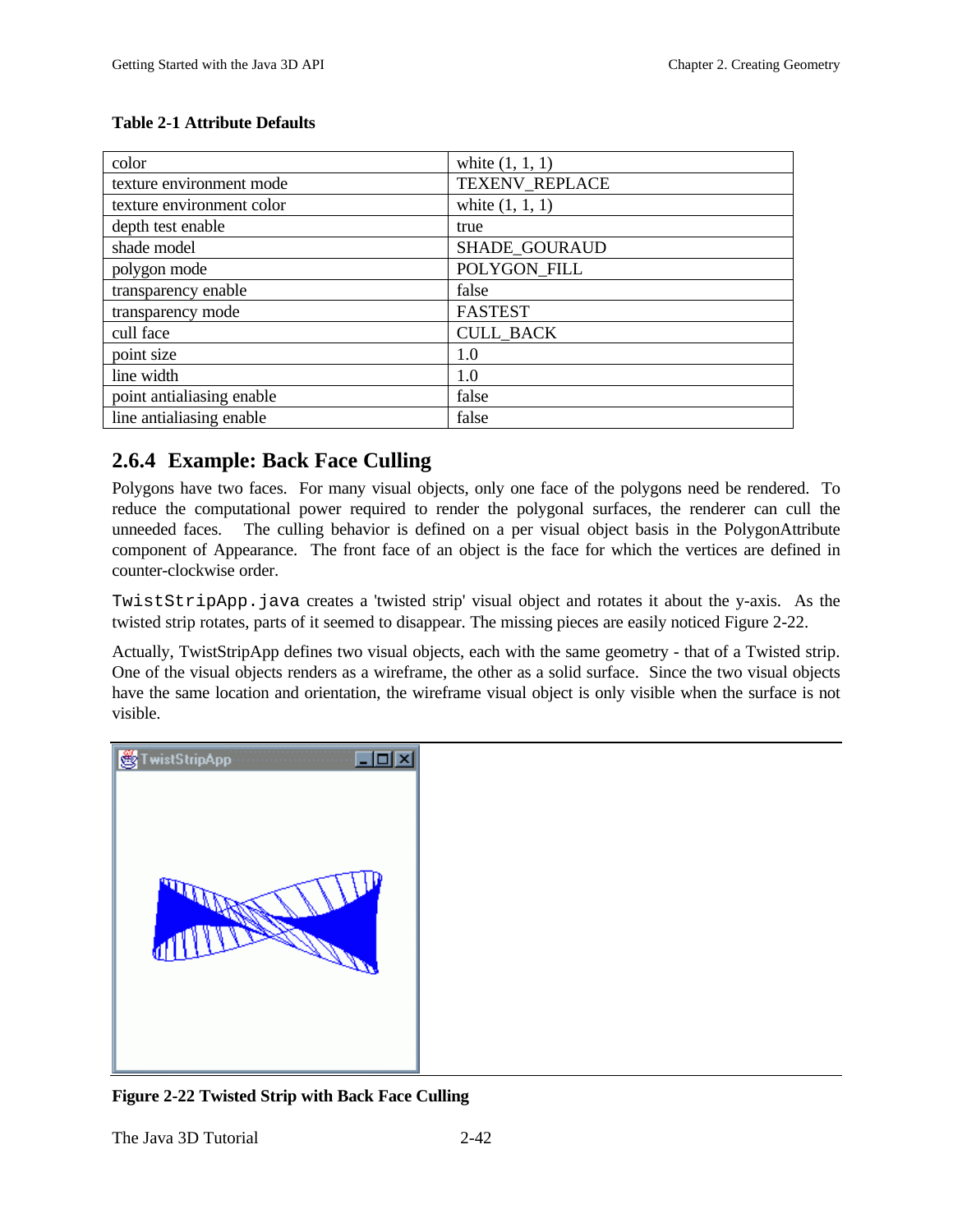The reason for the missing polygons is the culling mode hasn't been specified, so it defaults to CULL\_BACK. The triangles of the surface disappear when their back side (back face) face the image plate. This is a feature that allows the rendering system to ignore rendering triangle surfaces that are unnecessary, unwanted, or both.

However, sometimes back face culling is a problem, as in the TwistStripApp. The problem has a simple solution: turn off culling. To do this, create an Appearance component that references a PolygonAttributes component which disables culling, as shown in Code Fragment 2-10.

```
1. PolygonAttributes polyAppear = new PolygonAttributes();
2. polyAppear.setCullFace(PolygonAttributes.CULL_NONE);
3. Appearance twistAppear = new Appearance();
4. twistAppear.setPolygonAttributes(polyAppear);
5. // several lines later, after the twistStrip TriangleStripArray has
6. // been defined, create a Shape3D object with culling turned off
7. // in the Appearance bundle, and add the Shape3D to the scene graph
8. twistBG.addChild(new Shape3D(twistStrip, twistAppear));
```
### **Code Fragment 2-10 Disable Back Face Culling for the Twisted Strip**

In Figure 2-23, disabling back face culling clearly fills in the cracks. Now all polygons are rendered, no matter which direction they are facing.



**Figure 2-23 Twisted Strip without Back Face Culling**

The front face of a polygon is the side for which the vertices are appear in counter-clock wise order. This is often referred to as the "right-hand rule" (see the glossary). The rule used to determine the front face of a geometric strip (i.e., triangle strip, quad strip) alternates for each element in the strip. Figure 2-24 shows examples of using the right-hand rule for front face determination.